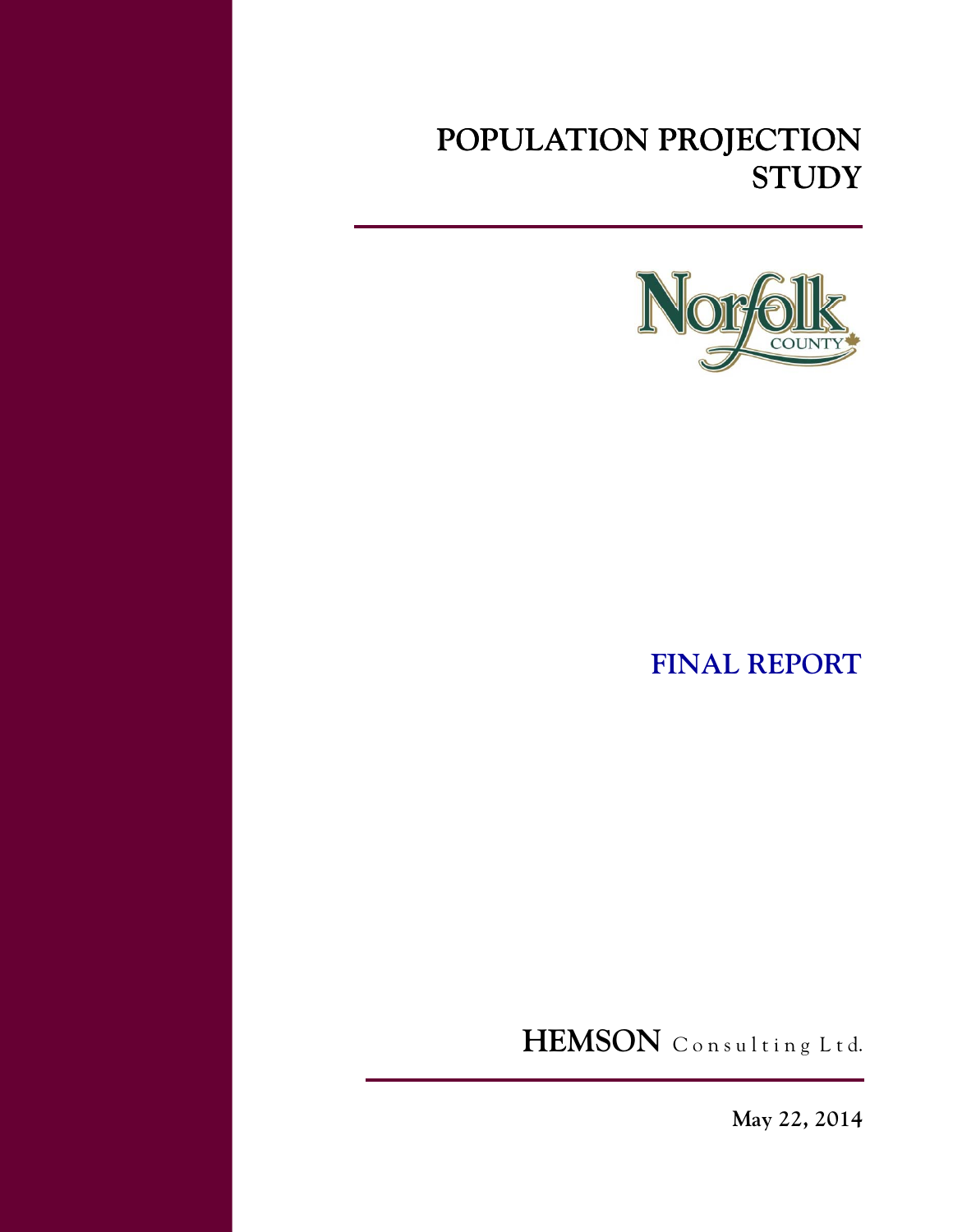# **TABLE OF CONTENTS**

|                 | NORFOLK HAS BEEN GROWING SLOWLY OVER RECENT CENSUS PERIOD7                                                 |
|-----------------|------------------------------------------------------------------------------------------------------------|
| A.              | THE COUNTY EXPERIENCED MODEST POPULATION GROWTH OVER                                                       |
| B.              |                                                                                                            |
| D.              | HOUSEHOLDS HAVE BEEN GROWING FASTER THAN POPULATION.10                                                     |
|                 | FORECAST BASED ON WELL ESTABLISHED MODEL AND KEY UNDERLYING                                                |
|                 |                                                                                                            |
| А.<br>B.        | COUNTY-WIDE FORECASTS ARE PREPARED USING WELL ESTABLISHED                                                  |
| $\mathsf{C}$ .  | URBAN AREA FORECASTS BASED ON COMBINATION OF MARKET<br>DEMAND, PLANNING POLICY AND CAPACITY TO ACCOMMODATE |
|                 |                                                                                                            |
|                 |                                                                                                            |
| A.              | THE POPULATION OF NORFOLK COUNTY IS FORECAST TO GROW TO                                                    |
| Β.              |                                                                                                            |
|                 | HOUSEHOLDS WILL GROW FASTER THAN POPULATION  29                                                            |
|                 | EMPLOYMENT IN NORFOLK COUNTY WILL REMAIN STABLE OVER                                                       |
|                 | <b>NORFOLK'S URBAN AREAS CONTINUE TO BE THE FOCUS FOR GROWTH</b>                                           |
|                 |                                                                                                            |
|                 | DISTRIBUTION OF GROWTH BASED ON HOUSING35                                                                  |
| B.              | URBAN AREAS ARE THE FOCUS OF COUNTY'S FUTURE POPULATION                                                    |
| $\mathcal{C}$ . |                                                                                                            |
|                 |                                                                                                            |
|                 | $C_{\cdot}$<br>C.<br>D.<br>A.                                                                              |

 $\overline{a}$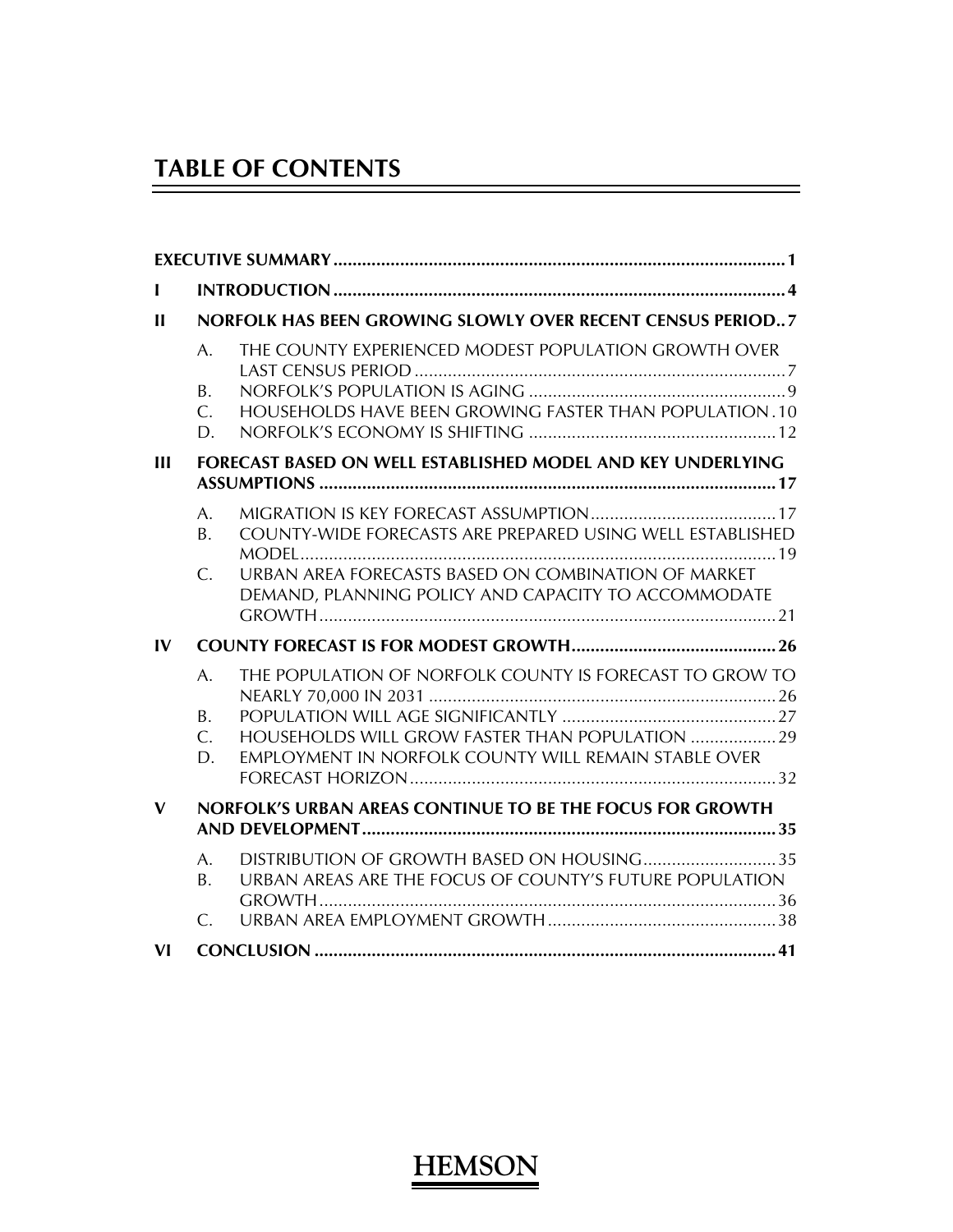#### **Tables**

Table 1: Population Growth, Norfolk County, 1996-2011, p.7

Table 2: Population Growth by Community Structure Category, Norfolk County, 2006-2011, p.8

Table 3: Urban Area Population Growth, Norfolk County, 2006-2011, p.8

Table 4: Occupied Household Growth, Norfolk County, 2001-2011, p.10

Table 5: Total Private Dwelling Growth, Norfolk County, 2001-2011, p.11

Table 6: Total Resident Employed Labour Force, Norfolk County, 2006-2011, p.13

Table 7: Total Place of Work Employment, Norfolk County, 2001- 2011, p.15

Table 8: Urban Area Shares of Residential Building Permits, 2003-2013, p.22

Table 9: Residential Land Supply Capacity, Norfolk County, p.23

Table 10: Designated Employment Land Supply Review, Norfolk County, 2014, p.25

Table 11: Historical and Forecast Population, Norfolk County, 2001-2041, p.26

Table 12: Norfolk County Forecast Comparison, p.27

Table 13: Historical and Forecast Migration, Norfolk County, 2001-2041, p.29

Table 14: Historical and Forecast Occupied Households, Norfolk County, 2001-2041, p.30

Table 15: Historical and Forecast Persons per Unit, Norfolk County, 2001-2041, p.31

Table 16: Historical and Forecast Housing Units by Type, Norfolk County, 2001-2041, p.32

Table 17: Historical and Forecast Total Place of Work Employment, Norfolk County, 2001- 2041, p.33

Table 18: Historical and Forecast Place of Work Employment by Type, Norfolk County, 2001- 2041, p.34

Table 19: Historical and Forecast Shares of Housing Growth by Urban Area, Norfolk County, 2001-2014, p.35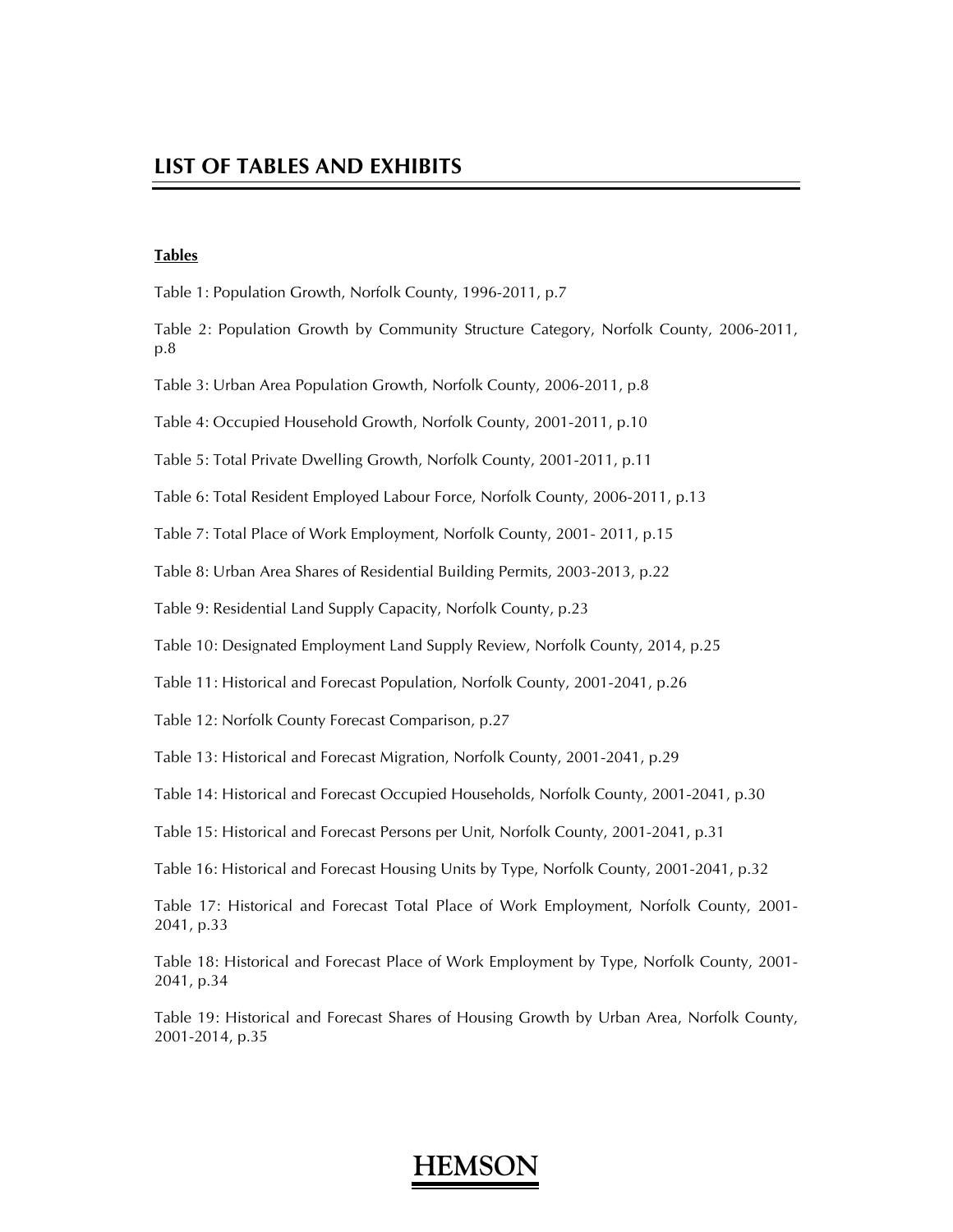Table 20: Historical and Forecast Households by Urban Area, Norfolk County, 2006-2041, p.36

Table 21: Historical and Forecast Total Population by Urban Area (Including Census Net Undercoverage), Norfolk County, 2006-2041, p.37

Table 22: Historical and Forecast Census Population by Urban Area, Norfolk County, 2006- 2041, p.37

Table 23: Forecast Total Employment by Urban Area, Norfolk County, 2011-2041, p.38

Table 24: Forecast Population Related Employment Growth by Urban Area, Norfolk County, 2011-2014, p.40

Table 25: Forecast Employment Land Employment Growth by Urban Area, Norfolk County, 2011-2041, p.40

Table 26: Forecast Rural Based Employment Growth by Urban Area, Norfolk County, 2011- 2041, p.40

#### **Exhibits**

Exhibit 1: Population Age Structure, Norfolk County, 2006 & 2011, p.9

Exhibit 2: Norfolk County, Share of Dwellings not Occupied by Usual Residents, p.12

Exhibit 3: Norfolk County – 2011 Commuting Patterns, p.14

Exhibit 4: Change in Place of Work Employment, Norfolk County, 2001-2041, p.15

Exhibit 5: Migrant Age Structure, Norfolk County, 2001-2031, p.18

Exhibit 6: Forecast Method Diagram, p.19

Exhibit 7: Current and Forecast Population Age Structure, Norfolk County, 2011 & 2041, p.28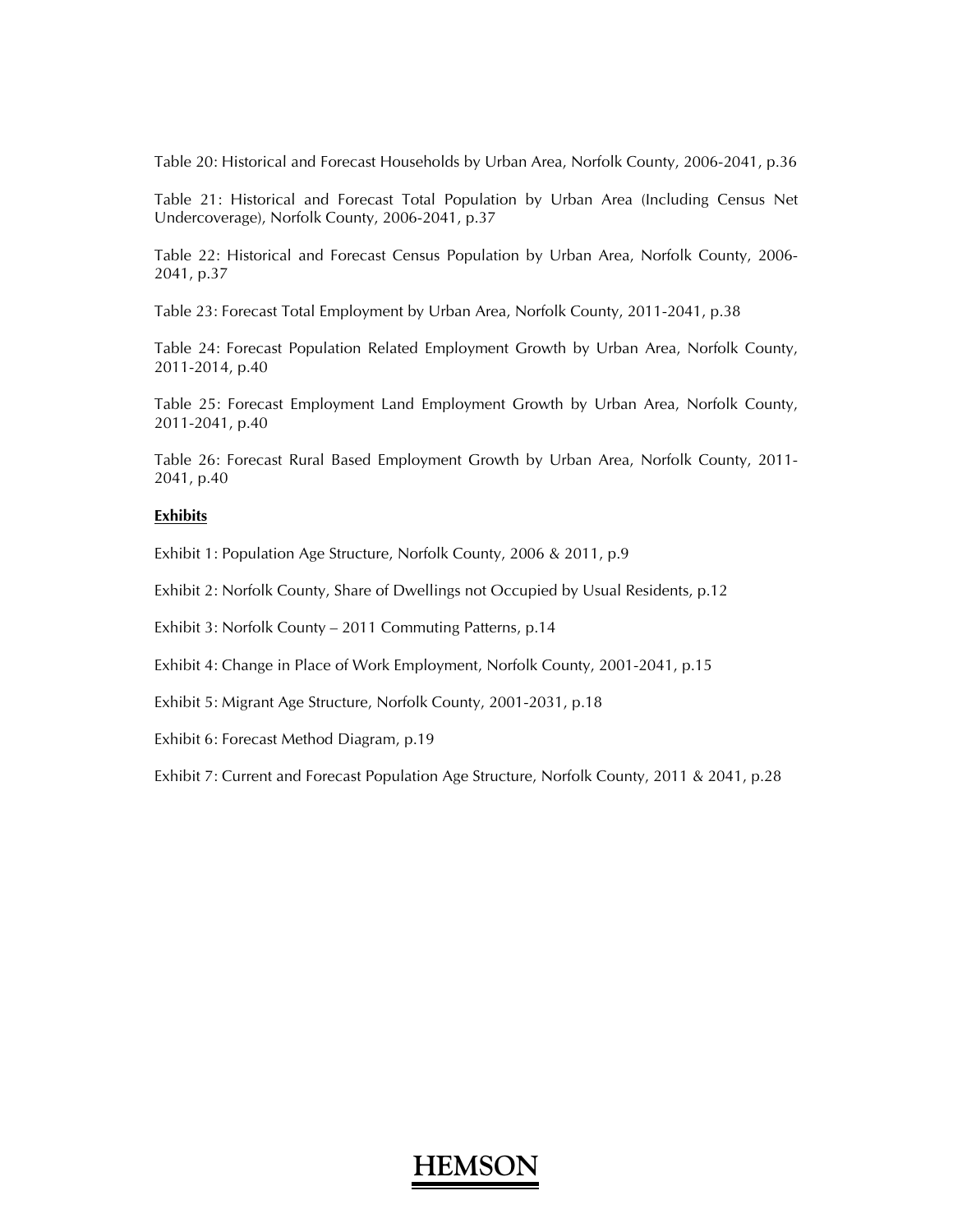### **EXECUTIVE SUMMARY**

This report presents long-term forecasts of population, housing and employment prepared for Norfolk County by Hemson Consulting Ltd. in April 2014. The forecast takes into account Census data and other relevant information. The forecast has been prepared County-wide and by urban area from a 2011 to a 2031 and 2041 horizon, which correspond with Census years and provide a basis for planning within the 20 year Provincial planning policy horizon as well as taking a longer view of anticipated growth and change in the County. The forecast represents a likely 'reference' scenario which will provide a consistent basis for future planning in the County and establishing a vision of future growth and development in Norfolk.

Key study findings are as follows:

- Norfolk has been growing modestly in population and housing over the last decade, with growth slowing over the 2006 to 2011 Census period. Norfolk's population is aging, a trend which is anticipated to continue. Housing growth in the County has been outpacing growth in population, a result of declining average household size.
- Norfolk experienced a decline in employment over the last Census period amidst the recent recession and a shifting economy away from manufacturing. Most future employment will be in population serving industries and a steady recovery from the recent decline is anticipated.
- Owing to the aging population trend, (meaning more deaths than births over the long-term), most of Norfolk's future population growth will come from migration into the County, notably by middle and older aged residents from the urban centres in the GGH region. But, this will in part be compensating for continued out-migration of young adults.

#### 1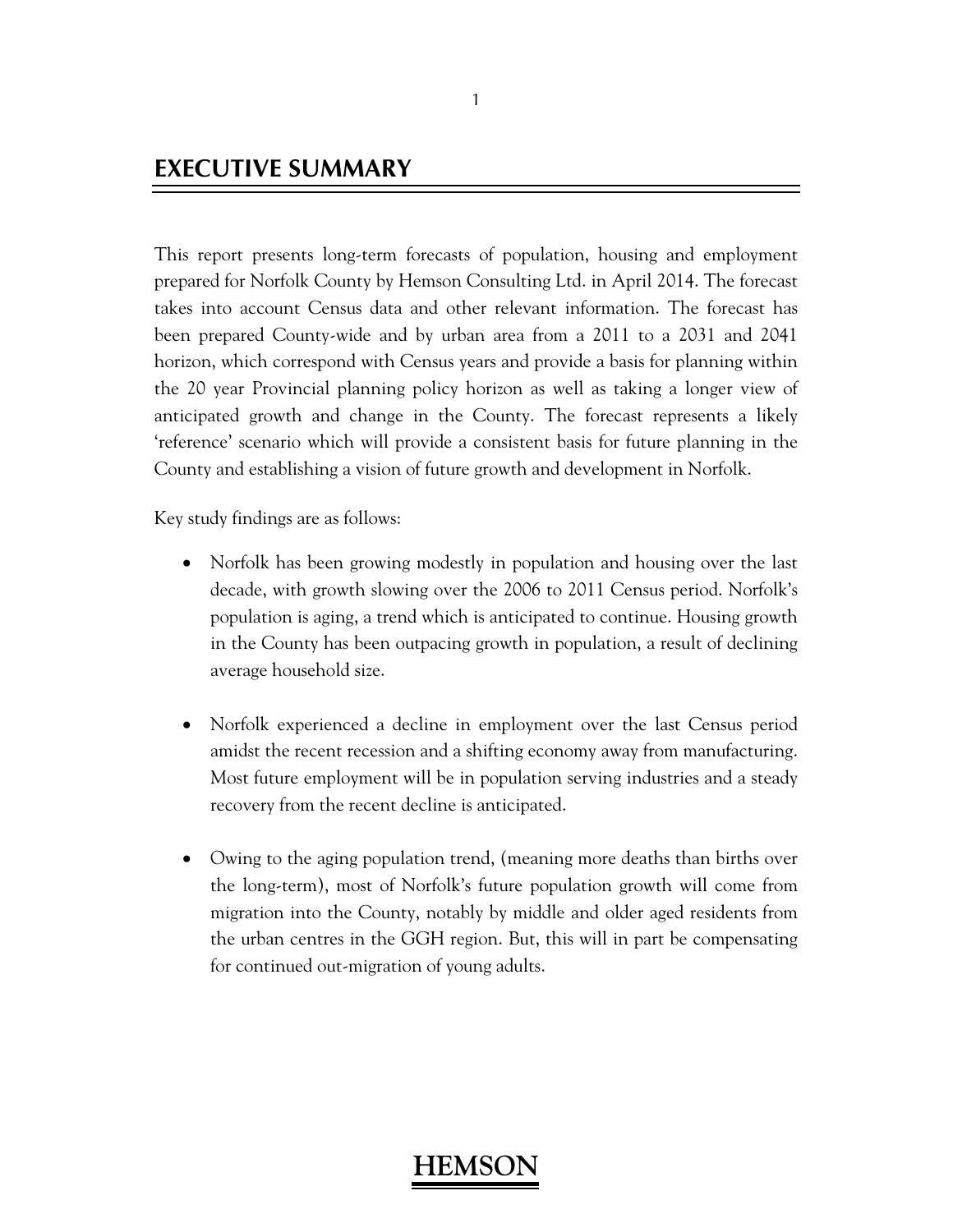- The County is forecast to grow from a 2011 total population of 64,700 (including Census net undercoverage) to 70,000 in 2031 and 71,300 in 2041. A 2011 household base of 25,000 is anticipated to grow to 28,500 in 2031 and 30,500 in 2041. The County is anticipated to recover from the recent recession by the 2031 horizon with total employment growing from 22,850 in 2011 to 24,250 in 2031 and 25,580 in 2041.
- Most future growth and development will occur in Norfolk's urban areas which have accounted for 70% of Norfolk's growth since the formation of the County in 2001. The rural area will continue to see housing growth over the forecast horizon however, will experience a net decline in population owing to declining average household size.
- Based on a review of the County's land supply, there are sufficient designated residential lands to accommodate the forecast population growth and associated population-related employment within the urban areas; the County has a very limited supply of lands to accommodate growth in traditional industrial-type employment.

The tables on the following page provide a summary of the forecast results.

#### 2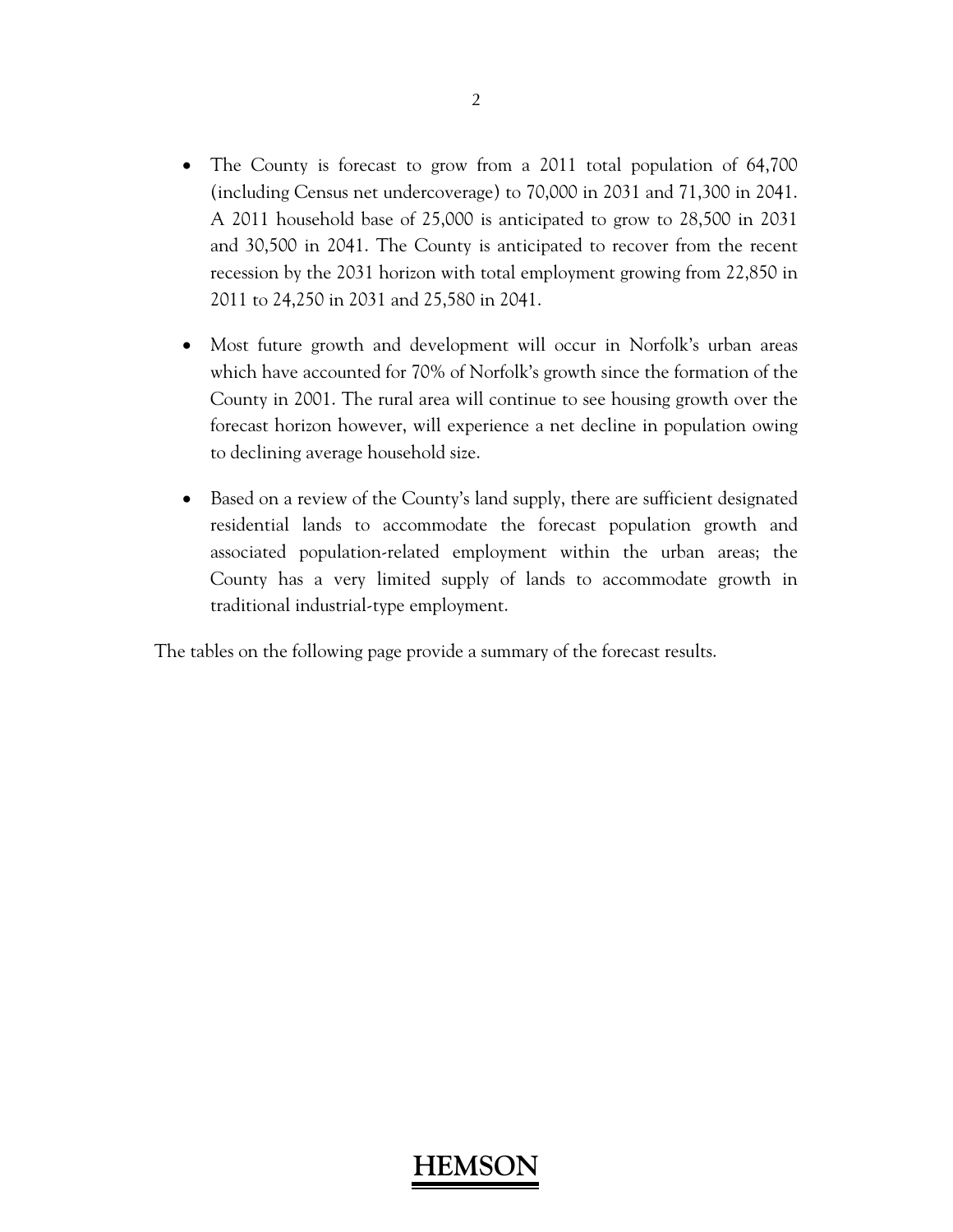| Historical and Forecast Total Population by Urban Area (Including Census Net Undercoverage)<br>Norfolk County, 2006 to 2041 |        |        |                         |        |        |           |           |           |
|-----------------------------------------------------------------------------------------------------------------------------|--------|--------|-------------------------|--------|--------|-----------|-----------|-----------|
|                                                                                                                             |        |        | <b>Total Population</b> |        |        |           | Growth    |           |
| Urban Area                                                                                                                  | 2006   | 2011   | 2021                    | 2031   | 2041   | 2006-2011 | 2011-2031 | 2031-2041 |
| Simcoe                                                                                                                      | 14.890 | 15,000 | 15.680                  | 16.800 | 17.380 | 110       | 1.800     | 580       |
| Port Dover                                                                                                                  | 6.500  | 6,690  | 7.600                   | 8.770  | 9.640  | 190       | 2,080     | 870       |
| Delhi                                                                                                                       | 4.960  | 5,090  | 5.140                   | 5,340  | 5,350  | 130       | 250       | 10        |
| Waterford                                                                                                                   | 3.460  | 3.570  | 3.990                   | 4.560  | 4.970  | 110       | 990       | 410       |
| Port Rowan                                                                                                                  | 1.050  | 1,220  | 1.460                   | 1.740  | 1,970  | 170       | 520       | 230       |
| Courtland                                                                                                                   | 1.050  | 1.040  | 1.050                   | 1.080  | 1.080  | (10)      | 40        | -         |
| Rural                                                                                                                       | 32.680 | 32.100 | 31.530                  | 31,740 | 30,900 | (580)     | (360)     | (840)     |
| Norfolk County                                                                                                              | 64.600 | 64,720 | 66,440                  | 70.030 | 71.300 | 120       | 5.310     | 1,270     |

|                |                              |        | <b>Historical and Forecast Census Population by Urban Area</b> |        |        |                          |           |           |  |  |
|----------------|------------------------------|--------|----------------------------------------------------------------|--------|--------|--------------------------|-----------|-----------|--|--|
|                | Norfolk County, 2006 to 2041 |        |                                                                |        |        |                          |           |           |  |  |
|                |                              |        | <b>Census Population</b>                                       |        |        |                          | Growth    |           |  |  |
| Urban Area     | 2006                         | 2011   | 2021                                                           | 2031   | 2041   | 2006-2011                | 2011-2031 | 2031-2041 |  |  |
| Simcoe         | 14,420                       | 14.640 | 15,300                                                         | 16,400 | 16,960 | 220                      | 1,760     | 560       |  |  |
| Port Dover     | 6,290                        | 6,530  | 7.420                                                          | 8,550  | 9,410  | 240                      | 2,020     | 860       |  |  |
| Delhi          | 4.810                        | 4,970  | 5,020                                                          | 5,210  | 5,220  | 160                      | 240       | 10        |  |  |
| Waterford      | 3,360                        | 3,490  | 3.890                                                          | 4.450  | 4,850  | 130                      | 960       | 400       |  |  |
| Port Rowan     | 1,020                        | 1,190  | 1.420                                                          | 1.700  | 1.930  | 170                      | 510       | 230       |  |  |
| Courtland      | 1,020                        | 1,020  | 1,020                                                          | 1.060  | 1,050  | $\overline{\phantom{a}}$ | 40        | (10)      |  |  |
| Rural          | 31.650                       | 31,340 | 30,770                                                         | 30,980 | 30.160 | (310)                    | (360)     | (820)     |  |  |
| Norfolk County | 62.560                       | 63.180 | 64.840                                                         | 68,340 | 69.580 | 620                      | 5,160     | 1,240     |  |  |

|                       |        |        | <b>Historical and Forecast Households by Urban Area</b> |                              |        |                          |           |           |
|-----------------------|--------|--------|---------------------------------------------------------|------------------------------|--------|--------------------------|-----------|-----------|
|                       |        |        |                                                         | Norfolk County, 2006 to 2041 |        |                          |           |           |
|                       |        |        | <b>Total Households</b>                                 |                              |        |                          | Growth    |           |
| Urban Area            | 2006   | 2011   | 2021                                                    | 2031                         | 2041   | 2006-2011                | 2011-2031 | 2031-2041 |
| Simcoe                | 5,960  | 6,220  | 6.740                                                   | 7,330                        | 7.950  | 260                      | 1,110     | 620       |
| Port Dover            | 2.700  | 2,930  | 3.460                                                   | 4.040                        | 4,670  | 230                      | 1,110     | 630       |
| Delhi                 | 960.   | 2,030  | 2,130                                                   | 2,240                        | 2,350  | 70                       | 210       | 110       |
| Waterford             | 1,320  | 1,400  | 1,620                                                   | 1,870                        | 2,150  | 80                       | 470       | 280       |
| Port Rowan            | 450    | 550    | 680                                                     | 830                          | 990    | 100                      | 280       | 160       |
| Courtland             | 380    | 380    | 400                                                     | 420                          | 440    | $\overline{\phantom{a}}$ | 40        | 20        |
| Rural                 | 11.470 | 11.540 | 11.660                                                  | 11.790                       | 11,920 | 70                       | 250       | 130       |
| <b>Norfolk County</b> | 24,240 | 25,050 | 26,690                                                  | 28,520                       | 30,470 | 810                      | 3,470     | 1,950     |

| <b>Forecast Total Employment by Urban Area</b><br>Norfolk County, 2011 to 2041 |        |                                       |        |        |           |           |  |  |
|--------------------------------------------------------------------------------|--------|---------------------------------------|--------|--------|-----------|-----------|--|--|
|                                                                                |        | <b>Total Place of Work Employment</b> |        |        | Growth    |           |  |  |
| Urban Area                                                                     | 2011   | 2021                                  | 2031   | 2041   | 2011-2031 | 2011-2041 |  |  |
| Simcoe                                                                         | 9,630  | 9,920                                 | 10,090 | 10,620 | 460       | 990       |  |  |
| Port Dover                                                                     | 2,150  | 2,290                                 | 2,380  | 2,680  | 230       | 530       |  |  |
| Delhi                                                                          | 2.560  | 2.620                                 | 2.650  | 2,760  | 90        | 200       |  |  |
| Waterford                                                                      | 1,070  | 1,140                                 | 1,190  | 1,320  | 120       | 250       |  |  |
| Port Rowan                                                                     | 240    | 260                                   | 270    | 310    | 30        | 70        |  |  |
| Courtland                                                                      | 480    | 490                                   | 500    | 530    | 20        | 50        |  |  |
| Rural                                                                          | 6.740  | 7.090                                 | 7,160  | 7,380  | 420       | 640       |  |  |
| Norfolk County                                                                 | 22,870 | 23,810                                | 24,250 | 25.580 | 1,380     | 2,710     |  |  |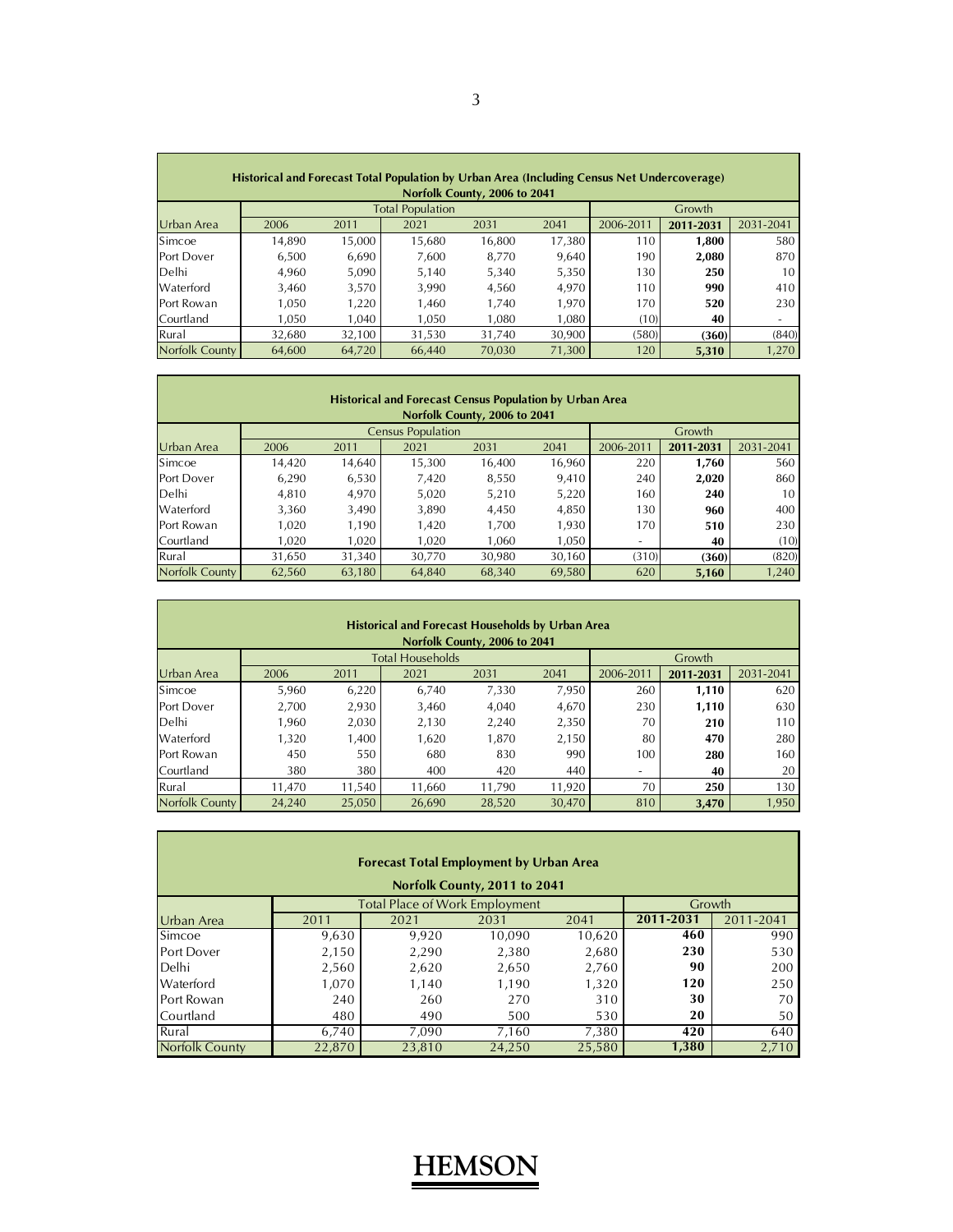### **I INTRODUCTION**

Norfolk County is a largely rural, single-tier municipality comprising 1,600 square kilometres on the north shore of Lake Erie, bordered by Elgin County to the west, the Counties of Oxford and Brant to the north and Haldimand County to the east. The County was established in 2001 through the restructuring of the Regional Municipality of Haldimand-Norfolk and comprises the western portion of the former Haldimand-Norfolk, the former Townships of Norfolk and Delhi, the Town of Simcoe, and the westerly portion of the City of Nanticoke.



**NORFOLK COUNTY IN A SOUTHERN ONTARIO CONTEXT**

Norfolk's first Official Plan, which replaced five prior local official plans and establishes the vision for growth and development in Norfolk, was adopted by County Council in 2006 and approved by the Ontario Ministry of Municipal Affairs and Housing in 2008. The official plan defines Norfolk's community structure, with six urban areas, 42 hamlets, two resort areas and an expansive agricultural area.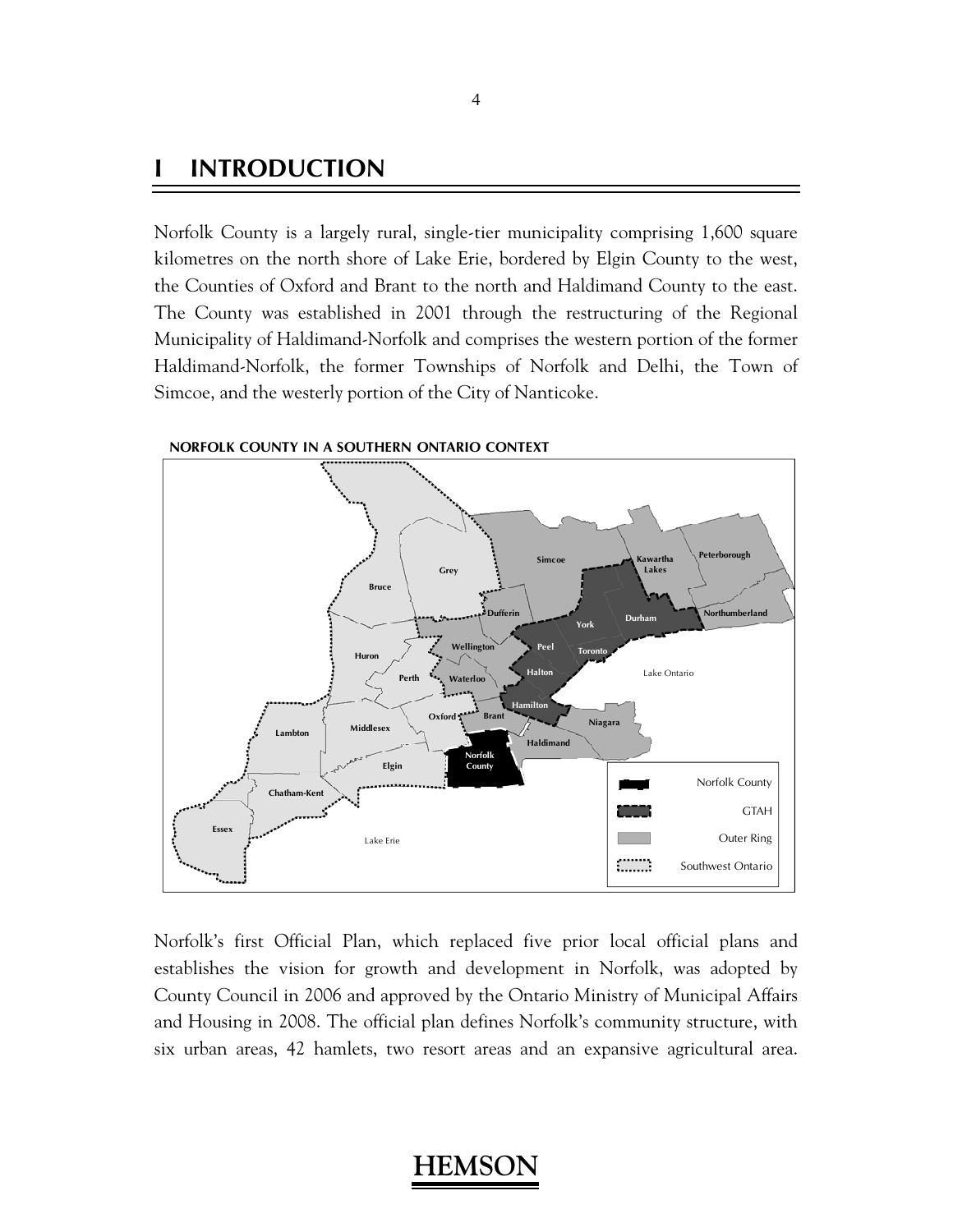Norfolk's urban communities, which are home to over half of the County's population are the focus for growth and development and include: Simcoe, Waterford, Port Dover, Port Rowan, Courtland and Delhi.

**Norfolk County Community Structure** 



In order to coordinate land use plans with capital development and long-range financial planning, the County retained Hemson Consulting Ltd. to update Norfolk's long-range forecasts of population, households and employment. Recognizing the general importance of having robust and up-to-date growth forecasts, the current update is also timely because:

 the County's forecasts which formed the basis of the Official Plan were prepared in 2004 and were in large part based on Statistics Canada Census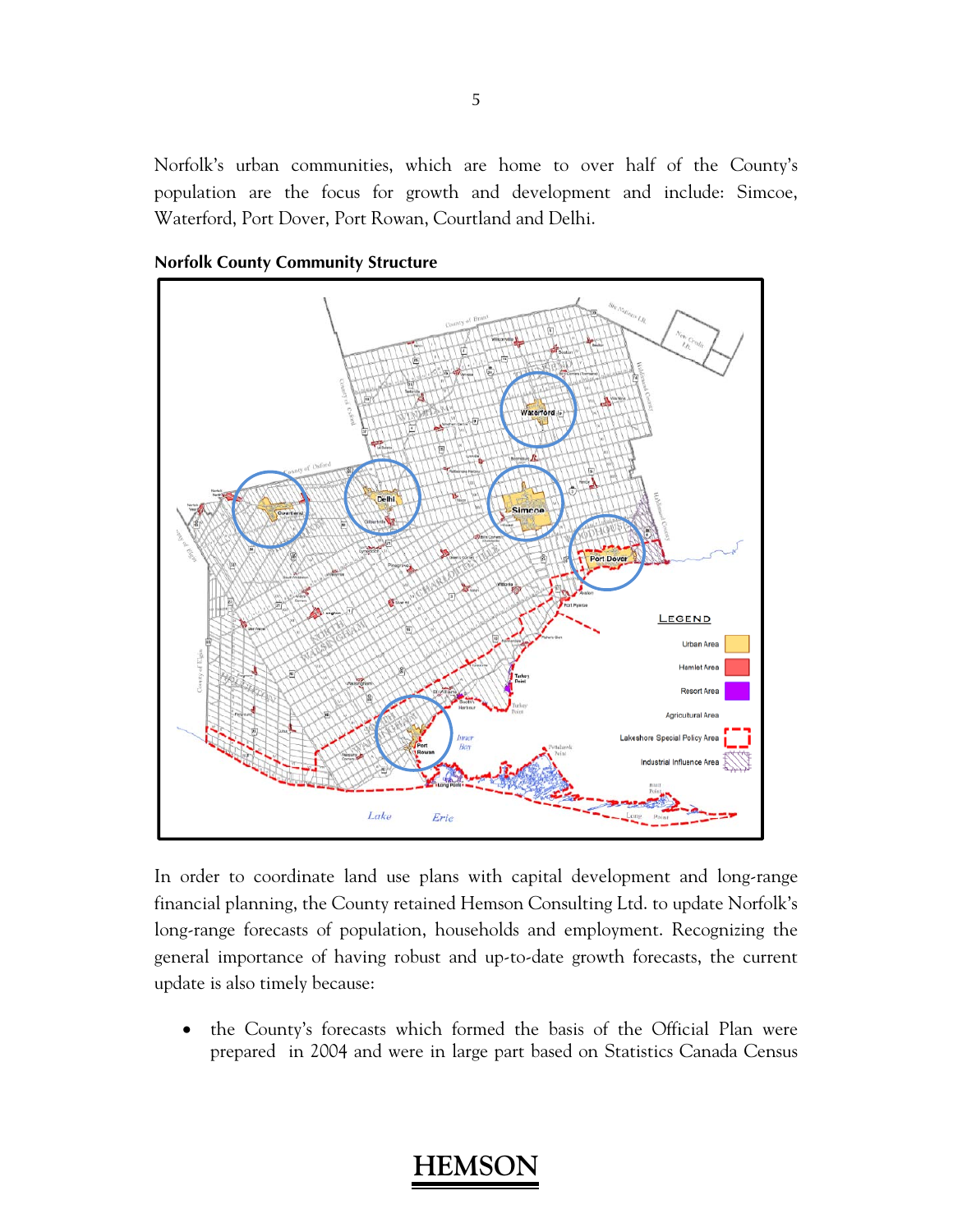data collected in 2001. The 2009 forecasts prepared as input to the last development charges background study is based on 2006 Census data. Updated information from the 2011 Census is now available;

- despite the continued growth of the County, the short-term effects of the recent recession were not anticipated in the 2004 or 2009 forecasts; and
- the inherent uncertainty of long-term demographic and economic forecasting means that regular reviews are prudent.

This report provides the results of the long term forecasts of Norfolk's population, housing and employment to 2031 and 2041 horizons. The forecasts have been prepared within the framework of the Provincial planning policies, directly the *Provincial Policy Statement*, 2005, which articulates the Provincial direction for managing growth and urban development in Ontario; and, indirectly, the *Growth Plan for the Greater Golden Horseshoe*, which does not apply to Norfolk but has a significant effect on nearby areas.

Forecasts of population, housing and employment have been prepared County-wide and by urban area from 2011 to 2031 and 2041 horizons. This forecast update will provide a consistent basis for future planning in the County and will work towards establishing a shared vision for future growth and development in Norfolk.

The balance of this report provides the results of the population, household, and employment forecasts and is divided into six sections:

- Following this introductory section, **Section II** provides an overview of recent growth patterns and trends in Norfolk.
- **Section III** describes the forecast method as well as the key inputs and assumptions to the forecast model are discussed.
- The results of the County-wide forecasts are presented in **Section IV** and **Section V** provides the distribution of forecast growth to the County's six urban areas and agricultural area.
- **Section VI** presents study conclusions.
- A series of technical tables which provide the details of the forecasts are appended to the report.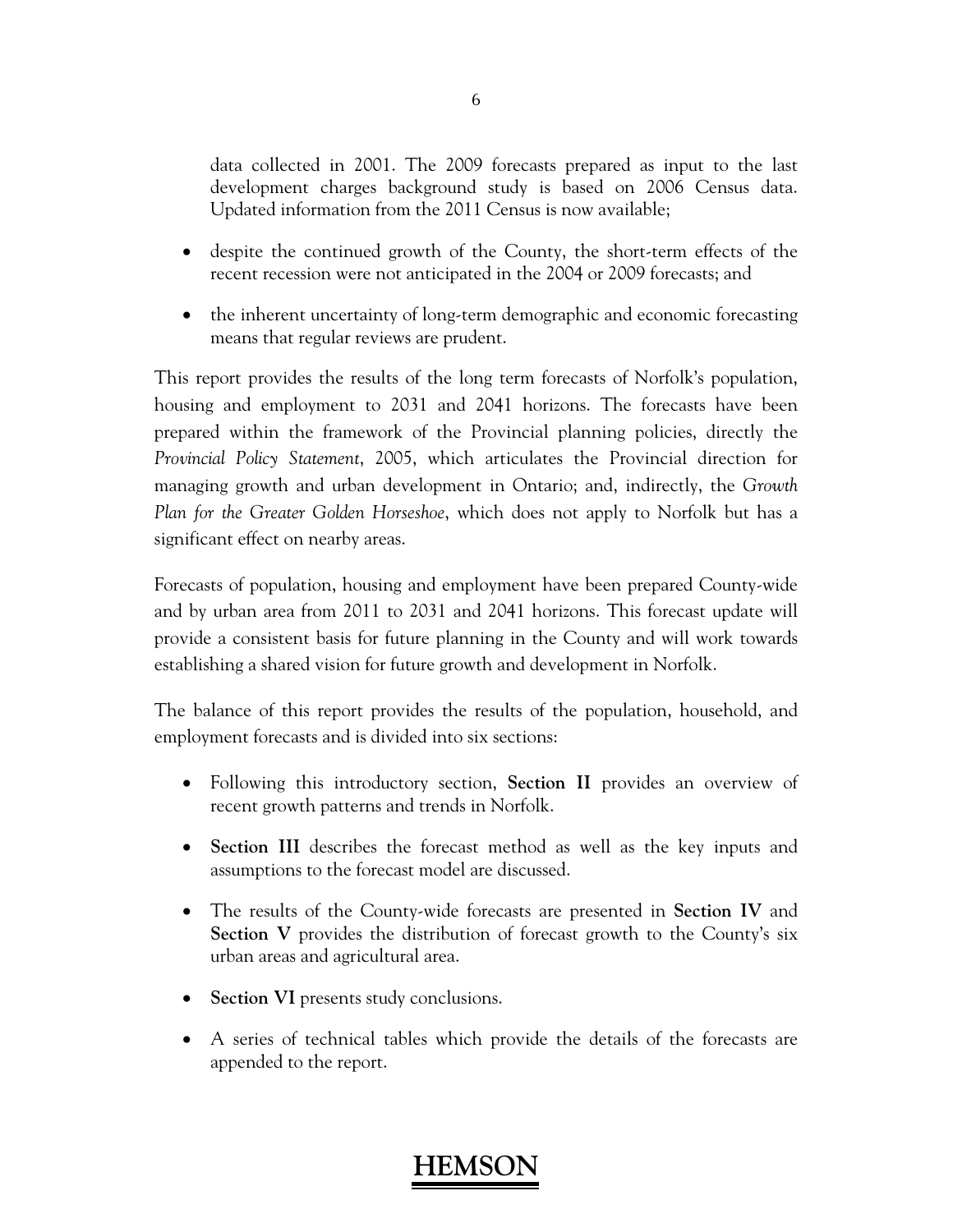### **II NORFOLK HAS BEEN GROWING SLOWLY OVER RECENT CENSUS PERIOD**

This section provides an overview of recent demographic and economic trends affecting growth and development in Norfolk County. Recent growth in the County has not been as robust as planned for through the *Norfolk County Official Plan*. The 2004 forecasts, which formed the basis of the official plan projections, anticipated a 2011 Census population of 75,800 residents and total employment of 39,610. This compares with a 2011 Census population of 63,180 and 22,900 jobs—a notable divergence, which highlights the importance of re-evaluating growth and change in the County within the context of recent economic and demographic trends.

### **A. THE COUNTY EXPERIENCED MODEST POPULATION GROWTH OVER LAST CENSUS PERIOD**

Norfolk's population reached nearly 64,000 in 2011, representing growth of 4% over the ten year period from the County's formation in 2001 to the 2011 Census. As shown in Table 1 below, more recently growth has slowed, with Norfolk adding 620 residents, or growing by 1%, over the 2006 to 2011 period.

| <b>Table 1</b><br><b>Population Growth</b><br>Norfolk County, 1996 to 2011 |                                      |                             |                            |                                      |                   |                         |  |  |
|----------------------------------------------------------------------------|--------------------------------------|-----------------------------|----------------------------|--------------------------------------|-------------------|-------------------------|--|--|
| Year                                                                       | <b>Census</b><br><b>Population</b>   | <b>Net</b><br><b>Change</b> | Growth<br>Rate             | <b>Total</b><br><b>Population</b>    | <b>Net Change</b> | Growth<br>Rate          |  |  |
| 1996<br>2001<br>2006<br>2011                                               | 60,530<br>60,850<br>62,560<br>63,180 | 320<br>1,710<br>620         | $0.5\%$<br>2.8%<br>$1.0\%$ | 63,330<br>63,670<br>64,600<br>64,720 | 340<br>930<br>120 | 0.5%<br>1.5%<br>$0.2\%$ |  |  |

 Source: Hemson Consulting Ltd. based on Statistics Canada Census of Population. Note: 'Total Population' includes Census net undercoverage.

Within the County, population growth has been concentrated in Norfolk's six urban areas. As shown in Table 2, taken together, the County's urban areas, added over 900 residents between 2006 and 2011; the hamlets experienced more modest growth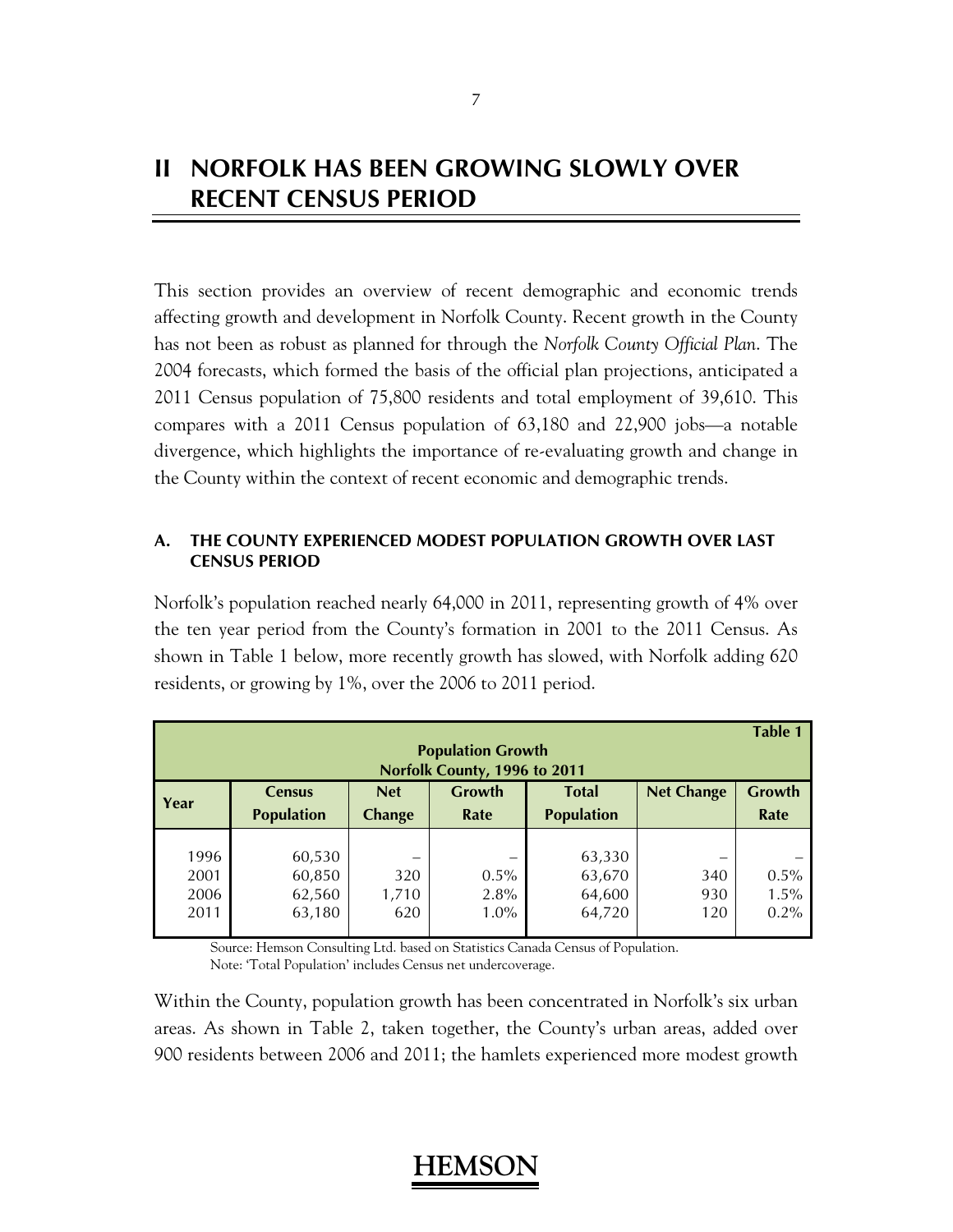overall, with an additional 80 residents. This growth in the urban areas and hamlets was somewhat offset by population decline in the County's agricultural area and Long Point and Turkey Point resort areas over the same period, as shown in Table 2 below. It is noted that this indicates change in permanent population, thus decline in the resort areas does not reflect seasonal populations.

|                                |                                                          |                           |            | Table 2            |  |  |  |  |
|--------------------------------|----------------------------------------------------------|---------------------------|------------|--------------------|--|--|--|--|
|                                | <b>Population Growth by Community Structure Category</b> |                           |            |                    |  |  |  |  |
|                                |                                                          | Norfolk County, 2006-2011 |            |                    |  |  |  |  |
| Location                       | 2006                                                     | 2011                      | Net Change | <b>Growth Rate</b> |  |  |  |  |
|                                |                                                          |                           |            |                    |  |  |  |  |
| Urban Areas                    | 30,910                                                   | 31,840                    | 930        | 3%                 |  |  |  |  |
| <b>Resort Areas</b>            | 1,420                                                    | 1,220                     | $-200$     | $-14%$             |  |  |  |  |
| <b>Hamlets</b>                 | 6,800                                                    | 6,880                     | 80         | $1\%$              |  |  |  |  |
| <b>Agricultural Areas</b>      | 23,440                                                   | 23,230                    | $-210$     | $-1\%$             |  |  |  |  |
|                                |                                                          |                           |            |                    |  |  |  |  |
| <b>Norfolk County (Census)</b> | 62,560                                                   | 63,180                    | 620        | $1\%$              |  |  |  |  |

Source: Hemson Consulting Ltd. based on Statistics Canada Census of Population, 2006 & 2011; and information provided by the County of Norfolk.

Within Norfolk's urban areas, growth has been largely focused in the communities of Simcoe and Port Dover, which accounted for half the County's urban area population growth over the 2006 to 2011 Census period. As shown in Table 3, nearly 70% of Norfolk's urban population currently resides in these communities.

|                                                                  |        |        |                      |                                                | Table 3                                         |  |  |  |  |
|------------------------------------------------------------------|--------|--------|----------------------|------------------------------------------------|-------------------------------------------------|--|--|--|--|
| <b>Urban Area Population Growth</b><br>Norfolk County, 2006-2011 |        |        |                      |                                                |                                                 |  |  |  |  |
| Urban Area                                                       | 2006   | 2011   | <b>Net</b><br>Change | Share of Urban<br>Area<br>Population<br>Growth | Share of Urban<br>Area Total 2011<br>Population |  |  |  |  |
| Simcoe                                                           | 14,420 | 14,644 | 224                  | 24%                                            | 46%                                             |  |  |  |  |
| Port Dover                                                       | 6,292  | 6,530  | 238                  | 26%                                            | 21%                                             |  |  |  |  |
| Delhi                                                            | 4,806  | 4,970  | 164                  | 18%                                            | 16%                                             |  |  |  |  |
| Waterford                                                        | 3,355  | 3,485  | 130                  | 14%                                            | 11%                                             |  |  |  |  |
| Port Rowan                                                       | 1,020  | 1,192  | 172                  | 19%                                            | $4\%$                                           |  |  |  |  |
| Courtland                                                        | 1,019  | 1,019  | 0                    | $0\%$                                          | 3%                                              |  |  |  |  |
| <b>Urban Area Total</b>                                          | 30,910 | 31,840 | 928                  | $100\%$                                        | 100%                                            |  |  |  |  |

Source: Hemson Consulting Ltd. based on Statistics Canada Census of Population, 2006 & 2011; and information provided by the County of Norfolk.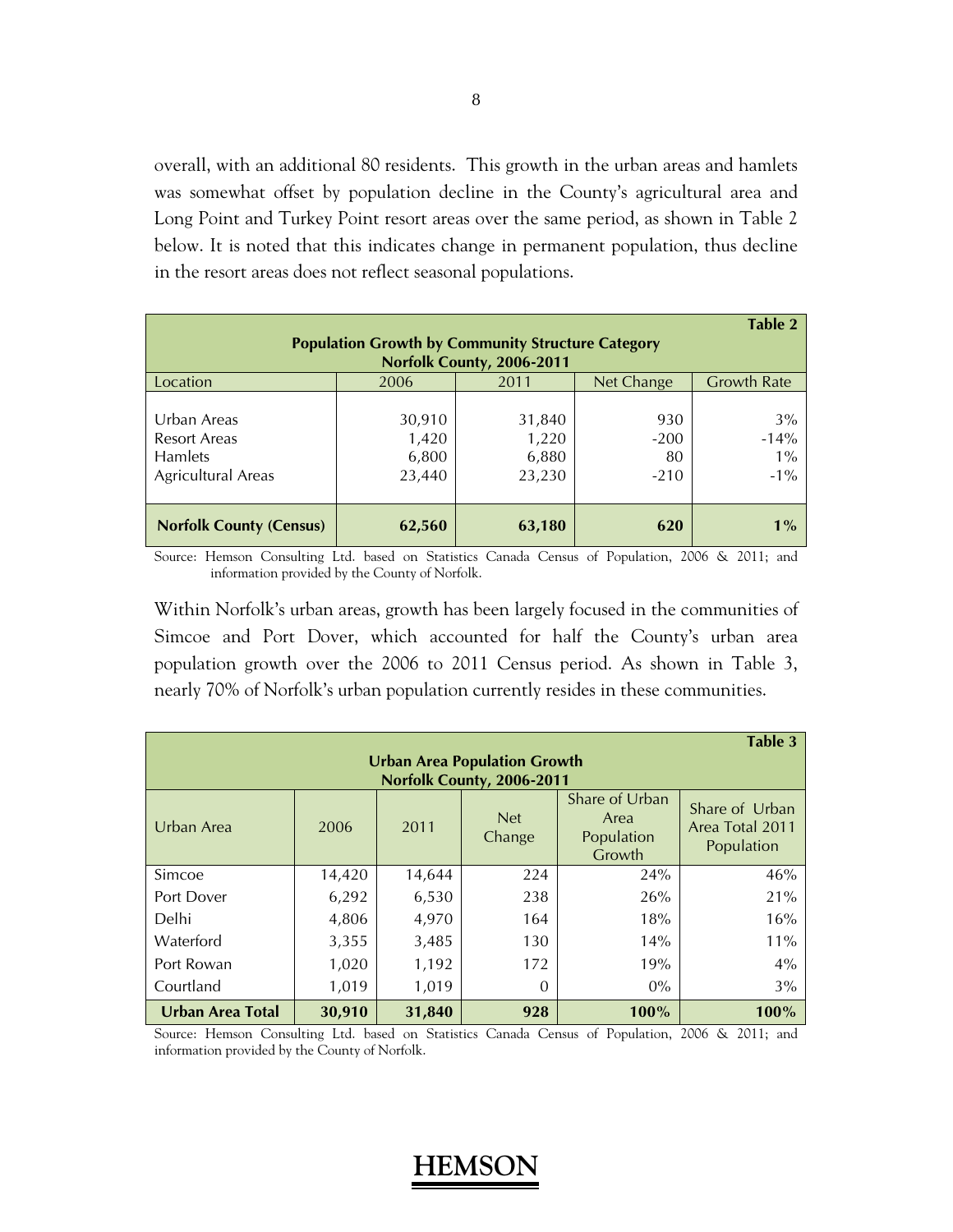Amidst a more modest growth trend over the last Census period, Norfolk is undergoing significant demographic change as its population ages, which will act as an important determinant of the County's future growth outlook.

#### **B. NORFOLK'S POPULATION IS AGING**

Similar to many communities across Ontario and Canada, Norfolk's population is aging, a demographic change that will have important implications on planning for growth and development in the County. In 2011, Canada reached its highest proportion of senior residents ever, with 15% of the population over age 65; similarly, 15% of Ontario's population is now over age 65 and 27% over age 55. As shown in Exhibit 1 below, Norfolk's population is also aging, a trend that is anticipated to continue along with the continued loss of young adults and their children as they seek education and employment opportunities in other parts of the Province. Like many rural communities in Ontario, the County has a higher than provincial average proportion of older aged residents, with 19% of the County's current population over age 65, and 35% over 55.



**Exhibit 1: Population Age Structure, Norfolk County, 2006 & 2011** 

**Source: Hemson Consulting Ltd. based on Statistics Canada 2006 & 2011 Census of Canada.**

9

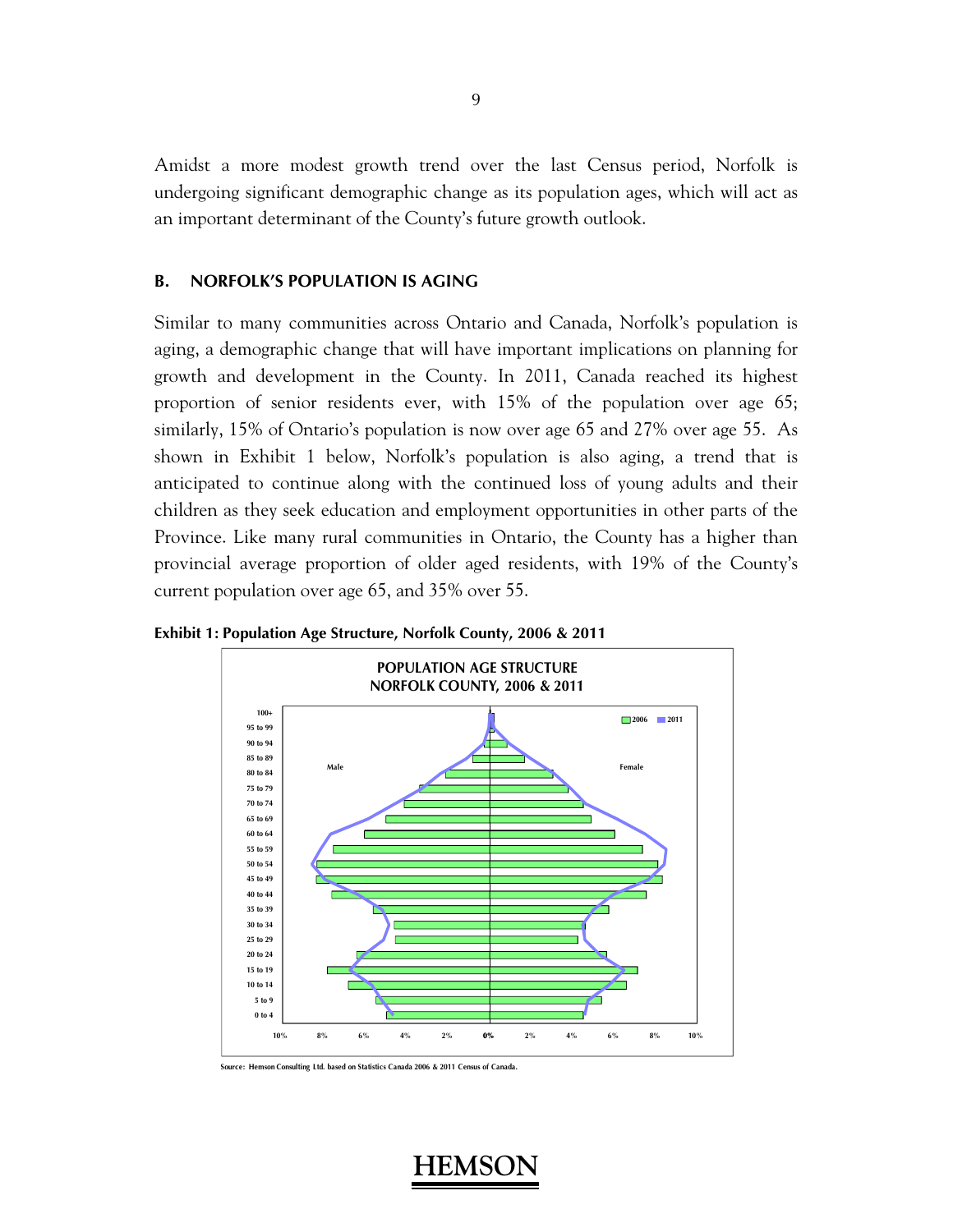Within Norfolk, the communities of Port Dover, Simcoe and Delhi have the highest proportion of older residents; Port Dover also experienced the highest level of population growth between 2006 and 2011, influenced in part to the community's growing attraction as a focus for retirement-oriented residential development. Recent developments marketed to older aged persons, such as the Dover Coast Active Adult Lifestyle Community, highlight and respond to the aging demographic trend and may be an important contributor to the in-migration of older-aged residents to the County in coming years.

#### **C. HOUSEHOLDS HAVE BEEN GROWING FASTER THAN POPULATION**

Attached in part to the aging demographic trend, housing growth in the County has been out-pacing growth in population over recent Census periods, a result of declining average household size. An older population produces more households because of factors such as fewer children, divorce and widowing. Norfolk added just over 2,100 households over the ten years from 2001 to 2011. This represents growth of 9%, compared with a 4% increase in the County's population base over the same period.

Table 4 and 5 below illustrate recent growth in occupied households and total private dwellings in Norfolk County. As shown, growth of occupied households, like population, also slowed somewhat over the last Census period, while total dwelling growth relatively constant over both Census periods since 2001, owing to differing market demand factors for permanent versus seasonal populations.

|      | <b>Table 4</b><br><b>Occupied Household Growth</b><br>Norfolk County, 2001 to 2011 |            |                    |  |  |  |  |  |
|------|------------------------------------------------------------------------------------|------------|--------------------|--|--|--|--|--|
| Year | <b>Occupied Households</b>                                                         | Net Change | <b>Growth Rate</b> |  |  |  |  |  |
| 2001 | 22,925                                                                             |            |                    |  |  |  |  |  |
| 2006 | 24,240                                                                             | 1,315      | 5.7%               |  |  |  |  |  |
| 2011 | 25,045                                                                             | 805        | 3.4%               |  |  |  |  |  |

Source: Hemson Consulting Ltd. based on Statistics Canada Census Profiles, 2001; 2006; 2011.

#### 10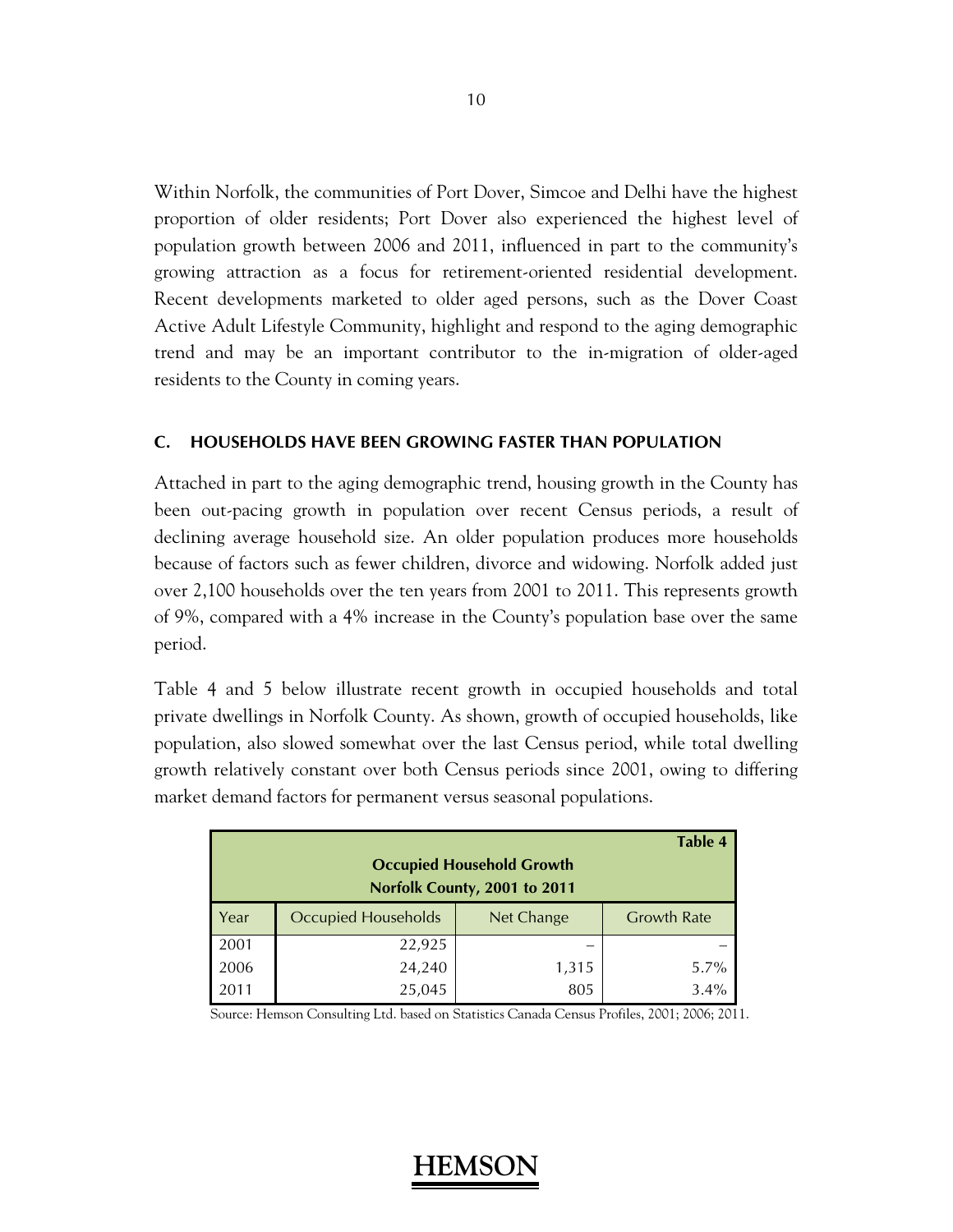| Table 5<br><b>Total Private Dwelling Growth</b><br>Norfolk County, 2001 to 2011 |                        |            |                    |  |  |  |  |
|---------------------------------------------------------------------------------|------------------------|------------|--------------------|--|--|--|--|
| Year                                                                            | <b>Total Dwellings</b> | Net Change | <b>Growth Rate</b> |  |  |  |  |
| 2001                                                                            | 25,359                 |            |                    |  |  |  |  |
| 2006                                                                            | 26,527                 | 1,168      | 4.6%               |  |  |  |  |
| 2011                                                                            | 27,814                 | 1,287      | 4.9%               |  |  |  |  |

The balance between total and occupied dwellings provides an indication of the share of vacant or seasonal dwellings of the County's housing stock. Roughly 10% of Norfolk's housing base is not occupied by permanent residents, for the most part being seasonal units, growth in which occurs exclusive of permanent population growth. This is an important consideration in forecasting the County's future growth since second home and seasonal unit buyers affect housing demand but do not contribute to total permanent population. Although the residents of the seasonal housing are not included in the permanent population count, they are an important contributor to the local economy as well as users of municipal services.

As shown in Exhibit 2 on the following page, just as population growth has been focussed in a few key locations, so too are seasonal units as a share of total units unevenly distributed throughout the County. The graphic indicates shares of vacant or seasonal units at a Census Dissemination Area level – within the areas exhibiting a higher proportions of seasonal units, it is understood these are for the most part, concentrated within the County's designation resort areas: Avalon, Booth's Harbour, Fisher's Glen, Long Point and Turkey Point.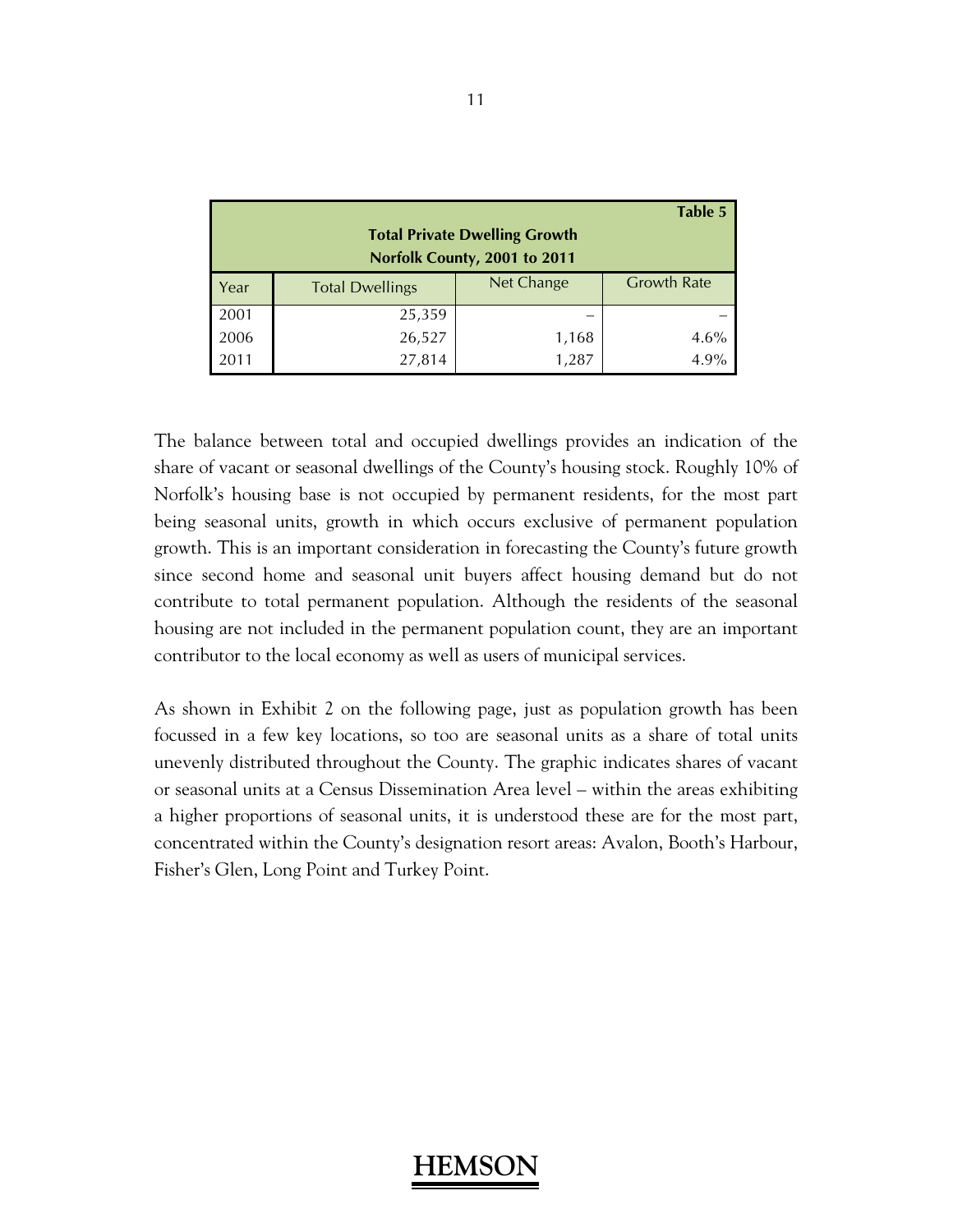

**Exhibit 2: Norfolk County, Share of Vacant or Seasonal Dwellings by Dissemination Area** 

Source: Hemson Consulting Ltd. based on Statistics Canada 2011 Census.

The County-wide 10% share of vacant and seasonal units includes significant variation at the local settlement area level. As shown, the share of these units is highest, over 30%, within Dissemination Areas containing shoreline resort areas, owing to their unique geographic attraction to recreational second home buyers. The proportion generally declines with distance to the shoreline, to less than 5% for many Norfolk communities.

#### **D. NORFOLK'S ECONOMY IS SHIFTING**

While population and housing continued to grow, although at more modest rates recently, employment in Norfolk declined, amidst significant change in the County's economic base. As shown in Table 6 below, Norfolk's resident employed labour force, meaning the number of Norfolk residents who are employed either within the County or elsewhere, declined by nearly 7% over the2006 to 2011 period.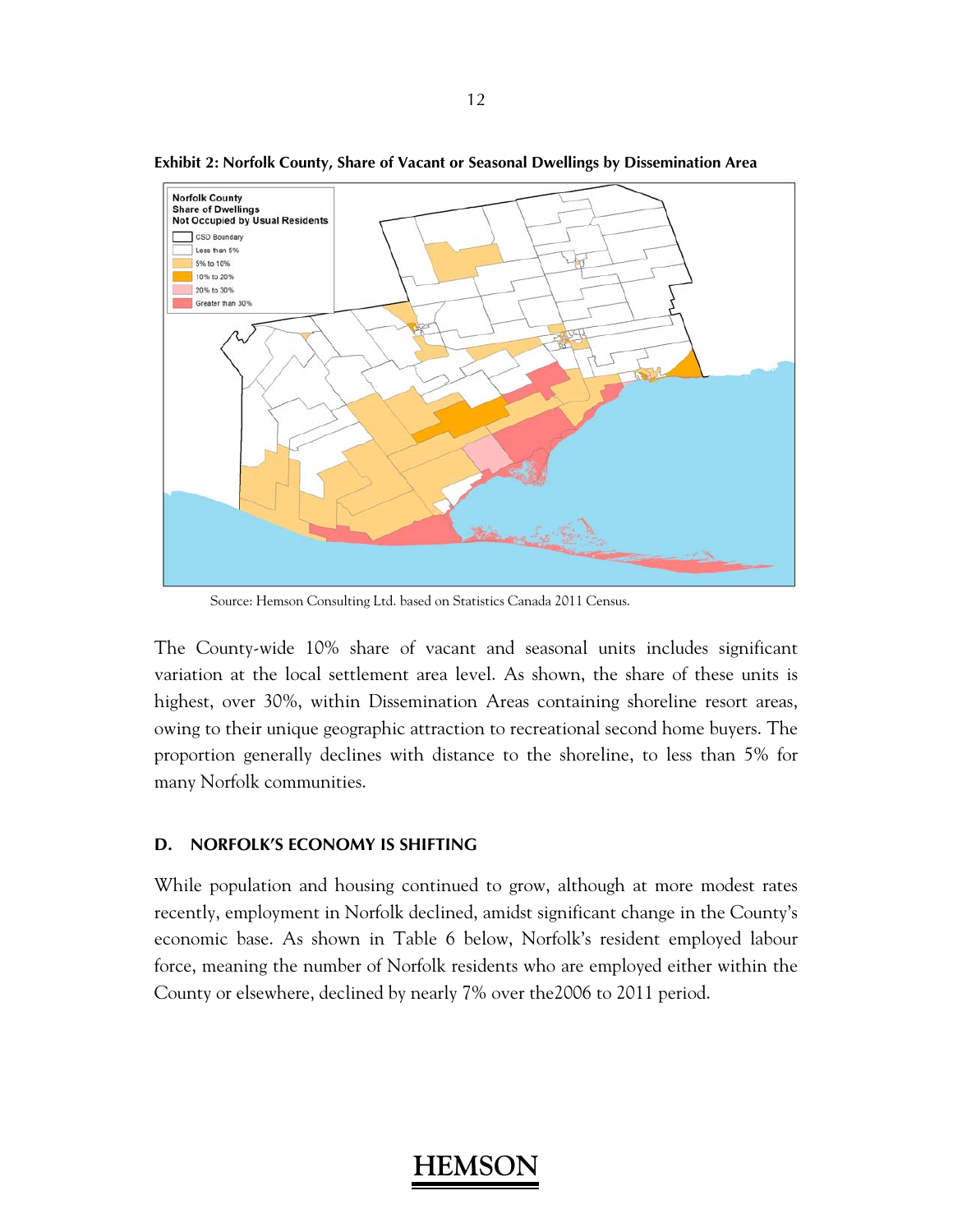This is largely due to economic decline throughout southern Ontario owing to the recent recession and the significant decline in manufacturing throughout the broader Greater Golden Horseshoe region where many Norfolk residents are employed.

| Table 6<br><b>Total Resident Employed Labour Force</b><br>Norfolk County, 2006-2011 |                           |            |                    |  |  |  |  |
|-------------------------------------------------------------------------------------|---------------------------|------------|--------------------|--|--|--|--|
| Year                                                                                | <b>Employed Residents</b> | Net Change | <b>Growth Rate</b> |  |  |  |  |
| 2006<br>2011                                                                        | 30,780<br>28,720          | $-2,060$   | (%6.7)             |  |  |  |  |

Source: Hemson Consulting Ltd. based on Statistics Canada 2011 National Household Survey.

The County's relationship with the broader economic region centred on the Greater Golden Horseshoe is highlighted through the commuting patterns of Norfolk residents. The Greater Golden Horseshoe is a highly urbanized sub-region of southern Ontario centred on the Greater Toronto Area and Hamilton (GTAH). The GGH highly influences demographic and economic growth and its distribution within the Province. As shown in the context map on page 4, the region encompasses the GTAH and an 'Outer Ring', covering over  $30,000 \text{ km}^2$ , from Peterborough in the east, to Simcoe County in the north and Niagara Region in the west.

As shown in Exhibit 3, Norfolk is a net out-commuter with roughly 40% of the County's employed residents regularly travelling to job opportunities outside of the County, in particular to the Cities of Brantford and Hamilton and Haldimand County.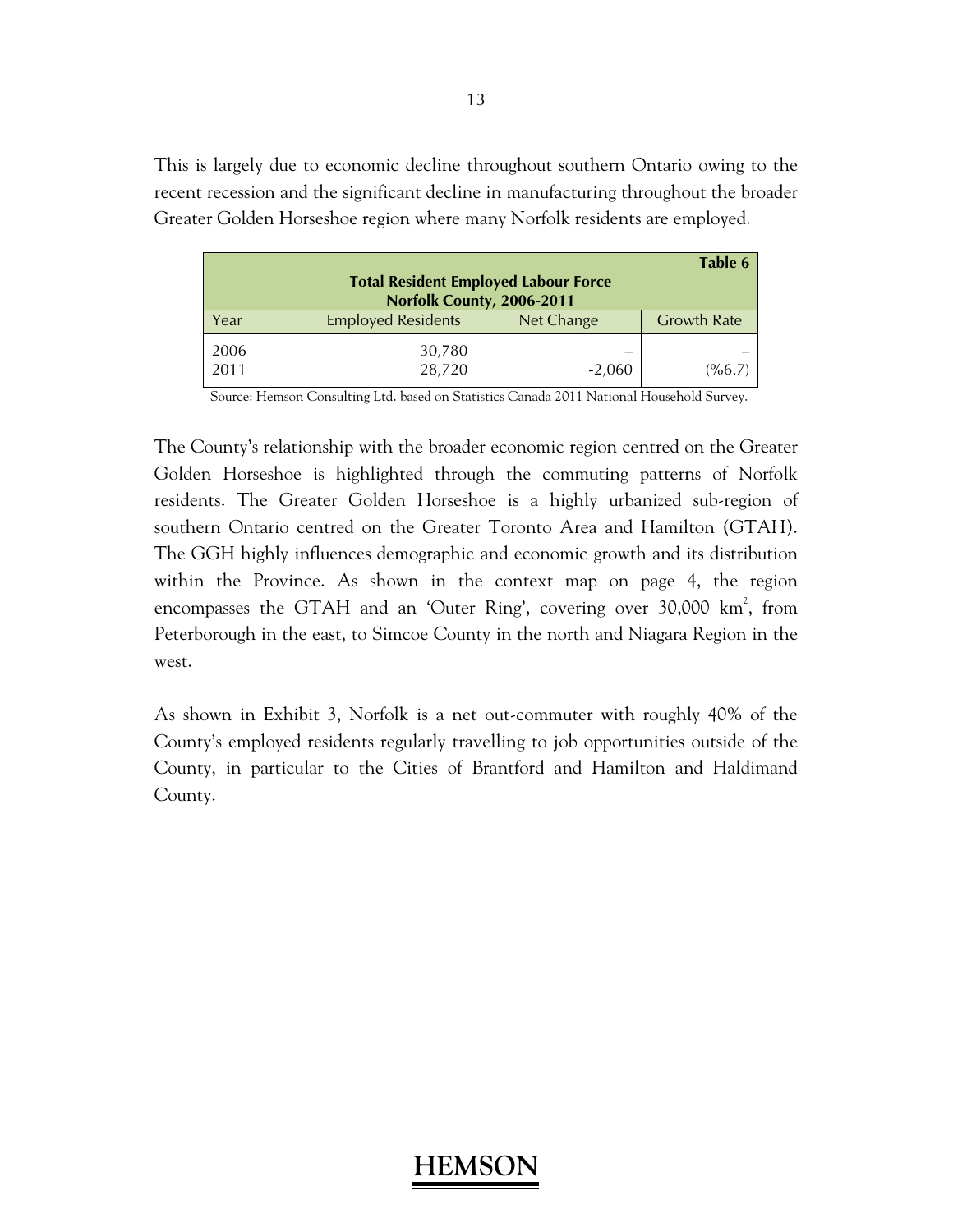

**Exhibit 3: Norfolk County – 2011 Commuting Patterns** 

This relationship with the broader economic region will continue to exert an influence on growth and development within Norfolk and represents a key consideration in the forecasts.

As job opportunities for Norfolk residents declined over the last Census period, so too did local employment, as indicated through Place-of-Work employment data from the National Household Survey. As shown in Table 7 below, Norfolk's employment base lost nearly 1,500 jobs, declining 6% over the 2006 to 2011 Census period. It is noted that the figures do not account for migrant farm work which is known anecdotally to represent a significant amount of Norfolk based employment.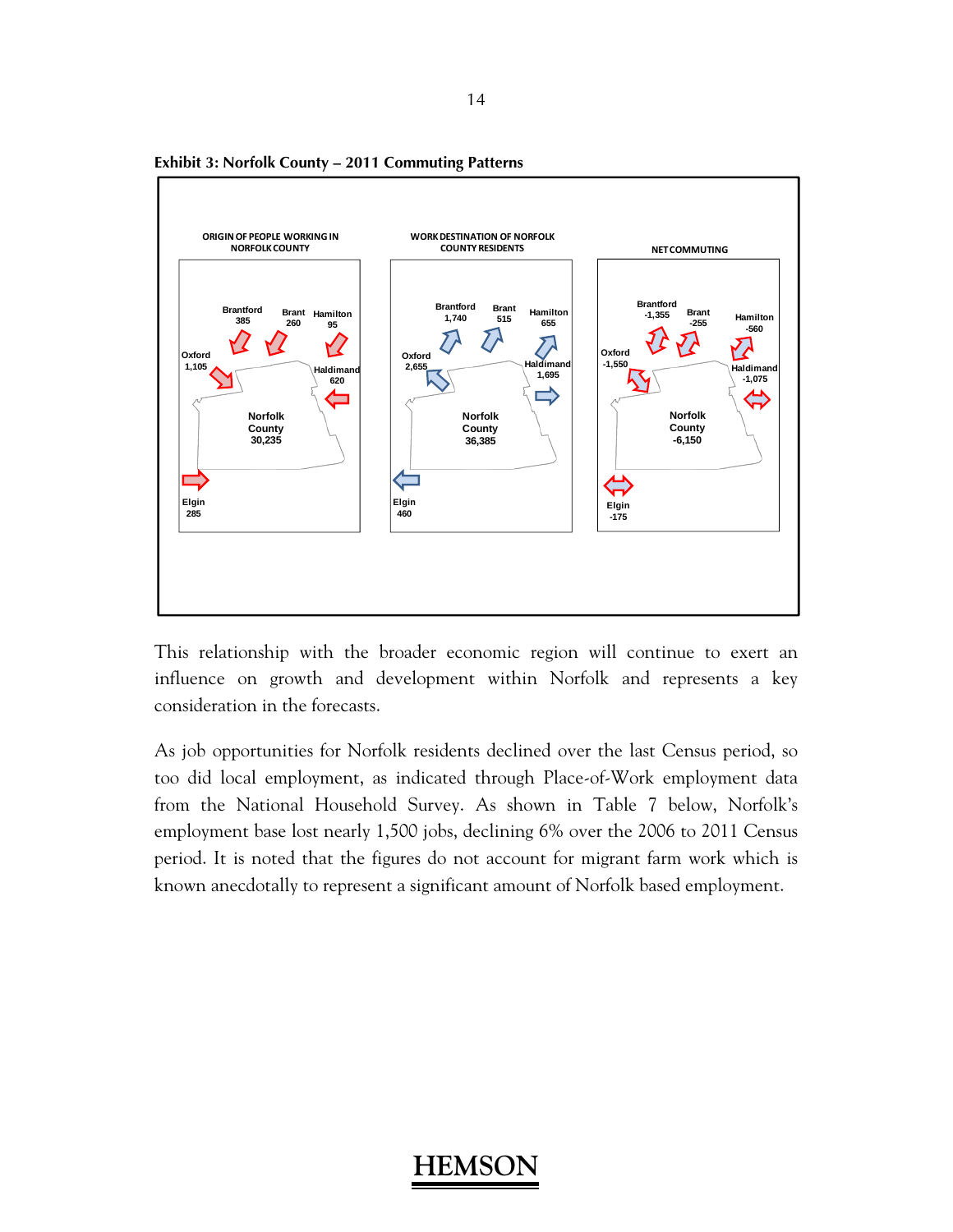|                                       |                         |            | Table 7            |  |  |  |  |  |
|---------------------------------------|-------------------------|------------|--------------------|--|--|--|--|--|
| <b>Total Place of Work Employment</b> |                         |            |                    |  |  |  |  |  |
| Norfolk County, 2006-2011             |                         |            |                    |  |  |  |  |  |
| Year                                  | <b>Total Employment</b> | Net Change | <b>Growth Rate</b> |  |  |  |  |  |
| 2001                                  | 24,030                  |            |                    |  |  |  |  |  |
| 2006                                  | 24,080                  | 50         | 0.2%               |  |  |  |  |  |
| 2011                                  | 22,610                  | $-1.470$   | (6%)               |  |  |  |  |  |

Source: Hemson Consulting Ltd. based on Statistics Canada 2011 National Household Survey.

As illustrated in Exhibit 4 below, the overall decline in employment included modest growth in many sectors offset by more significant reductions in agriculture, manufacturing and transportation and warehousing sectors – a trend observed throughout many Ontario communities, as a result of the recent recession.



**Exhibit 4: Change in Place of Work Employment, Norfolk County, 2006 to 2011**

**Source: Hemson Consulting Ltd. based on Statistics Canada 2011 National Household Survey & 2006 Census of Canada.**

Although the County experienced a significant decline in the employment base, locally there are some indications of recovery; notably, there has been a recent resurgence in farming activities in particular related to the tobacco and fruit and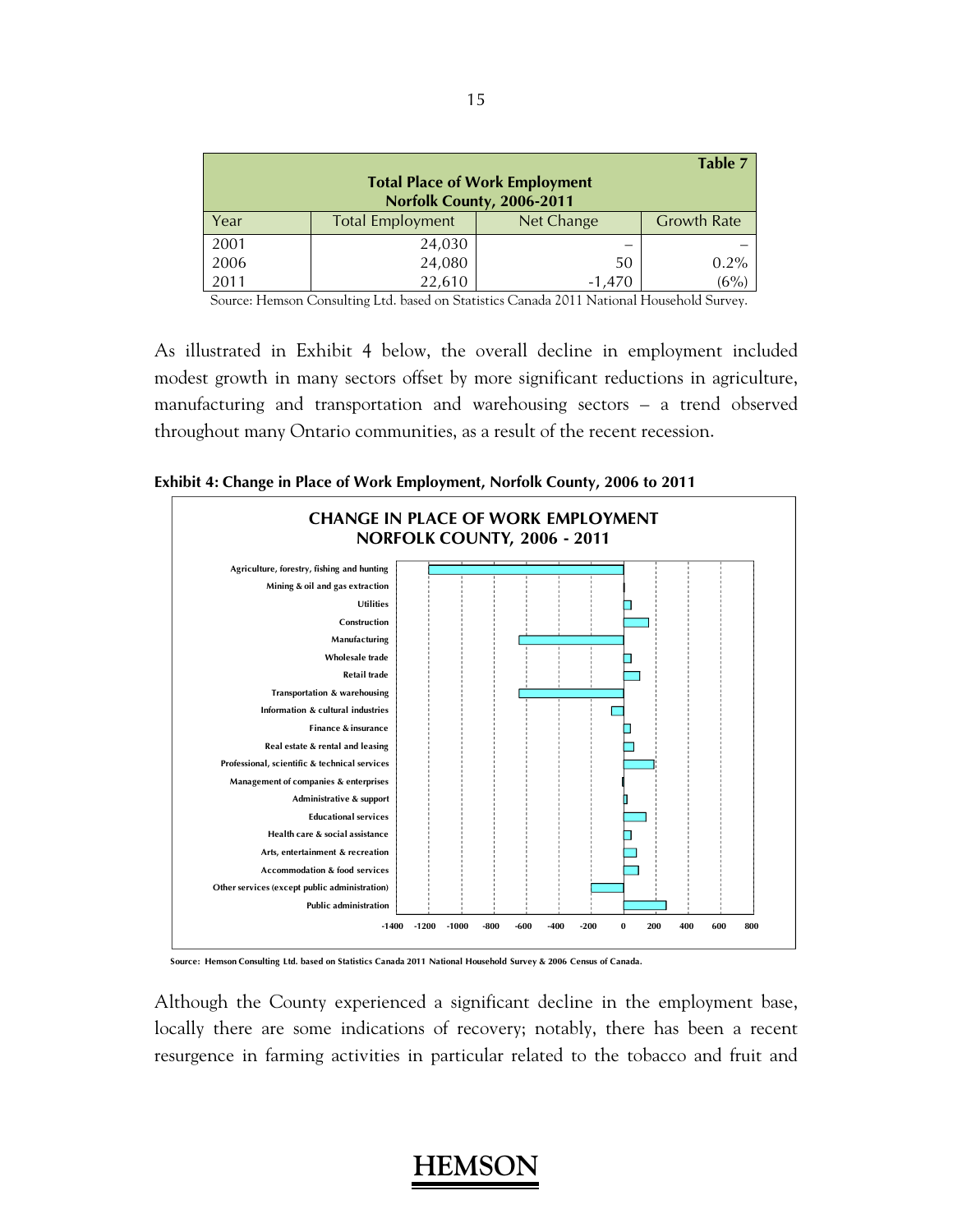vegetable production. It is important to note however that within this resurgence in tobacco farming there are still fewer farmers than in decades past. In addition, the context of production has changed, in that the market is increasingly export driven. Agricultural activities are anticipated to remain an integral piece of Norfolk's economy. The declines in employment were experienced virtually everywhere in southern Ontario especially in manufacturing, transportation and warehousing. As the broader GGH regional economy begins to recover from the recent recession, so too will the County experience some return locally especially in population serving and traditional employment land job opportunities.

Norfolk has some key opportunities to improve its growth outlook going forward, notwithstanding the current economic and demographic change and a slowing growth trend in the County. Notably, the County's location at the edge of the rapidly growing GGH Region, coupled with lower housing prices relative to the GTAH, puts it in an advantageous position in terms of attracting middle and older aged migrants from the larger urban centres within the GTAH and Outer Ring. In addition, the County's unique geographic characteristics may help to attract older aged migrants and second home buyers, trends already beginning to occur, especially through retirement-oriented residential development and within Norfolk's shoreline communities.

The next section describes the forecast method and key assumptions underlying the County-wide forecasts and local distribution of growth to Norfolk's urban areas and rural area.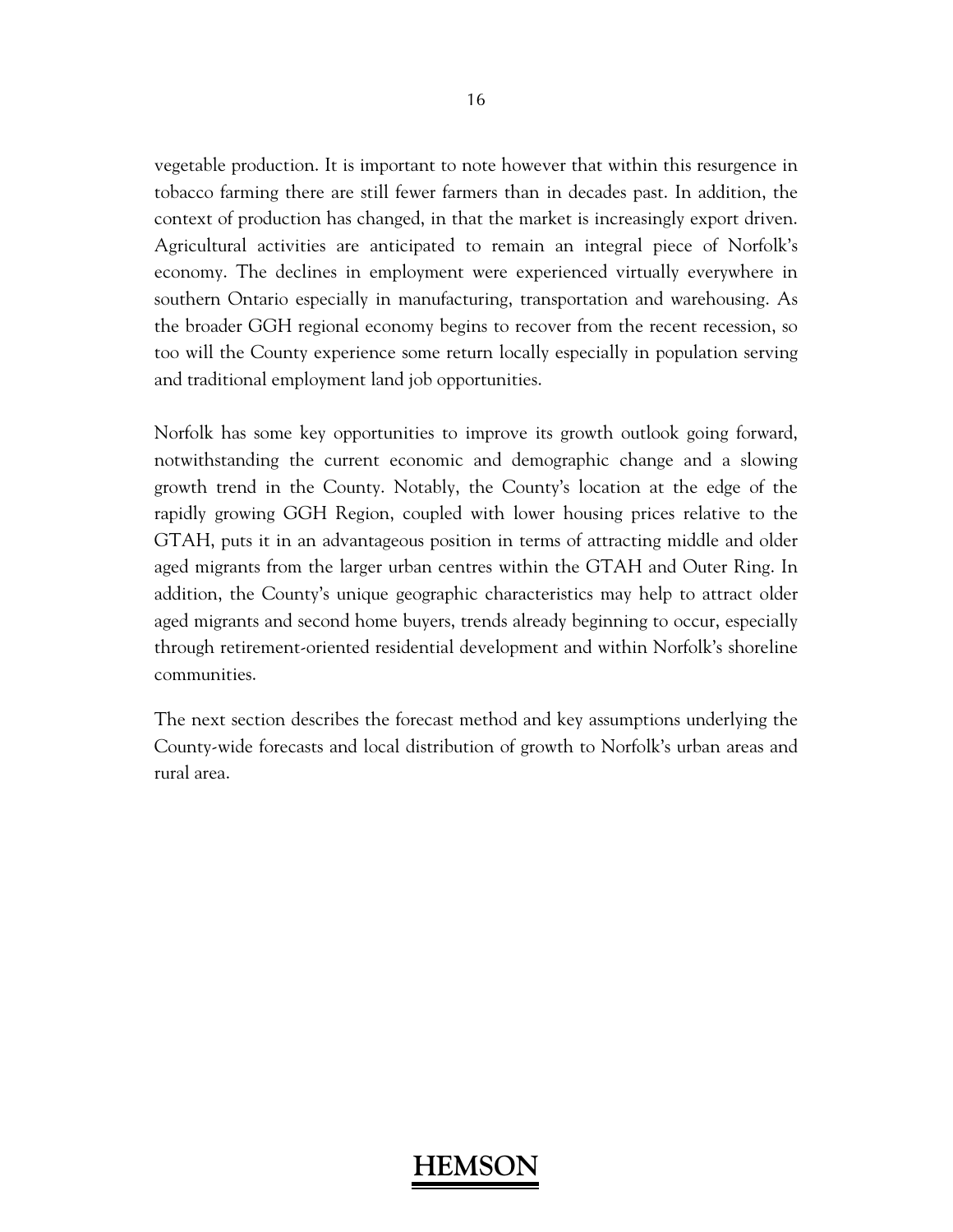### **III FORECAST BASED ON WELL ESTABLISHED MODEL AND KEY UNDERLYING ASSUMPTIONS**

This section outlines the key inputs and assumptions that were used in the Norfolk County forecast. The forecasts for Norfolk are considered within the larger context of trends influencing growth and change across the economic region and incorporate all currently available data on existing development, population and employment in the County. The forecasts are based on the well-established forecast models used by Hemson in the past, including the forecasts prepared for the Province's *Growth Plan for the Greater Golden Horseshoe* in 2006 and 2013.

#### **A. MIGRATION IS KEY FORECAST ASSUMPTION**

 $\overline{a}$ 

Population growth is the result of three components: births, deaths and migrants. Largely owing to the aging population trend being experienced throughout the County and broader economic region, migration will be an important determinant of future growth in Norfolk and represents the key underlying assumption in the forecast. Over the past 20 years migration has come to represent the largest share of population growth throughout Ontario; levels of natural increase continue to decline and in many areas are now negative. This is due to the decrease in fertility rates and the general aging of the population. In addition the "baby boom" population is now beyond its child bearing years, meaning there will be fewer births going forward. Due to this aging demographic trend, Norfolk's population would decline without net inmigration and to even maintain the current population will require in-migration to the County. Most smaller and rural communities in Ontario, including Norfolk, experience out-migration of young adults, as illustrated through the forecast agestructure of the County's migrants, shown in Exhibit 5 below<sup>1</sup>.

<sup>&</sup>lt;sup>1</sup> Note: The term migrants as used herein is referring to permanent population moving in or out of *the County from other parts of the Province, Country or internationally. It does not refer to the locally significant population of migrant farm workers, a unique feature of Norfolk's employment and seasonal population base which are not counted by the Census or National Household Survey.*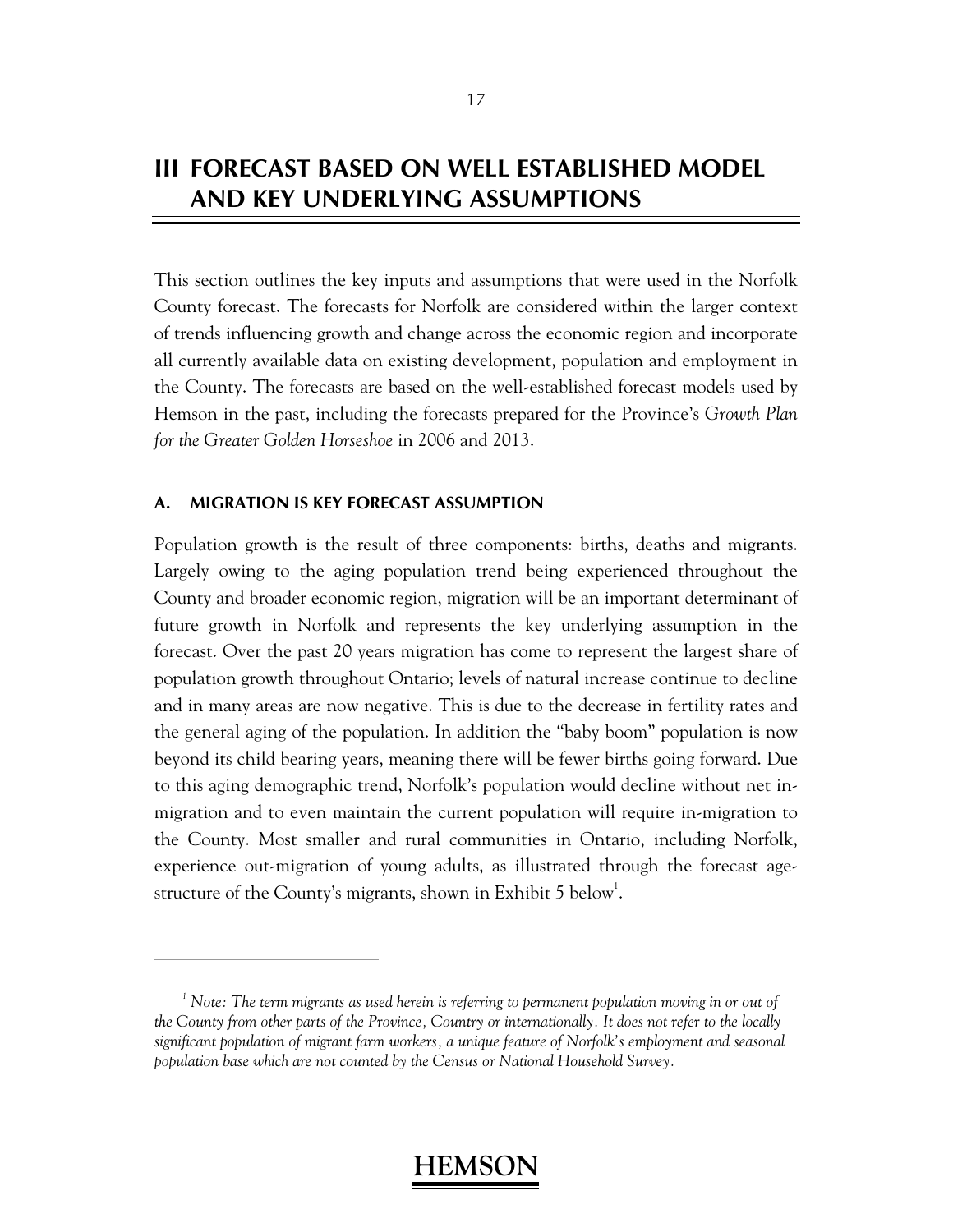

**Exhibit 5: Migrant Age Structure, Norfolk County, 2011-2031**

**Source: Hemson Consulting Ltd. based on Statistics Canada, 2011 Census of Canada.**

While Norfolk is likely to continue to experience the out-migration of young adults over the forecast horizon, the County may offset population loss in this age cohort with the in-migration of middle and older aged residents. Key to this assumption is Norfolk's geographic location at the edge of the rapidly growing urban centres within the GGH region. Combined with Norfolk's unique rural and shoreline characteristics and growing attraction for retirement-oriented residential development, the forecast assumes net in-migration to the County will continue, contributing to net population growth over the 2011 to 2041 horizon. The extent to which the County can improve its economic outlook and provide job opportunities for its existing younger population as well as attracting new younger migrants may also help to improve Norfolk's overall growth outlook in coming decades.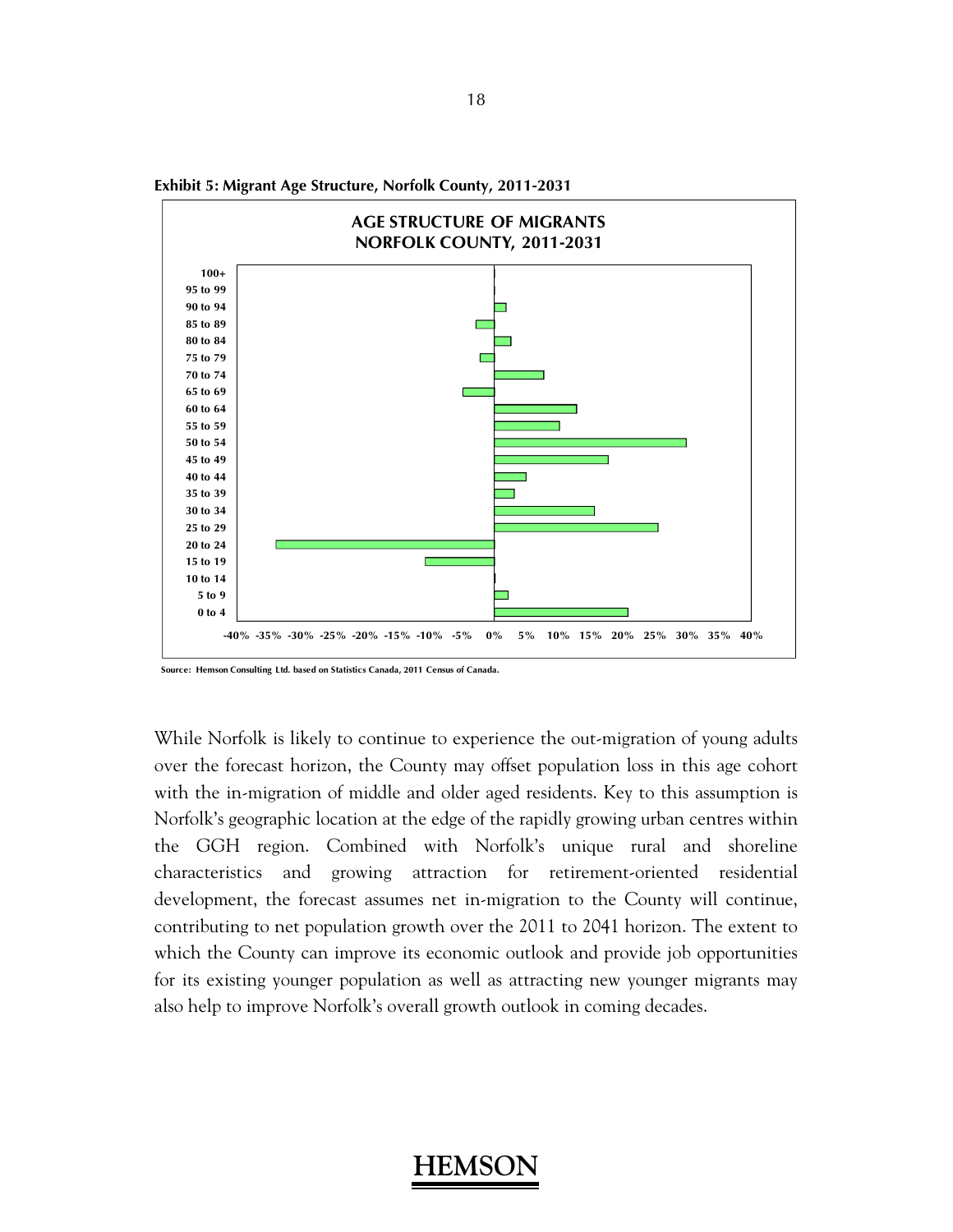#### **B. COUNTY-WIDE FORECASTS ARE PREPARED USING WELL ESTABLISHED MODEL**

The forecast of population, households and employment at the County level are based upon the standard cohort-survival forecast model. The "top-down" approach begins by forecasting population, employment for Norfolk based on national and provincial economic and demographic trends. The results of the County forecast are then distributed to local urban areas based households and upon shares prepared in consultation with County staff. The forecast method is described below and illustrated in Exhibit 6 below.



#### **Exhibit 6: Forecast Method Diagram**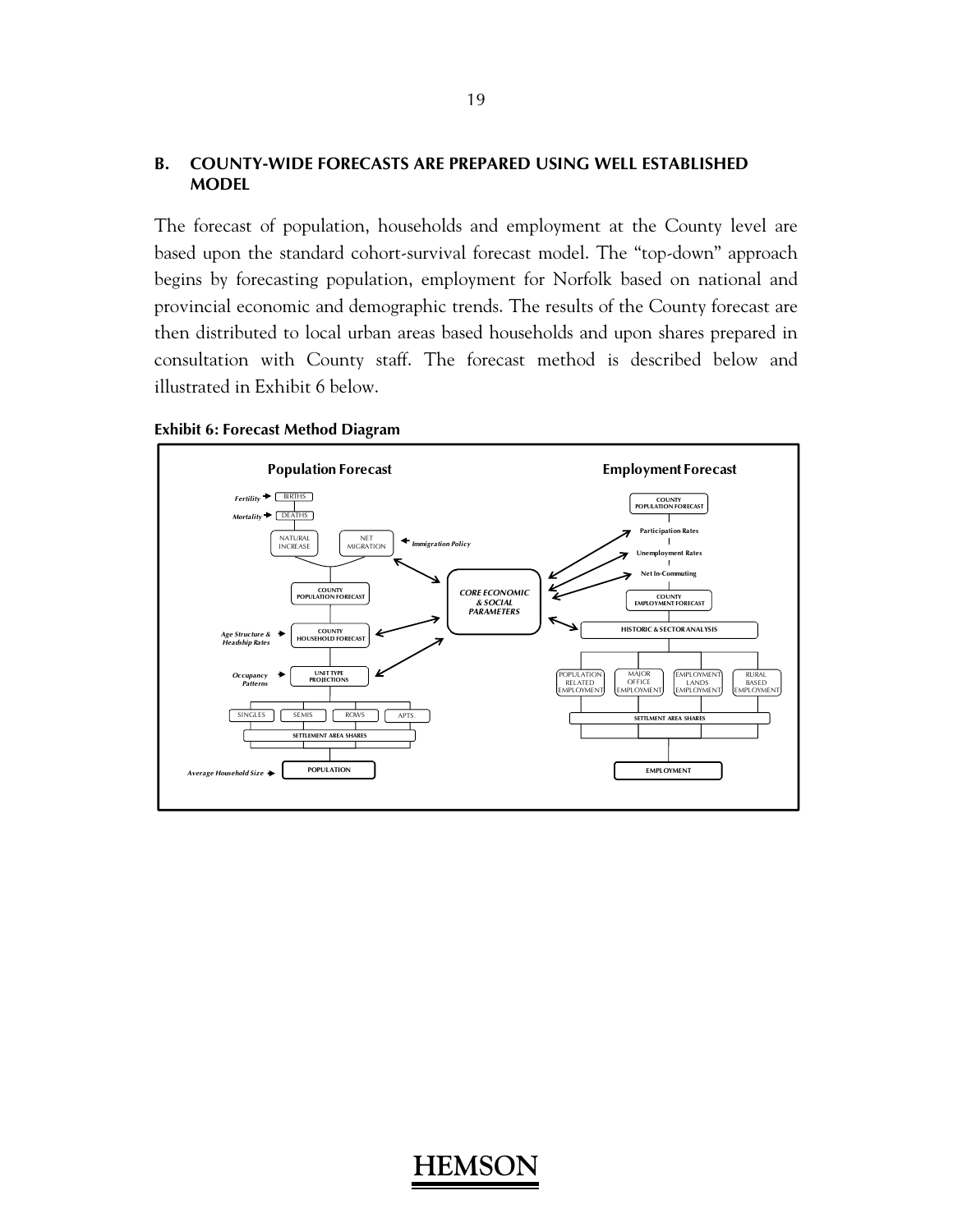#### **1. Core Parameters**

The forecasts are prepared by applying a set of principle assumptions within the forecast model related to Ontario's economic future and its social context. This set of core economic and social parameters include: the broader outlook and composition of the Ontario economy; migration and settlement patterns such as increasing concentration in urban centres; and demographic change, such as aging of the population. The forecasts of Norfolk's population, household and employment growth are set to be consistent with these core economic and social parameters.

#### **2. Population**

The population forecast for the County is based on information from a wide range of sources including the 2011 Census and Statistics Canada Annual Demographic Statistics. The forecast accounts for: births by age of mother, deaths by age and sex, and migration by its seven components, each also by age and sex, at both Provincial and sub-provincial geographies. The model operates by taking a five year age group (e.g. 20 to 24 in 2011), ages them by five years (they become 25 to 29 in 2016), deducts deaths in that age group (the "natural increase") and, finally, adds net migration for that age group. Births during the five year period produced by this age group are then added to the 0 to 4 year age group.

- Age specific fertility and mortality rates for Norfolk are calculated based upon the most recent data available. These rates are applied to the population age structure to determine growth through natural increase.
- Migration by age and sex is then added to determine total population. Future levels of migration are an important determinant of the forecast. Norfolk is anticipated to experience net-in migration over the forecast horizon.

### **3. Households**

The household forecast is based upon age specific household formation data for Norfolk County from the 2011 National Household Survey. This is the share of population within an age group that maintains or is the head of a household, otherwise referred to as the headship rate. The 2011 National Household Survey data also provides the unit type preference by the household heads within each age group. Age-specific household formation rates and housing unit type preferences by age for 2011 are held constant over the course of the forecast.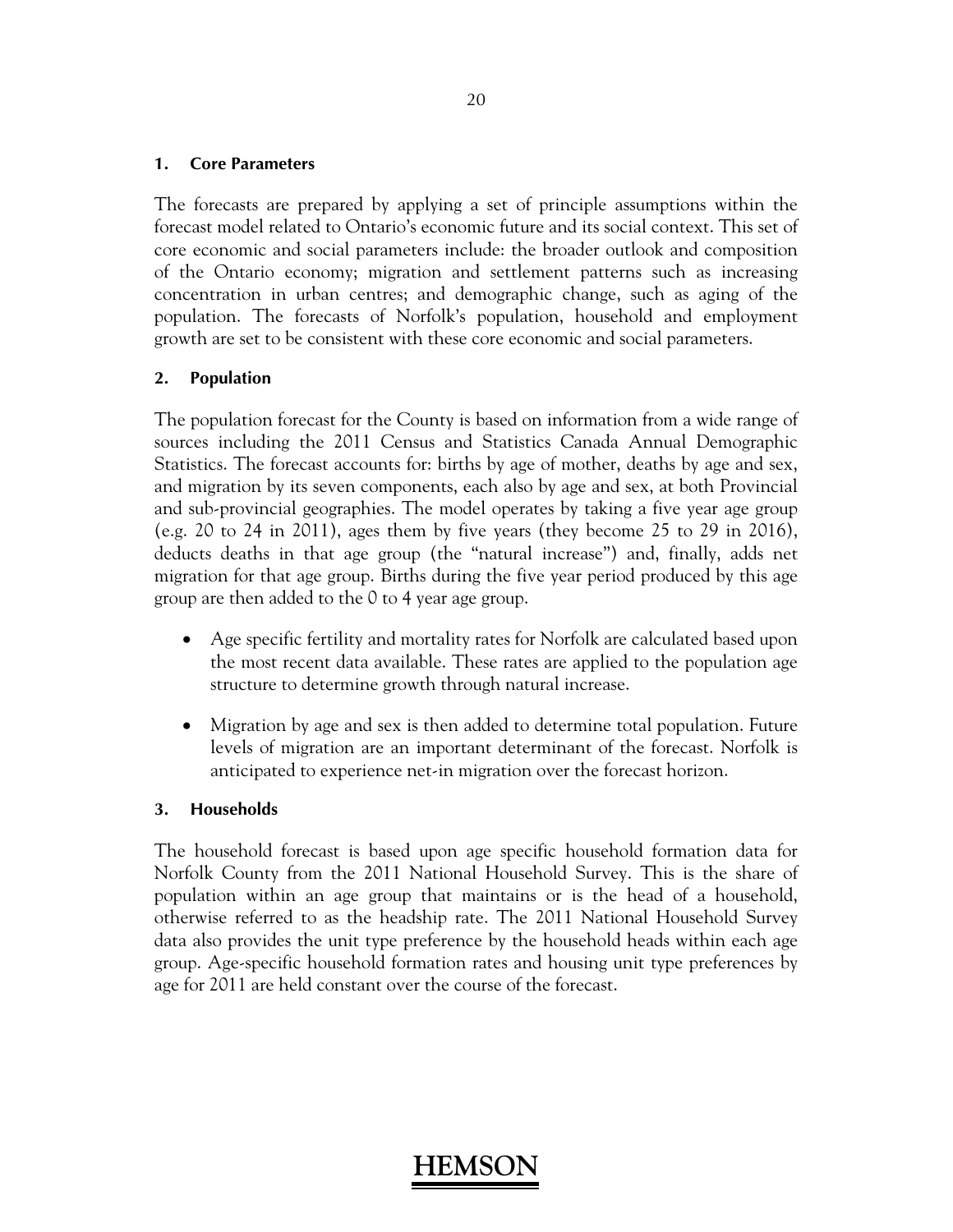### **4. Employment**

The employment forecast is driven by the economy in Norfolk but is calculated from the population forecast, prepared by applying age-specific labour force participation rates to the population forecast and adjusting for unemployment and commuting patterns.

The County's employment forecast has been prepared based on 2011 National Household Survey employment data and is based on the following assumptions:

- 2011 commuting patterns are held constant over the forecast horizon. It is anticipated that Norfolk will continue to experience net out-commuting to job opportunities in the GGH and surrounding areas;
- 2011 age and sex specific participation rates increase in the short term with economic recovery and then remain stable over the remaining forecast horizon;
- the 2011 unemployment rate of 8.7% declines to 6.0% by 2026 and remains constant for the remainder of the forecast horizon to 2041; and
- the 2011 activity rate (the ratio of employment to population within the County) of 36% is held relatively constant with some fluctuation over the forecast period and increasing marginally to 37% at 2041. The activity rate is the ratio of employment to population within the County.

The above noted inputs and assumptions are used to prepare the County-level forecast, which are then distributed to Norfolk's six urban areas and rural area working in consultation with the County and based on considerations described below.

### **C. URBAN AREA FORECASTS BASED ON COMBINATION OF MARKET DEMAND, PLANNING POLICY AND CAPACITY TO ACCOMMODATE GROWTH**

The County-level forecasts are distributed to the urban areas of Norfolk based on a combination of planning policy, historic growth patterns, anticipated market shifts and the capacity to accommodate growth at the local level from land supply and servicing perspectives. Shares of household growth are allocated to each urban area based on these considerations and the resultant population is then determined by applying average household sizes to the household forecast.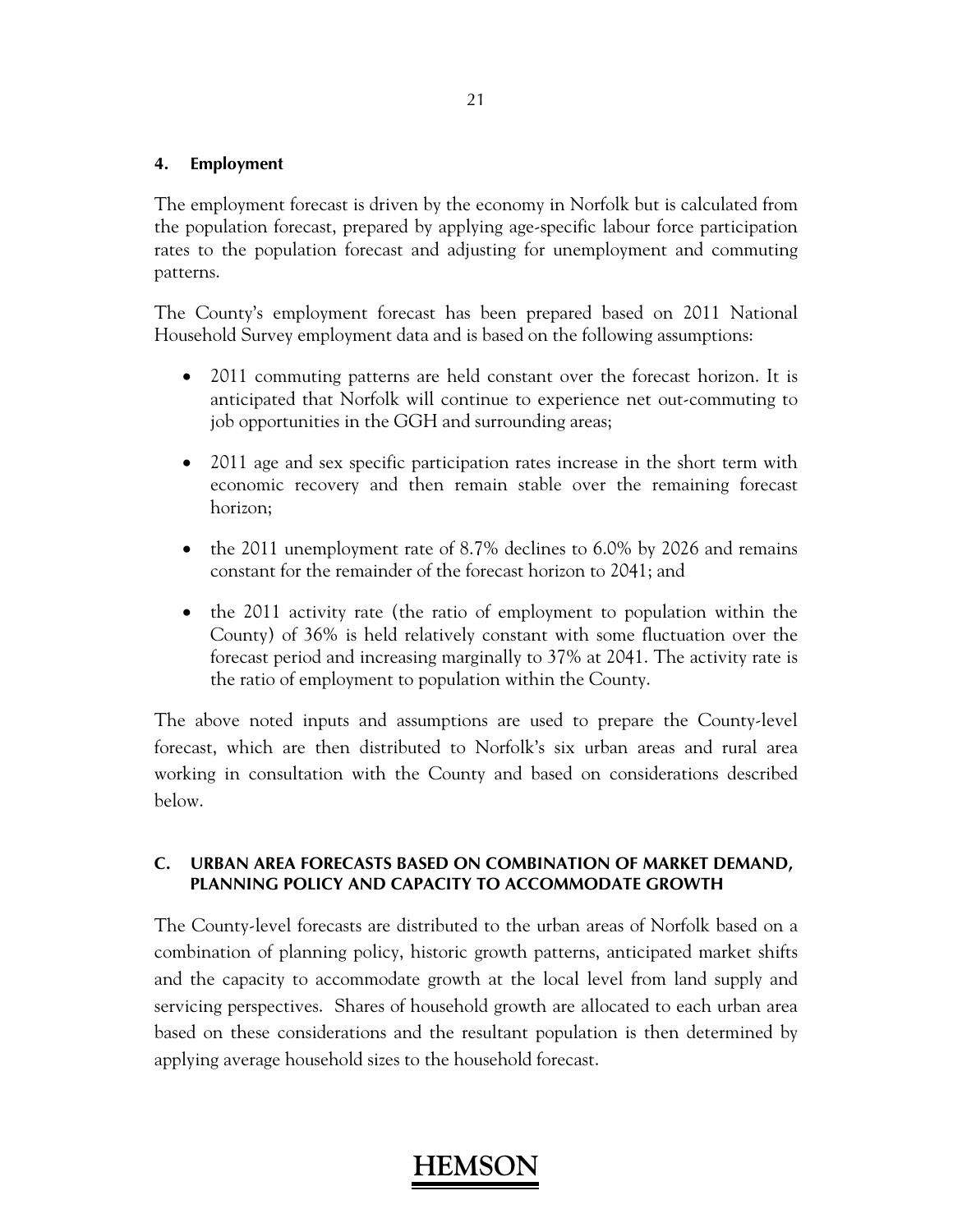#### **1. Recent development focused in Simcoe and Port Dover**

Historic building permit data indicates that roughly 70% of residential development over the past decade has occurred within Norfolk's urban areas, as shown in Table 8 below. This growth has been largely focussed in the communities of Simcoe and Port Dover, which taken together, accounted for 70% of new residential units over the 2003 to 2013 period. It is noted that over this period, development in Simcoe has remained somewhat consistent while in Port Dover there has been a more recent rise in permits, attached to developments such as the Dover Coast retirement community. This suggests a market shift is occurring in the County, with the community of Port Dover becoming a centre for retirement-oriented residential development, a trend anticipated to continue over the forecast horizon largely in response to growing market demand from aging residents in the GTAH market.

| Table 8<br>Urban Area Shares of Residential Building Permits, 2003-2013 |                                      |                                                 |                                                |  |  |  |
|-------------------------------------------------------------------------|--------------------------------------|-------------------------------------------------|------------------------------------------------|--|--|--|
|                                                                         | # of $Units$                         | Share of<br>Urban Area total                    | Share of<br>County total                       |  |  |  |
| Courtland<br>Delhi<br>Port Dover<br>Port Rowan<br>Simcoe<br>Waterford   | 6<br>222<br>754<br>147<br>766<br>234 | $< 1\%$<br>10%<br>35%<br>$7\%$<br>36%<br>$11\%$ | ${<}1\%$<br>$7\%$<br>24%<br>$5\%$<br>25%<br>8% |  |  |  |
| <b>Urban Areas Total</b>                                                | 2,129                                | 100%                                            | 69%                                            |  |  |  |
| Hamlets, Resort Areas and<br>Agricultural Area                          | 950                                  | n/a                                             | 31%                                            |  |  |  |
| <b>Norfolk County</b>                                                   | 3,079                                | n/a                                             | 100%                                           |  |  |  |

Source: Hemson Consulting Ltd. based on information provided by the County.

As shown in Table 8, the remaining urban area communities have been growing at a somewhat slower pace, with Delhi and Waterford each accounting for roughly 10% of County permits over the 2003 to 2013 period; Port Rowan for 7%; and Courtland for less than 1% of urban area residential building activity. The balance of residential development in Norfolk over the past decade occurred in the County's hamlets and rural area where nearly a third of residential permits were issued. This raises potential concern over the cumulative impacts of development on private wells and septic systems in un-serviced areas of the County.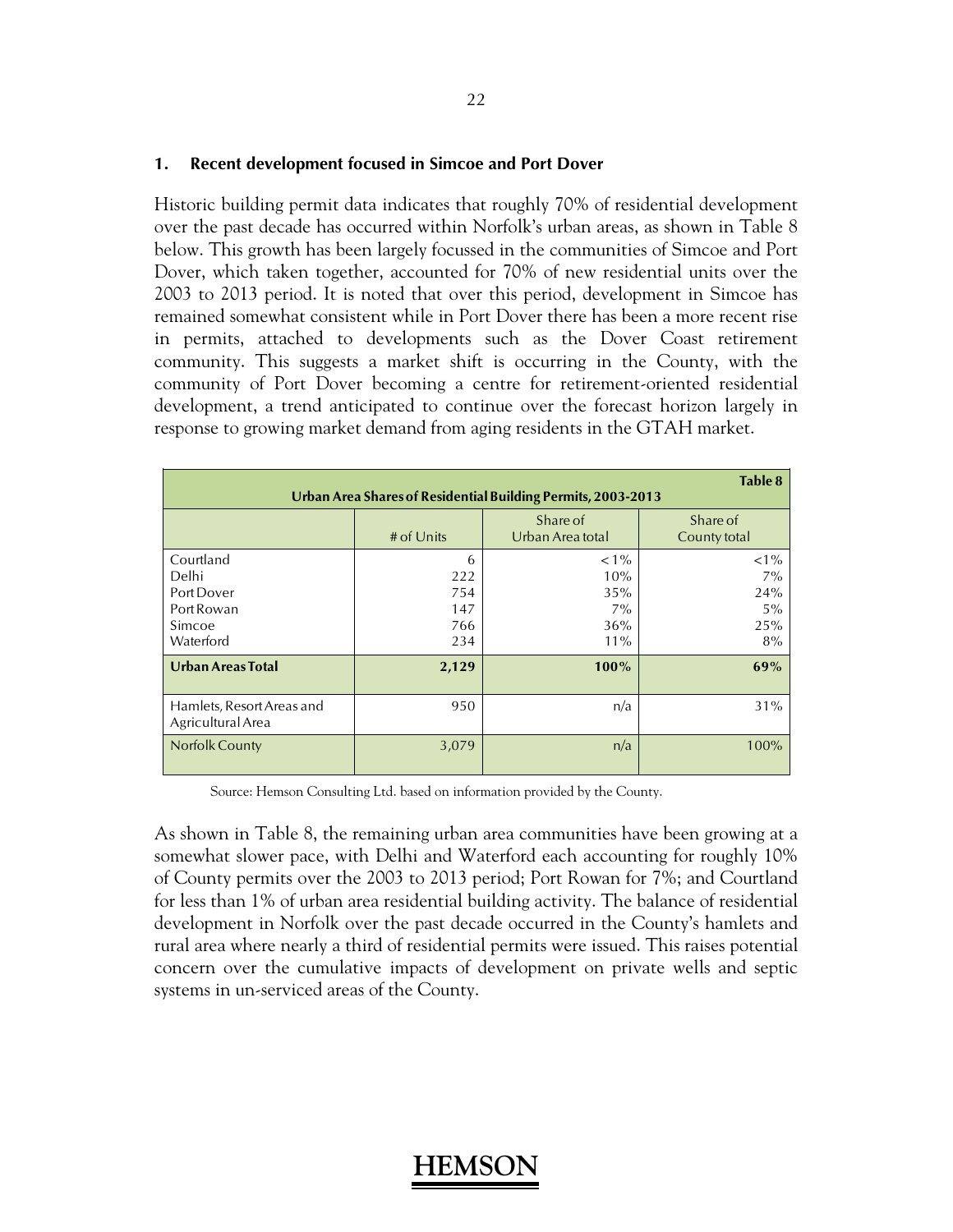### **2. Residential Land supply analysis indicates significant capacity to accommodate growth**

A review of the County's designated land supply suggests there is ample capacity in terms of the amount of available urban residential land to accommodate anticipated growth in housing and population, both County-wide and within each of Norfolk's urban areas. As shown in Table 9 below, the County has over 400 hectares of vacant urban designated residential land, most of which is located within the urban areas that will be the focus of growth going forward.

Table 9 also illustrates the results of the capacity analysis, which applies a range of norm densities, as observed on-the-ground and in planning policy, to the land supply in order to gauge the number of units and population that could be potentially accommodated within the supply. A range of 10 and 15 units per hectare was applied, which represents a lower density range observed in planning policy and onthe-ground. As shown, at 15 units per hectare, the County's urban areas could potentially accommodate nearly 5,000 additional housing units, or population growth of over 12,300 additional residents. It is noted that the residential land supply analysis considers the amount of vacant designated land only and does not reflect the availability services required to accommodate growth; the actual capacity to accommodate growth in Norfolk is inhibited throughout the un-serviced hamlets and rural area and by servicing constraints in some of Norfolk's urban areas.

|                                         |                           |                             |                   |                             | Table 9           |  |  |
|-----------------------------------------|---------------------------|-----------------------------|-------------------|-----------------------------|-------------------|--|--|
| <b>Residential Land Supply Capacity</b> |                           |                             |                   |                             |                   |  |  |
|                                         | <b>Norfolk County</b>     |                             |                   |                             |                   |  |  |
| <b>Settlement Area</b>                  | <b>Vacant Residential</b> | Capacity at 10 Units per ha |                   | Capacity at 15 Units per ha |                   |  |  |
|                                         | <b>Land Supply</b>        | # of Units                  | <b>Population</b> | # of Units                  | <b>Population</b> |  |  |
| Courtland                               | 8                         | 80                          | 193               | 120                         | 290               |  |  |
| Delhi                                   | 36                        | 360                         | 870               | 530                         | 1,340             |  |  |
| Port Dover                              | 159                       | 1,590                       | 3,843             | 2,390                       | 6,020             |  |  |
| Port Rowan                              | 27                        | 270                         | 653               | 400                         | 1,000             |  |  |
| <b>Simcoe</b>                           | 66                        | 660                         | 1,595             | 990                         | 2,500             |  |  |
| Waterford                               | 31                        | 310                         | 749               | 470                         | 1,180             |  |  |
| Urban Areas Total                       | 327                       | 3,270                       | 7,903             | 4,900                       | 12,330            |  |  |
| <b>Hamlet Areas</b>                     | 75                        | 750                         | 1,813             | 1,120                       | 2,830             |  |  |
| <b>Resort Areas</b>                     | 12                        | 120                         | 290               | 180                         | 450               |  |  |
| Norfolk County                          | 414                       | 4,140                       | 10,005            | 6,200                       | 15,610            |  |  |

Source: Hemson Consulting Ltd. based on information provided by the County.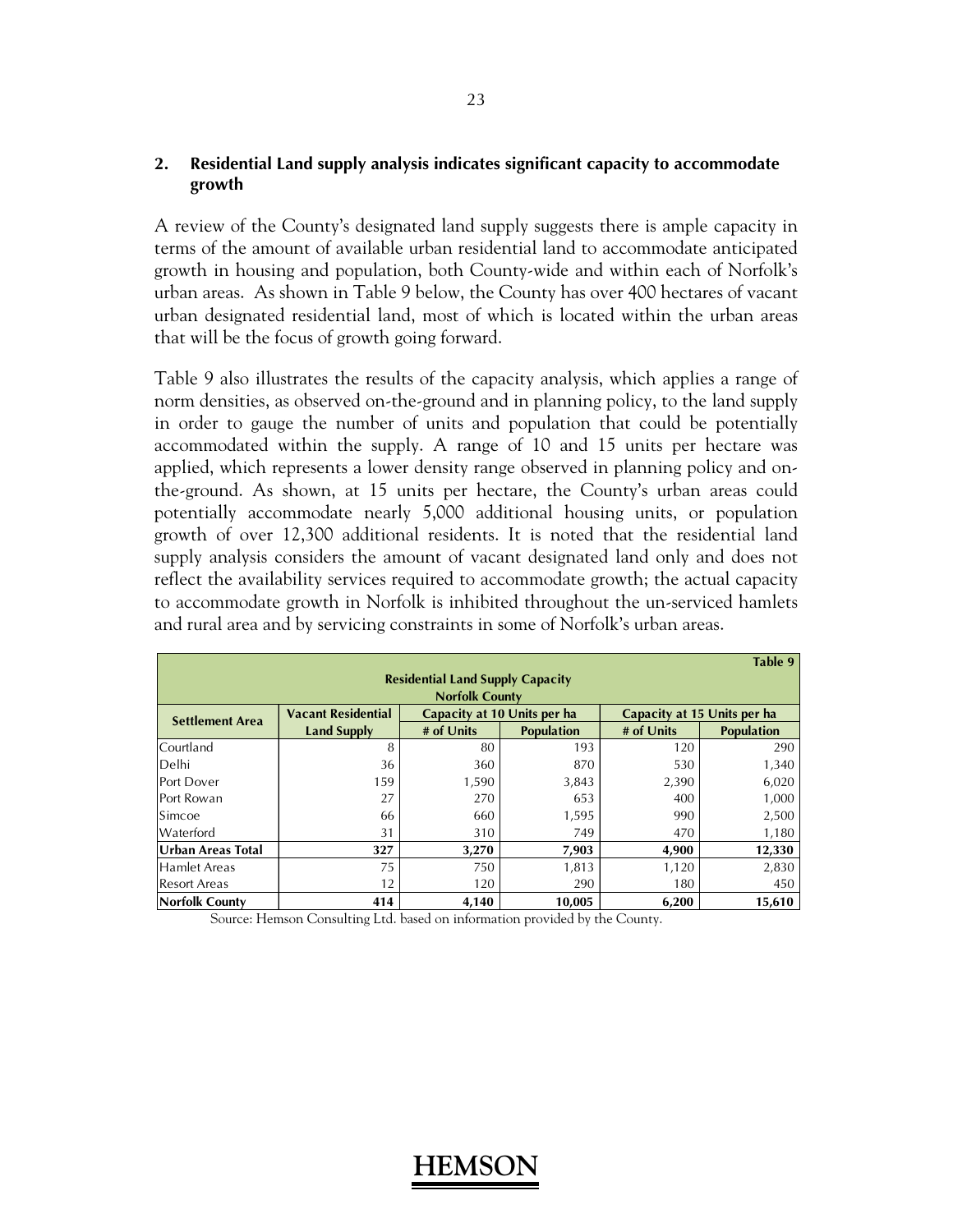#### **3. County has a very limited supply of employment land**

A detailed site level review of the County's designated vacant employment land supply was undertaken in order to similarly identify development potential and the capacity to accommodate future employment in Norfolk's urban areas. The County identified 106 hectares of vacant designated employment land. A site level review revealed that much of the designated vacant supply is encumbered, fragmented, partially occupied, or environmentally or otherwise constrained insomuch as to make it not available or developable from a feasibility or market perspective within the foreseeable future.

The identified employment land takeouts effectively reduces the County's designated industrial supply from 106 ha to 30 ha of viably developable land. To this supply, a range of typical employee per hectare densities of development were applied in order to determine a reasonable estimate of the capacity to accommodate job growth on Norfolk's developable urban area employment land supply. Unlike the residential land supply capacity analysis, servicing capacity constrained lands were removed from the supply, notably in the urban community of Simcoe where potentially significant water quality threats have been identified and are under further review through local and Provincial studies.

Table 10 below, indicates the total and gross developable industrial land supply and the capacity for jobs based on a density range of 20, 30 and 40 jobs per hectare, a typical range in similar communities. This is the supply that would generally accommodate traditional industrial type employment land employment, whereas population-related employment (retail, services, education, local government) tends to locate throughout urban areas, in response to a resident population. As shown, there is somewhat limited potential for job growth on the developable designated supply, a consideration the County may want to revisit at the time of its next municipal comprehensive review.

#### 24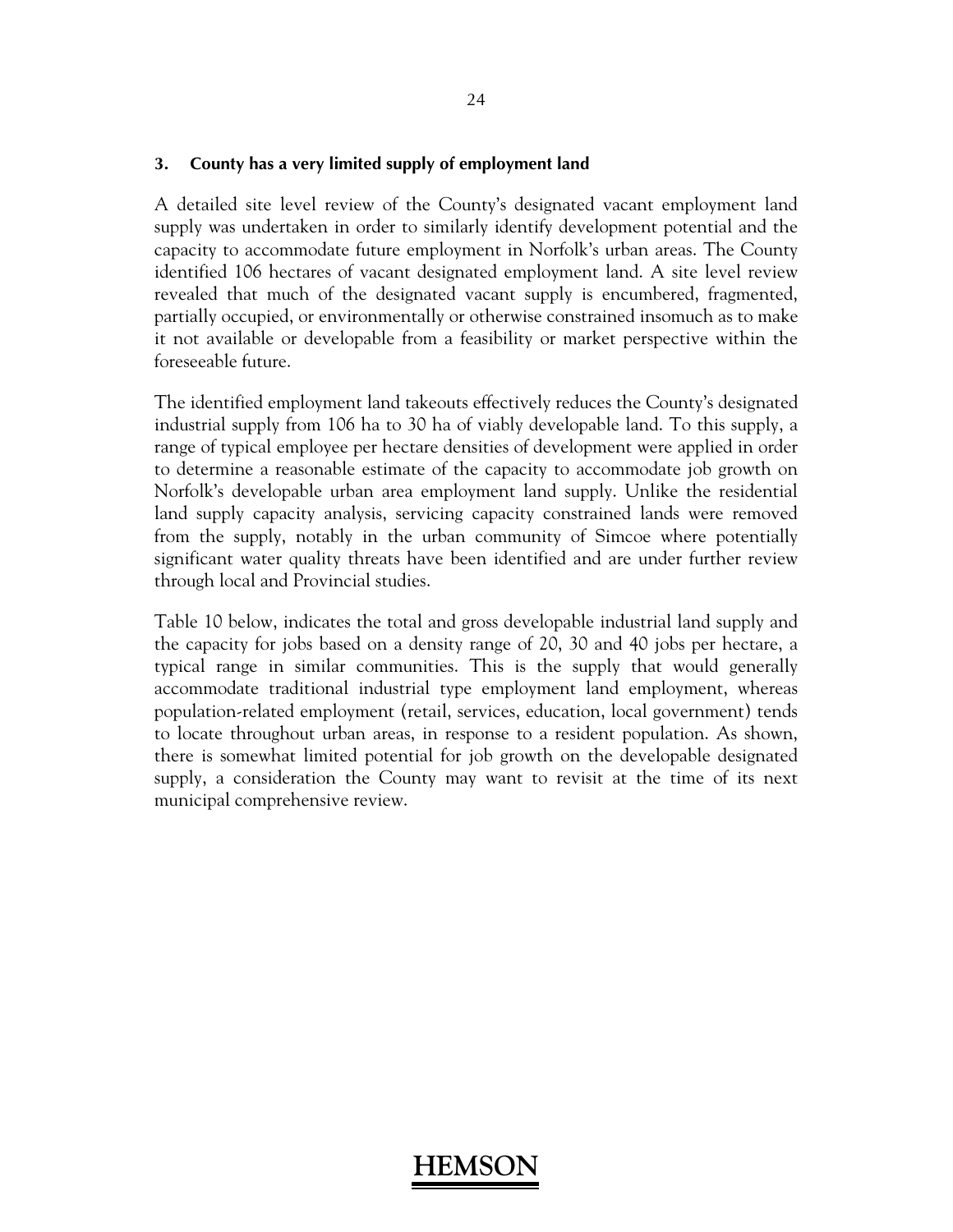|                                                                                |                              |                               |                             |     |                                                                | Table 10 |  |
|--------------------------------------------------------------------------------|------------------------------|-------------------------------|-----------------------------|-----|----------------------------------------------------------------|----------|--|
| <b>Designated Employment Land Supply Review</b><br><b>Norfolk County, 2014</b> |                              |                               |                             |     |                                                                |          |  |
|                                                                                | Designated Supply (gross ha) |                               |                             |     | <b>Employment Capacity at Density</b><br>Range (jobs/gross ha) |          |  |
| Settlement                                                                     | Designated                   | Undevelopable<br>/ Encumbered | Developable<br><b>Suppy</b> | 20  | 30                                                             | 40       |  |
| Courtland                                                                      | 12.4                         | 10.31                         | 2.1                         | 41  | 62                                                             | 82       |  |
| Delhi                                                                          | 13.7                         | 4.48                          | 9.2                         | 184 | 275                                                            | 367      |  |
| Port Dover                                                                     | 3.8                          | 3.8                           |                             |     |                                                                |          |  |
| Port Rowan                                                                     |                              |                               |                             |     |                                                                | $\Omega$ |  |
| Simcoe                                                                         | 71.1                         | 58.67                         | 12.4                        | 248 | 372                                                            | 496      |  |
| Waterford                                                                      | 5.8                          | 0.63                          | 5.2                         | 104 | 156                                                            | 208      |  |
| Urban Areas                                                                    | 106.7                        | 77.89                         | 28.8                        | 577 | 865                                                            | 1,154    |  |

Source: Hemson Consulting Ltd. based on information provided by the County.

County-wide forecast population, housing and employment growth is allocated to the local urban areas and rural area based on the above-noted policy, market and supply factors. The County-level and local urban area results are provided in the following two sections.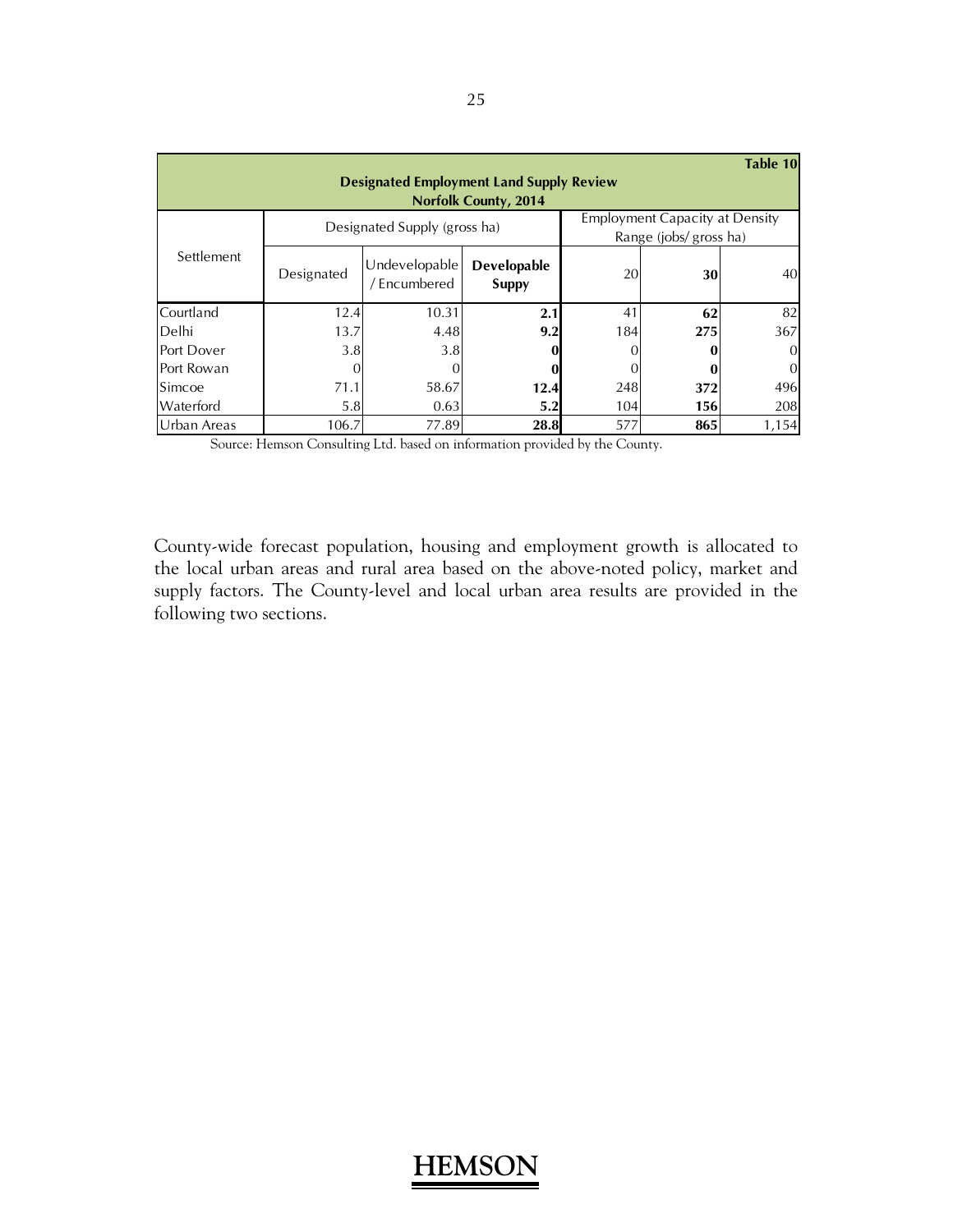### **IV COUNTY FORECAST IS FOR MODEST GROWTH**

This section presents the results of the County-wide forecasts of population, housing and employment. The outlook for Norfolk is strongly tied to the outlook for the broader GTAH and GGH Region, which is anticipated to continue to experience rapid population and housing growth in coming decades, while employment slowly recovers from the recent economic downturn.

### **A. THE POPULATION OF NORFOLK COUNTY IS FORECAST TO GROW TO NEARLY 70,000 IN 2031**

Norfolk County's population is forecast to grow from nearly 65,000 in 2011 to just over 70,000 in 2031, adding approximately 5,000 residents over the 2011 to 2031 period, representing population growth of 8% over the 20 year horizon.

| Table 11                                                                                                                                   |        |       |       |        |       |       |  |
|--------------------------------------------------------------------------------------------------------------------------------------------|--------|-------|-------|--------|-------|-------|--|
| <b>Historical and Forecast Population</b><br>Norfolk County, 2001 to 2041                                                                  |        |       |       |        |       |       |  |
| Total<br>Census<br><b>Growth Rate</b><br><b>Growth Rate</b><br><b>Net Change</b><br><b>Net Change</b><br>Year<br>Population*<br>Population |        |       |       |        |       |       |  |
| 2001                                                                                                                                       | 60,850 |       |       | 63,670 |       |       |  |
| 2006                                                                                                                                       | 62,580 | 1,730 | 2.8%  | 64,600 | 930   | 1.5%  |  |
| 2011                                                                                                                                       | 63,170 | 590   | 0.9%  | 64,720 | 120   | 0.2%  |  |
| 2016                                                                                                                                       | 63,670 | 500   | 0.8%  | 65,240 | 520   | 0.8%  |  |
| 2021                                                                                                                                       | 64,840 | 1,170 | 1.8%  | 66,440 | 1,200 | 1.8%  |  |
| 2026                                                                                                                                       | 66,580 | 1,740 | 2.7%  | 68,230 | 1,790 | 2.7%  |  |
| 2031                                                                                                                                       | 68,340 | 1,760 | 2.6%  | 70,030 | 1,800 | 2.6%  |  |
| 2036                                                                                                                                       | 69,220 | 880   | 1.3%  | 70,930 | 900   | 1.3%  |  |
| 2041                                                                                                                                       | 69,580 | 360   | 0.5%  | 71,300 | 370   | 0.5%  |  |
| 2011-2041                                                                                                                                  |        | 6,410 | 10.1% |        | 6,580 | 10.2% |  |

• The results of the population forecast are shown in Table 11 below.

\*Includes Census Net Undercoverage of 2.41%

 Source: Hemson Consulting Ltd. based on Statistics Canada Census, National Household Survey and Annual Demographic Statistics.

Table 12 below compares Norfolk's anticipated 2026 population under the current forecasts presented herein with other forecasts recently prepared for the County.

#### 26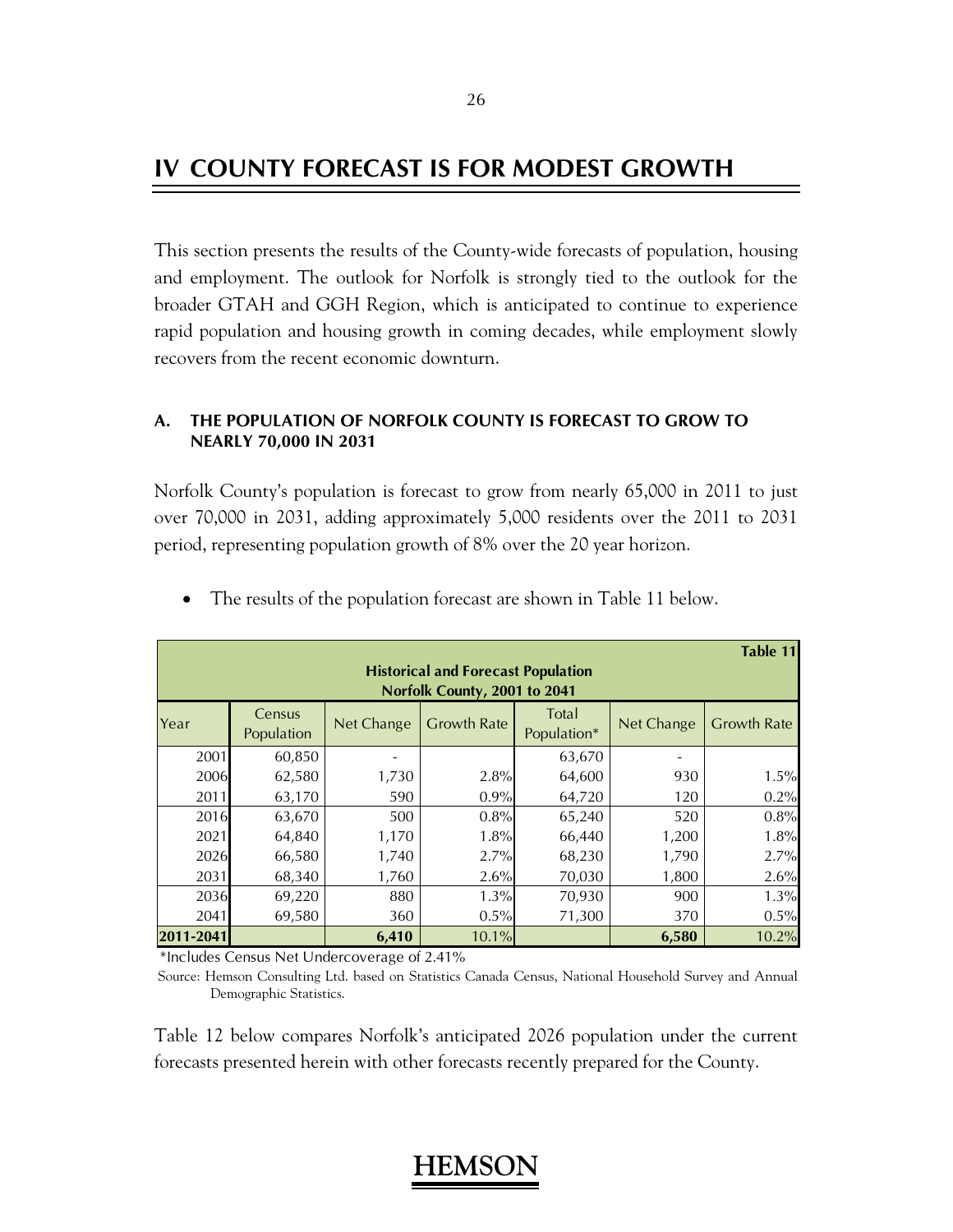| Table 12<br><b>Norfolk County Forecast Comparison</b> |                                         |  |  |  |
|-------------------------------------------------------|-----------------------------------------|--|--|--|
| <b>Forecast Source</b>                                | <b>Norfolk 2026 Forecast Population</b> |  |  |  |
|                                                       |                                         |  |  |  |
| Norfolk County Official Plan                          | 74,300                                  |  |  |  |
| Hemson DC Background Study                            | 66,500                                  |  |  |  |
| Current Hemson Forecast                               | 68,300                                  |  |  |  |
| Ministry of Finance (est.from Haldimand-Norfolk)      | 61,900                                  |  |  |  |

As shown in Table 12, the current forecast diverges somewhat significantly from the other forecast sources. In this regard, it is noted that:

- the Ministry of Finance forecast represents a "low" forecast scenario as it is based on an extension of existing demographic patterns only;
- the Official Plan forecast represents a "high" growth scenario as it requires a significant change in growth and migration patterns that does not appear likely, at least not in the near term.
- the current Hemson forecast, in our view, represents a likely "reference" scenario which considers historic patterns as well as economic and demographic shifts that are occurring in the broader region and within the County.

### **B. POPULATION WILL AGE SIGNIFICANTLY**

As described in the previous chapter, Norfolk, like many Ontario communities is undergoing demographic change characterized by an aging population. This trend is anticipated to continue over the forecast horizon. As shown in Exhibit 7 below, the County's population will continue to age significantly with Norfolk residents over the age of 65 anticipated to represent over 30% of the County's population by 2041.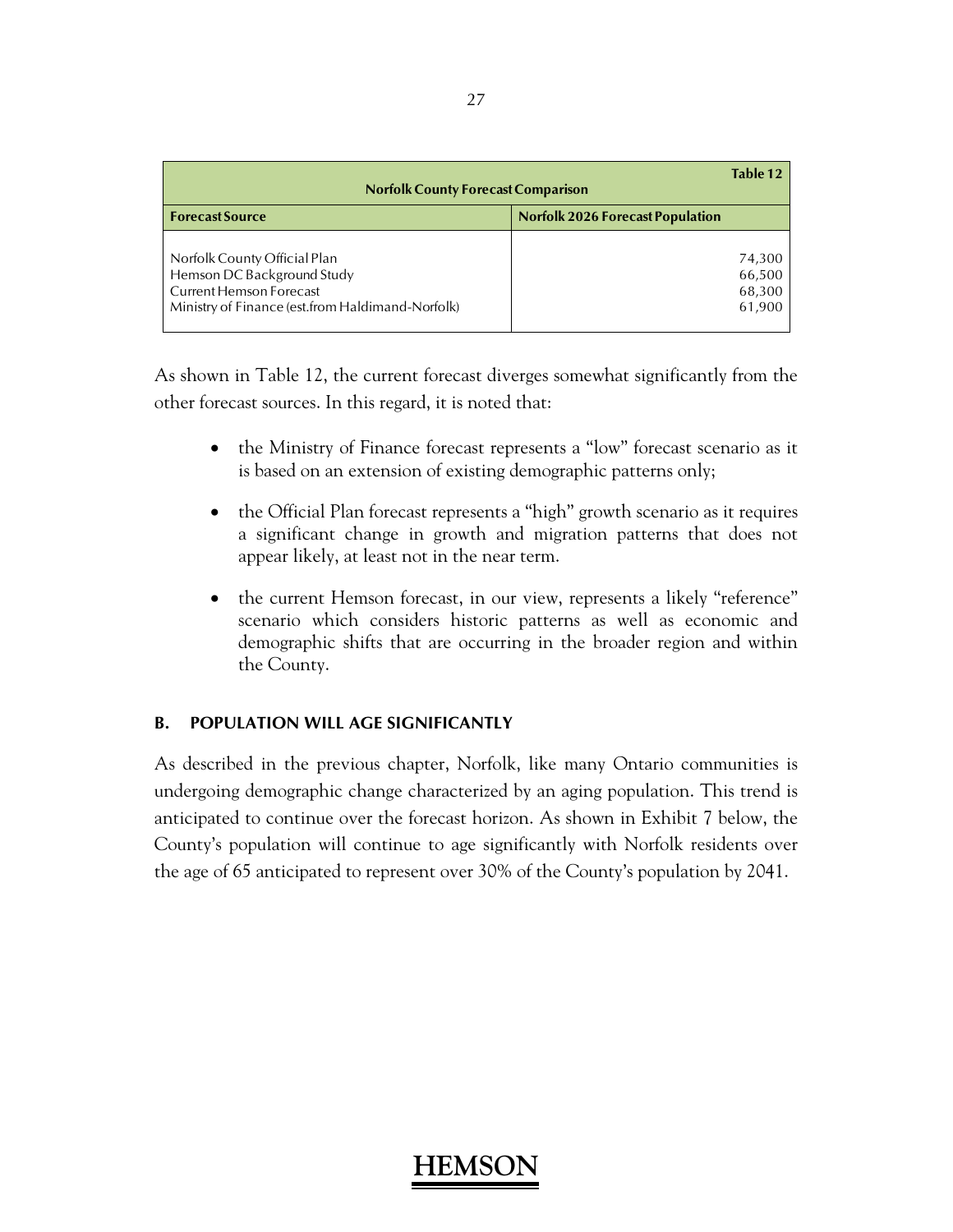

**Exhibit 7: Current and Forecast Population Age Structure, Norfolk County, 2011 & 2041** 

Given the aging population, limited growth will occur through natural increase within the existing resident base and population and housing growth in the County will be strongly tied to migration. The greatest contribution to Norfolk's future inmigration will come from within the Province, mostly from the GGH and surrounding areas.

 As shown in Table 13 below, the greatest share of in-migrants to the County comes from intra-provincial migration which will account for over 700 additional residents over the forecast horizon. As shown, net migration from international and inter-provincial sources balances to relatively neutral over the 2011 to 2041 period.

**Source: Hemson Consulting Ltd. based on Statistics Canada, 2011 Census of Canada.**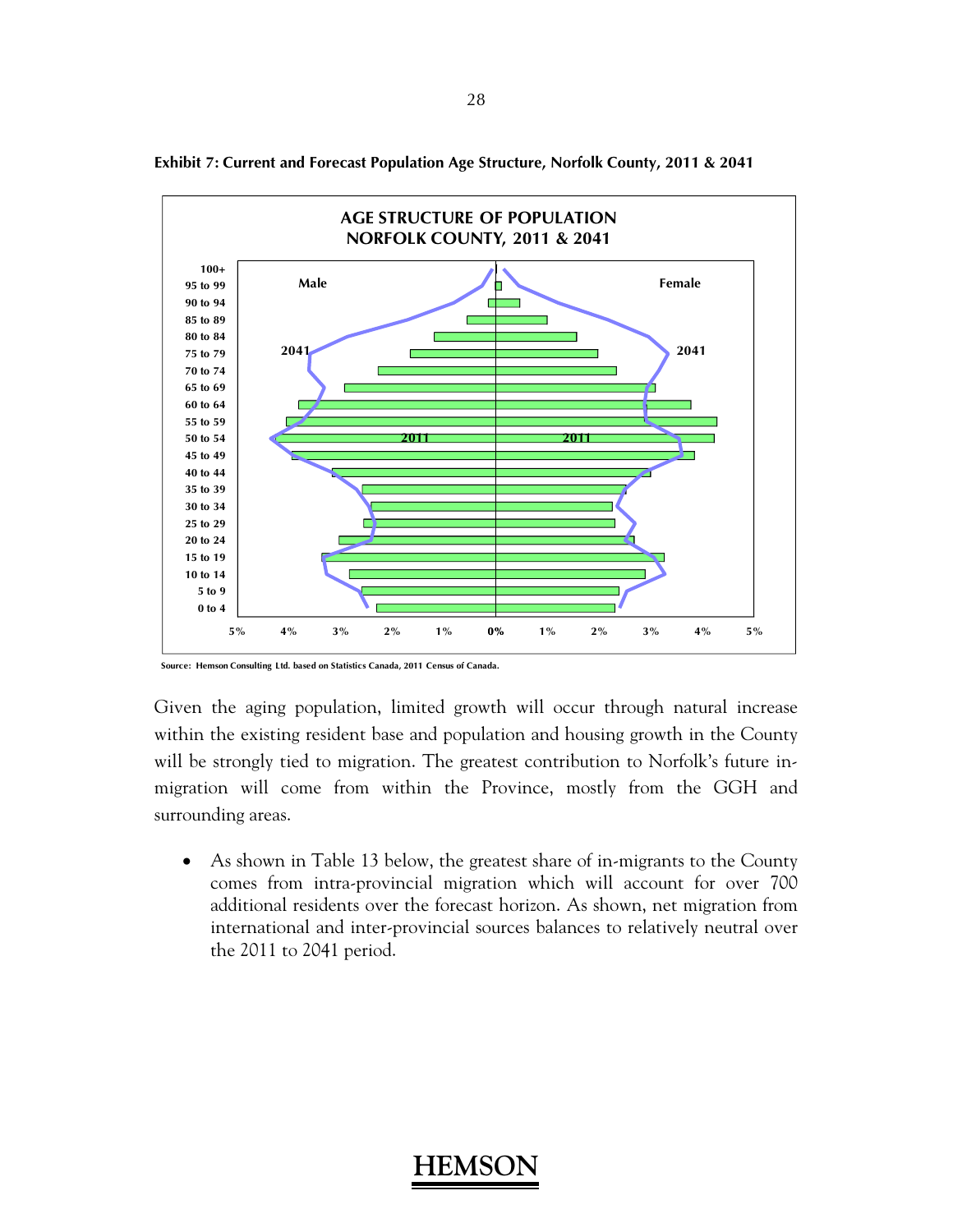|                                          |                   |           |                              |                  |             |                  | Table 13                   |
|------------------------------------------|-------------------|-----------|------------------------------|------------------|-------------|------------------|----------------------------|
| <b>Historical and Forecast Migration</b> |                   |           |                              |                  |             |                  |                            |
|                                          |                   |           | Norfolk County, 2001 to 2041 |                  |             |                  |                            |
|                                          | International     |           |                              | Inter-Provincial |             | Intra-Provincial | Total                      |
| Year                                     | <b>Immigrants</b> | Emigrants | In-Migrants                  | Out-Migrants     | In-Migrants |                  | Out-Migrants Net Migration |
| 2001                                     | 51                | (27)      | 125                          | (273)            | 2,157       | (2, 257)         | (225)                      |
| 2006                                     | 61                | (20)      | 155                          | (244)            | 2,333       | (2, 382)         | (95)                       |
| 2011                                     | 71                | (20)      | 180                          | (250)            | 2,579       | (2,572)          | (11)                       |
| 2016                                     | 78                | (20)      | 193                          | (263)            | 2,895       | (2,846)          | 38                         |
| 2021                                     | 85                | (20)      | 193                          | (263)            | 3,032       | (2,939)          | 89                         |
| 2026                                     | 88                | (19)      | 193                          | (263)            | 3,025       | (2,887)          | 136                        |
| 2031                                     | 90                | (19)      | 193                          | (263)            | 3,187       | (3,042)          | 146                        |
| 2036                                     | 95                | (19)      | 193                          | (263)            | 3,193       | (3,048)          | 151                        |
| 2041                                     | 97                | (19)      | 193                          | (263)            | 3,200       | (3,054)          | 154                        |
| 2011-2041                                | 605               | (136)     | 1,339                        | (1,829)          | 21,112      | (20, 389)        | 702                        |
| Net Migration 2011-2041                  |                   | 469       |                              | (490)            |             | 723              |                            |

 Source: Hemson Consulting Ltd. based on Statistics Canada Census, National Household Survey and Annual Demographic Statistics.

Note: Table 13 indicates flows of permanent residents moving into or out of the County. International immigrants represent people moving to Norfolk directly from another country; emigrants being people moving out of Norfolk to another country. Inter-provincial in-migration is residents moving into Norfolk County from anther province within Canada; out-migrants in this category are moving out of Norfolk to another province. Intra-provincial migration is the largest flow and represents people moving in (in-migrants) to Norfolk from elsewhere within Ontario, and outmigrants, who leave Norfolk to live elsewhere within the province.

### **C. HOUSEHOLDS WILL GROW FASTER THAN POPULATION**

Housing growth in the County is anticipated to continue to out-pace population, owing to declining average household size, a result of an aging population.

• Norfolk is forecast to add nearly 5,500 housing units over the 2011 to 2041 period, as shown in Table 14 below.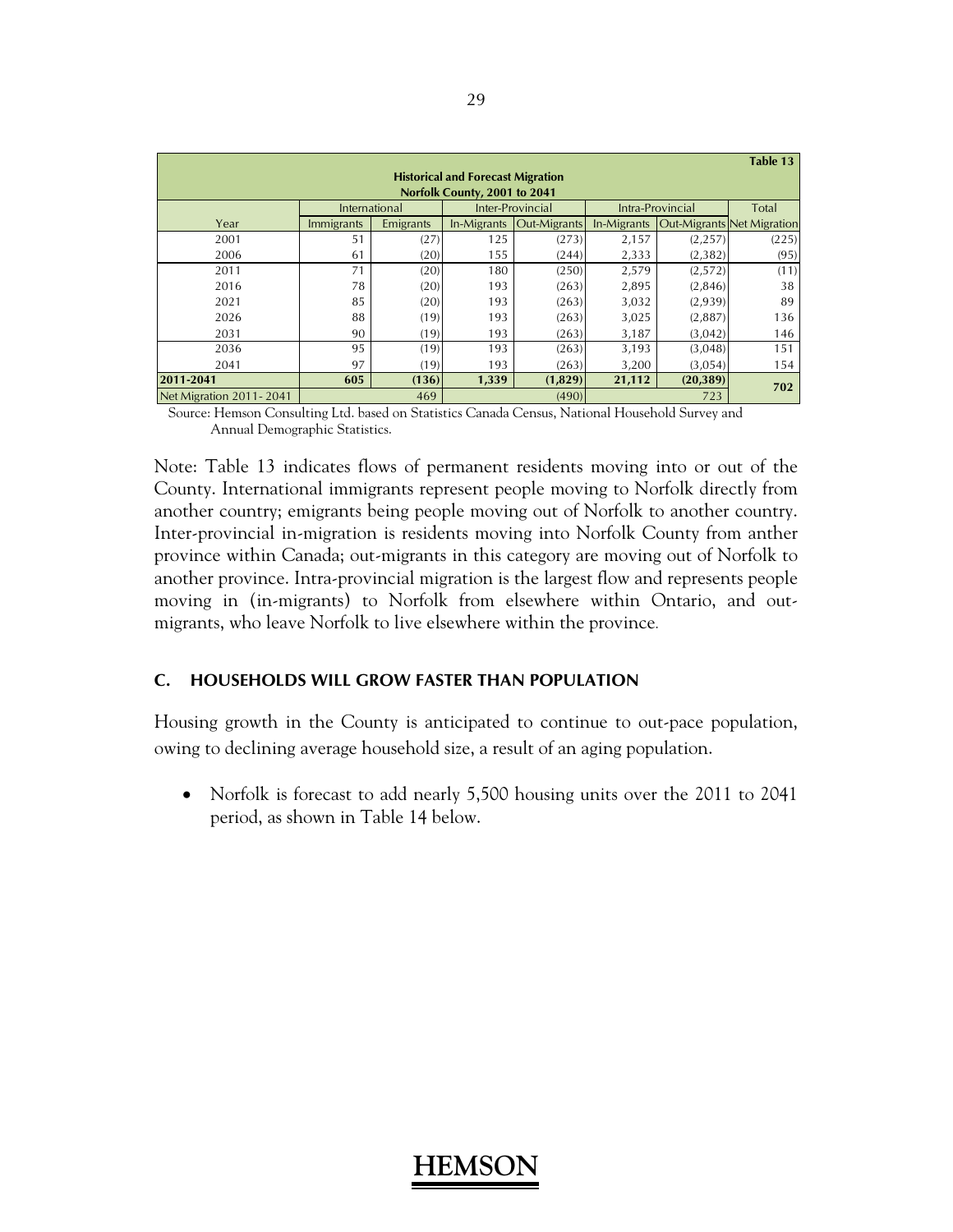|                                                    |                              |        | Table 14           |  |  |
|----------------------------------------------------|------------------------------|--------|--------------------|--|--|
| <b>Historical and Forecast Total Housing Units</b> |                              |        |                    |  |  |
|                                                    | Norfolk County, 2001 to 2041 |        |                    |  |  |
| Year                                               | Units                        | Growth | <b>Growth Rate</b> |  |  |
| 2001                                               | 22,930                       |        |                    |  |  |
| 2006                                               | 24,240                       | 1,310  | $5.7\%$            |  |  |
| 2011                                               | 25,060                       | 820    | 3.4%               |  |  |
| 2016                                               | 25,820                       | 760    | 3.0%               |  |  |
| 2021                                               | 26,690                       | 870    | 3.4%               |  |  |
| 2026                                               | 27,620                       | 930    | 3.5%               |  |  |
| 2031                                               | 28,520                       | 900    | 3.3%               |  |  |
| 2036                                               | 29,390                       | 870    | 3.1%               |  |  |
| 2041                                               | 30,470                       | 1,080  | $3.7\%$            |  |  |
| 2011-2031                                          |                              | 3,460  | 13.8%              |  |  |
| 2011-2041                                          |                              | 5,410  | 21.6%              |  |  |

 Table 14 illustrates the forecast of occupied households which house the County's permanent population. This is distinct from total dwellings, which include the occupied households as well as a vacant or seasonal component. As noted earlier, many Norfolk communities, notably along the shoreline have a significant amount of seasonal or vacant units which do not contribute to permanent population but do need to be considered as they still affect planning for services and municipal finances considerations such as development charge studies. A forecast of total dwellings will be prepared in the final stage of this forecast assignment.

Population is forecast to grow by 8% to 2031 and 10% to 2041; occupied households over the same time frame are anticipated to grow by 14% and 22% respectively. As described, the reason that households have been growing faster than population and will continue to do so over the forecast horizon is that the average household sizes are and will continue to decline as a result of the aging population trend, fewer children and more single adults as a result of divorce and widowing. This means that fewer people will be housed in the County's existing unit base and growth in new units will also accommodate less population overall.

 Table 15 provides the historic and forecast persons per units from a 2001 to 2041 horizon.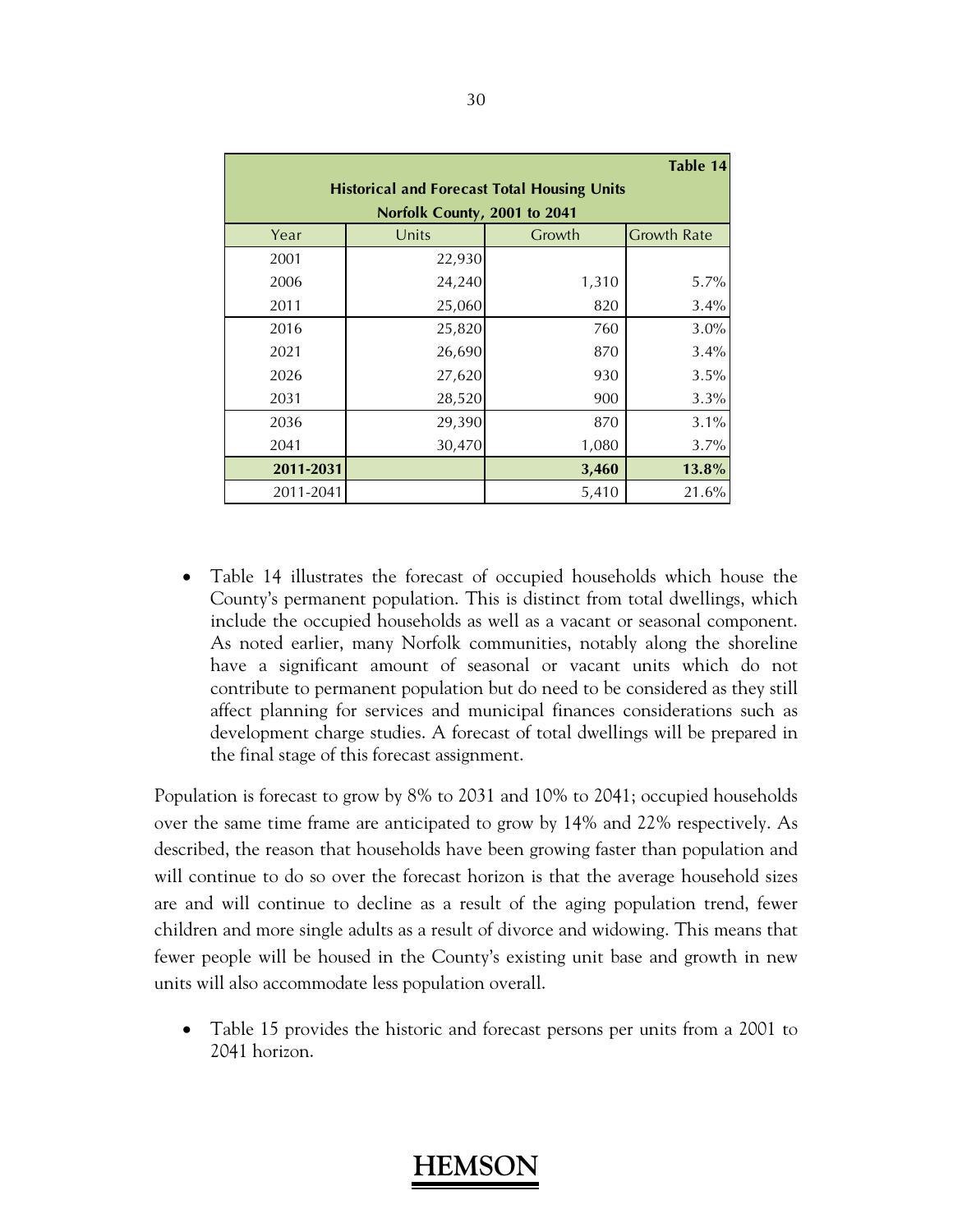|                                                 | Table 15                    |  |  |  |
|-------------------------------------------------|-----------------------------|--|--|--|
| <b>Historical and Forecast Persons Per Unit</b> |                             |  |  |  |
|                                                 | Norfolk County, 2001 - 2041 |  |  |  |
| 2001                                            | 2.78                        |  |  |  |
| 2006                                            | 2.67                        |  |  |  |
| 2011                                            | 2.58                        |  |  |  |
| 2016                                            | 2.53                        |  |  |  |
| 2021                                            | 2.49                        |  |  |  |
| 2026                                            | 2.47                        |  |  |  |
| 2031                                            | 2.46                        |  |  |  |
| 2036                                            | 2.41                        |  |  |  |
| 2041                                            | 2.34                        |  |  |  |

The current forecast does not anticipate a major shift in housing preference or share of housing by type in the County and the historical housing mix is held over the forecast horizon at 85% singles, 5% semi and row house and 10% apartments. Provincial policy direction and particular residential developments geared to the aging population would suggest a move towards somewhat higher density housing forms, however this shift is not currently observed to any significant extent. In addition, policy pressure in the Greater Golden Horseshoe region to shift to higher density living may ultimately continue to sustain demand for lower density housing in the areas surrounding the urban economic centres, where ground-oriented residential units are relatively less expensive, including Norfolk.

• Table 16 illustrates the historic and forecast housing unit growth by unit type. As shown, the housing mix in Norfolk has remained relatively constant since 2001 and is forecast to remain so.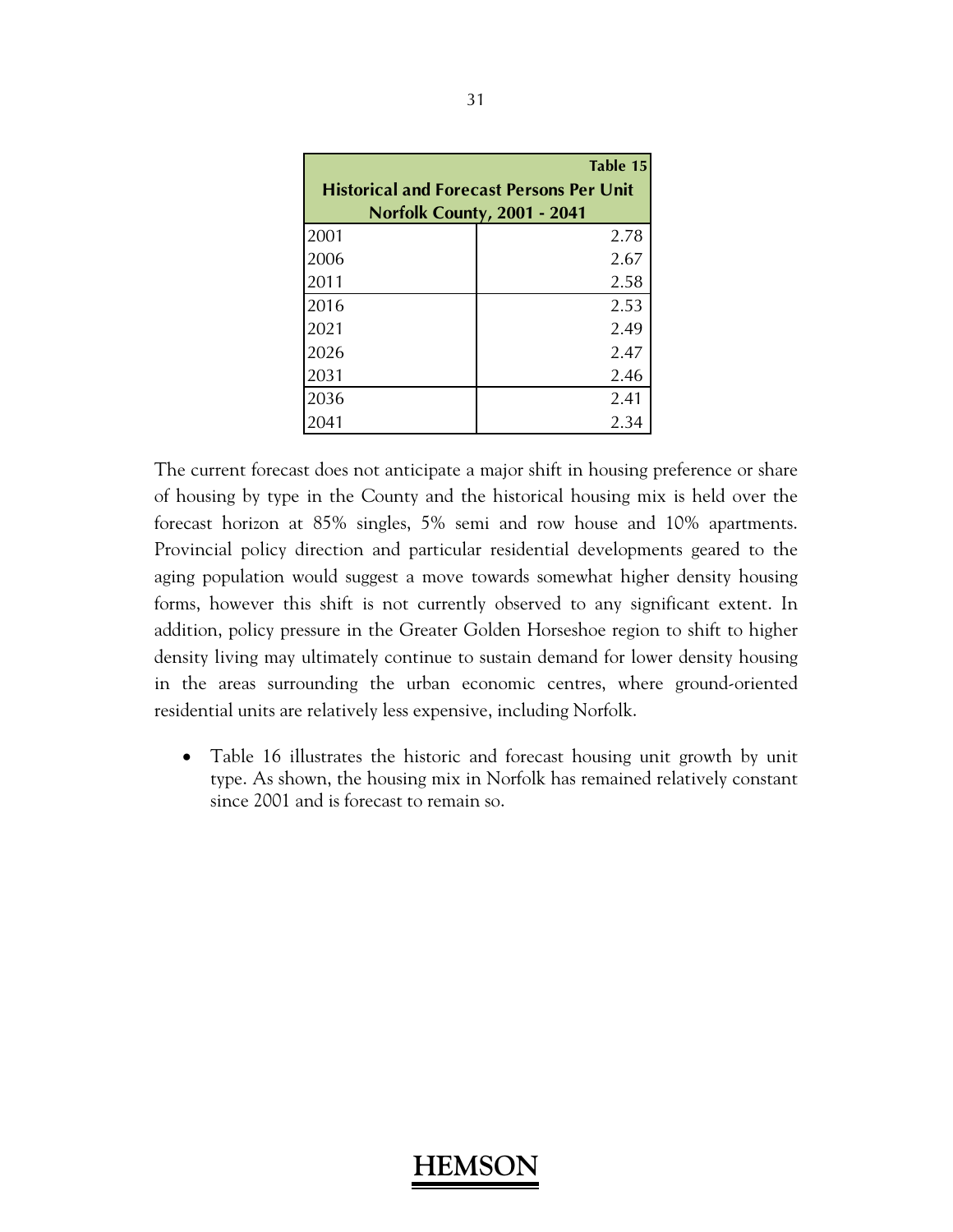|                                                      |                |                              |      |            | Table 16 |  |  |  |
|------------------------------------------------------|----------------|------------------------------|------|------------|----------|--|--|--|
| <b>Historical and Forecast Housing Units by Type</b> |                |                              |      |            |          |  |  |  |
|                                                      |                | Norfolk County, 2001 to 2041 |      |            |          |  |  |  |
| Year                                                 | <b>Singles</b> | Semis                        | Rows | Apartments | Total    |  |  |  |
| 2001                                                 | 19,330         | 570                          | 460  | 2,580      | 22,930   |  |  |  |
| 2006                                                 | 20,250         | 620                          | 540  | 2,840      | 24,240   |  |  |  |
| 2011                                                 | 21,040         | 530                          | 720  | 2,770      | 25,060   |  |  |  |
| 2016                                                 | 21,640         | 540                          | 760  | 2,870      | 25,820   |  |  |  |
| 2021                                                 | 22,380         | 560                          | 810  | 2,950      | 26,690   |  |  |  |
| 2026                                                 | 23,150         | 590                          | 860  | 3,010      | 27,620   |  |  |  |
| 2031                                                 | 23,900         | 610                          | 890  | 3,120      | 28,520   |  |  |  |
| 2036                                                 | 24,600         | 640                          | 920  | 3,240      | 29,390   |  |  |  |
| 2041                                                 | 25,420         | 670                          | 960  | 3,430      | 30,470   |  |  |  |
| <b>Growth 2011 -2031</b>                             | 2,860          | 80                           | 170  | 350        | 3,460    |  |  |  |
| Growth 2011-2041                                     | 4,380          | 140                          | 240  | 660        | 5,410    |  |  |  |

 Source: Hemson Consulting Ltd. based on Statistics Canada Census, National Household Survey and Annual Demographic Statistics.

#### **D. EMPLOYMENT IN NORFOLK COUNTY WILL REMAIN STABLE OVER FORECAST HORIZON**

Employment declined over the past Census period in Norfolk as the County experienced the effects of the recent recession like most communities in the Province. The future outlook for Norfolk's economic and employment base is strongly tied to the outlook for the broader Greater Golden Horseshoe (GGH) as economic and population growth in the Province is increasingly concentrated within this region. The long-term economic outlook for Ontario and the GGH is positive, however a slow economic recovery is occurring along with the province-wide shift away from manufacturing.

 Table 17 below indicates Norfolk's total employment from 2006 to the 2041 forecast horizon. As shown, the County is forecast to add nearly 1,400 jobs between 2011 and 2031, representing growth of 6% and a gradual recovery from the job losses between 2006 and 2011. In the post 2031 period, net employment growth is forecast to pick up in the County.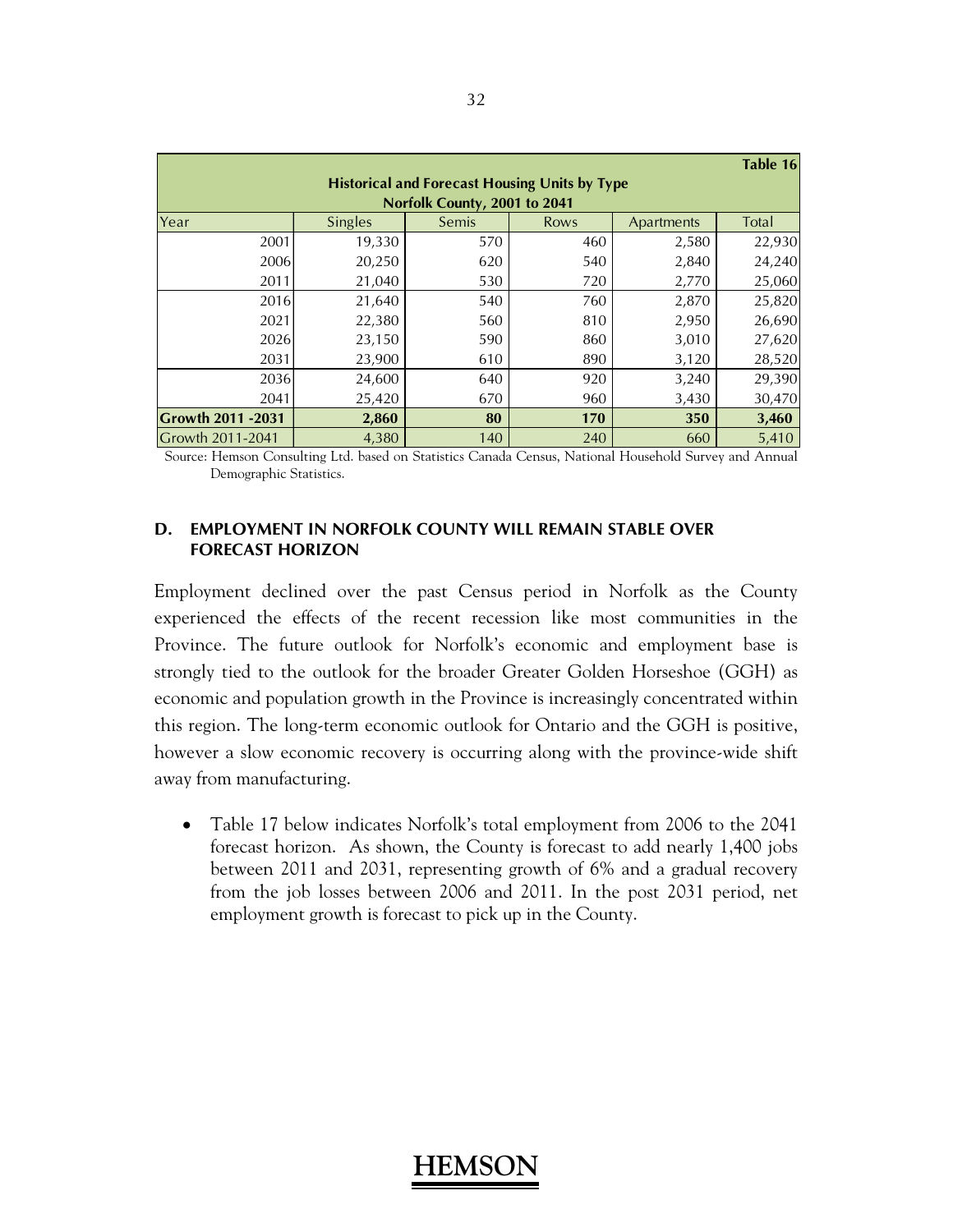|           |                                                               | Table 17 |
|-----------|---------------------------------------------------------------|----------|
|           | <b>Historical and Forecast Total Place of Work Employment</b> |          |
|           | Norfolk County, 2001 to 2041                                  |          |
| Year      | <b>Total Employment</b>                                       | Growth   |
| 2006      | 24,080                                                        |          |
| 2011      | 22,870                                                        | (1,210)  |
| 2016      | 23,410                                                        | 540      |
| 2021      | 23,814                                                        | 404      |
| 2026      | 24,143                                                        | 330      |
| 2031      | 24,251                                                        | 108      |
| 2036      | 24,751                                                        | 500      |
| 2041      | 25,584                                                        | 834      |
| 2011-2031 |                                                               | 1,380    |
| 2011-2041 |                                                               | 2,710    |

The employment forecast is divided into three land based categories:

- Population-related employment is employment that primarily serves a resident population and includes retail, education, healthcare, and local government. This generally grows in line with population growth.
- Employment-land employment refers to traditional industrial-type employment primarily accommodated in low-rise industrial buildings in business parks and employment areas. This is the type of employment that would locate on designated industrial lands, as identified earlier in Table 10 of this report.
- Rural-based employment refers to jobs scattered throughout the rural area, primarily related to agricultural and primary industries.

Table 18 below illustrates the employment growth by type.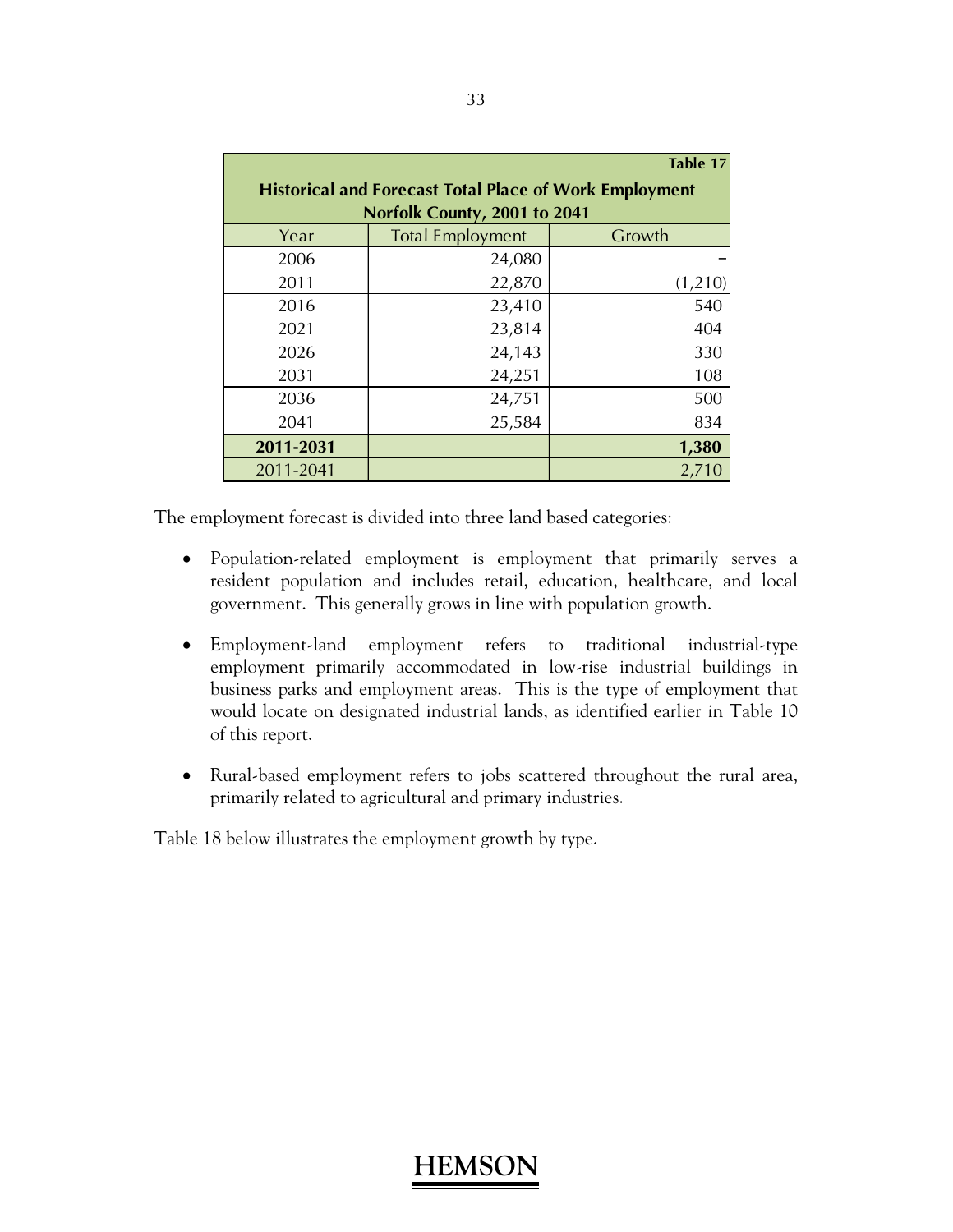|                                                                 |                           |                              |                          | <b>Table 18</b> |  |  |  |
|-----------------------------------------------------------------|---------------------------|------------------------------|--------------------------|-----------------|--|--|--|
| <b>Historical and Forecast Place of Work Employment by Type</b> |                           |                              |                          |                 |  |  |  |
|                                                                 |                           | Norfolk County, 2001 to 2041 |                          |                 |  |  |  |
| Year                                                            | <b>Population Related</b> | <b>Employment Land</b>       | <b>Other Rural Based</b> | Total           |  |  |  |
| 2001                                                            | 10,790                    | 7,680                        | 5,560                    | 24,030          |  |  |  |
| 2006                                                            | 11,180                    | 8,340                        | 4,570                    | 24,090          |  |  |  |
| 2011                                                            | 11.690                    | 7,720                        | 3,460                    | 22,870          |  |  |  |
| 2016                                                            | 11,860                    | 7,810                        | 3,750                    | 23,410          |  |  |  |
| 2021                                                            | 12,080                    | 7,930                        | 3,810                    | 23,810          |  |  |  |
| 2026                                                            | 12,260                    | 8,020                        | 3,860                    | 24,140          |  |  |  |
| 2031                                                            | 12,310                    | 8,060                        | 3,880                    | 24,250          |  |  |  |
| 2036                                                            | 12,590                    | 8,200                        | 3,960                    | 24,750          |  |  |  |
| 2041                                                            | 13,040                    | 8,450                        | 4,090                    | 25,580          |  |  |  |
| 2011-2031                                                       | 620                       | 340                          | 420                      | 1,380           |  |  |  |
| 2011-2041                                                       | 1,350                     | 730                          | 640                      | 2,710           |  |  |  |

 Source: Hemson Consulting Ltd. based on Statistics Canada Census, National Household Survey and Annual Demographic Statistics.

 It is noted that there is a large number of temporary foreign workers (often referred to as migrant workers) unique to Norfolk County, largely associated with the tobacco and fruit and vegetable production. This forecast does not account for this migrant worker population as they are outside of the permanent Census population and there is no substantiated statistical method by which to measure and forecast the employment associated with them. It is however acknowledged that this seasonal worker population, anecdotally said to be around 4,000 workers, will continue to exist as part of the County's work force and seasonal population and thus will place demands on Norfolk's servicing and growth management.

The County-wide forecast results indicate moderate growth in population over the 2011 to 2031 and 2041 horizon. Housing growth is anticipated to out-pace population, an outcome of declining household size, attached largely to the aging population trend. Norfolk is anticipated to experience a slow recovery from the recent recession, with employment in the County forecast to return to 2006 levels by the 2031 horizon, and Norfolk adding jobs in 2031 to 2041 period. The distribution of the County-level forecast results to Norfolk's urban areas and rural area is provided in the following section.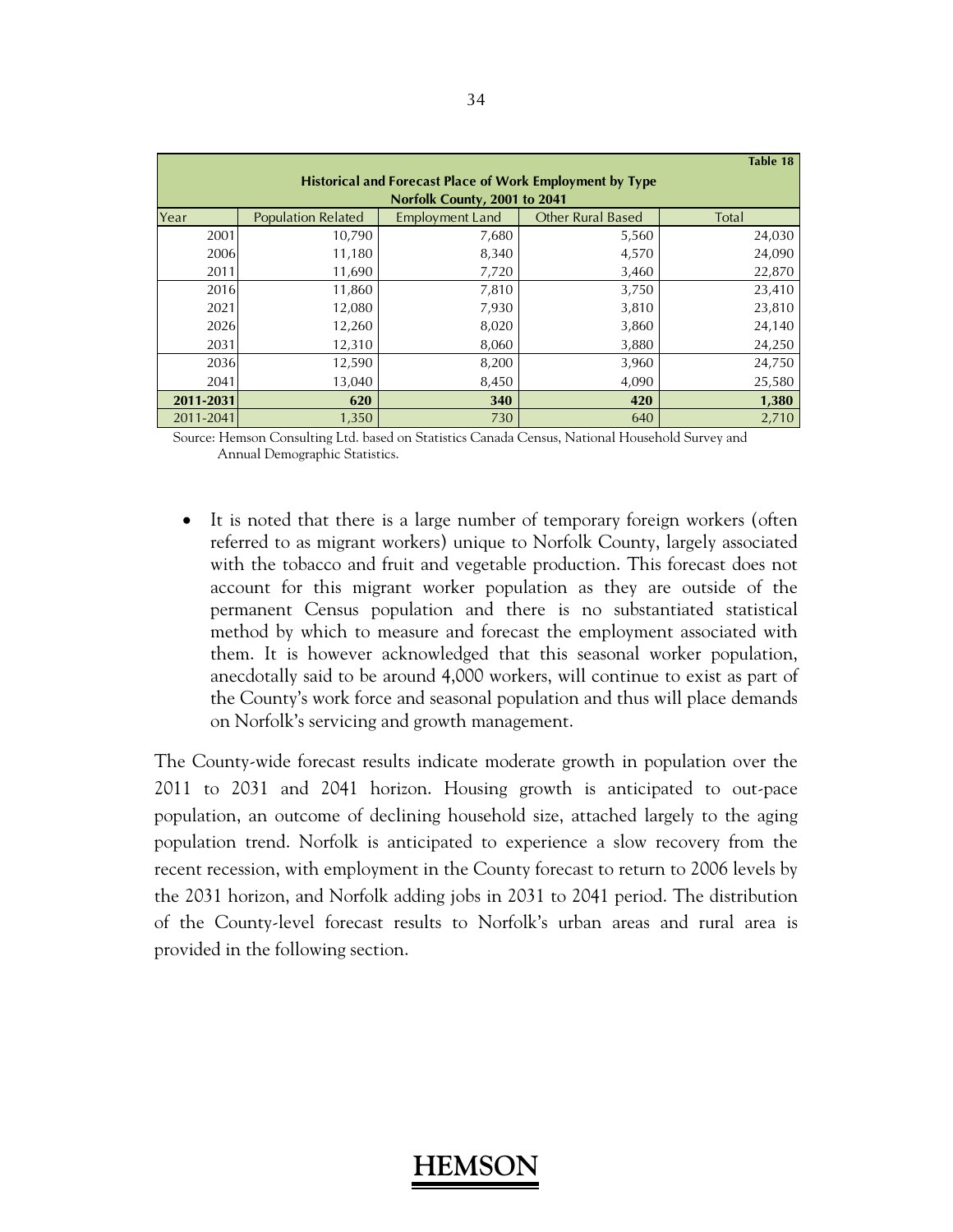# **V NORFOLK'S URBAN AREAS CONTINUE TO BE THE FOCUS FOR GROWTH AND DEVELOPMENT**

Norfolk's urban areas are anticipated to be the focus of growth in the County going forward. The distribution of forecast population growth to the urban areas and rural area of the County is based on shares of housing unit growth, taking into consideration the policy, market and land supply and servicing factor discussed earlier in Section III B.

### **A. DISTRIBUTION OF GROWTH BASED ON HOUSING**

• Table 19 below indicates the historic and forecast shares of housing unit growth that provide the basis for the population and housing growth distribution within the County.

|                                                            |                              |         | Table 19 |  |  |  |
|------------------------------------------------------------|------------------------------|---------|----------|--|--|--|
| <b>Historical and Forecast Shares of Housing Growth by</b> |                              |         |          |  |  |  |
|                                                            | Urban Area                   |         |          |  |  |  |
|                                                            | Norfolk County, 2006 to 2041 |         |          |  |  |  |
| Urban Area                                                 | 2006-11                      | 2011-16 | 2016-41  |  |  |  |
| Simcoe                                                     | 31.6%                        | 32.0%   | 32.0%    |  |  |  |
| Port Dover                                                 | 29.4%                        | 32.0%   | 32.0%    |  |  |  |
| Delhi                                                      | $9.0\%$                      | 6.0%    | 6.0%     |  |  |  |
| Waterford                                                  | 8.8%                         | 13.0%   | 14.0%    |  |  |  |
| Port Rowan                                                 | 12.2%                        | 8.0%    | 8.0%     |  |  |  |
| Courtland                                                  | 0.5%                         | 1.0%    | 1.0%     |  |  |  |
| Rural                                                      | 8.4%                         | 8.0%    | 7.0%     |  |  |  |
| Norfolk                                                    | 100.0%                       | 100.0%  | 100.0%   |  |  |  |

Housing unit growth will continue to occur throughout the County, despite an anticipated decline in rural population over the forecast horizon, as declining average household size and an aging population will continue to cause housing growth to outpace growth in population.

#### 35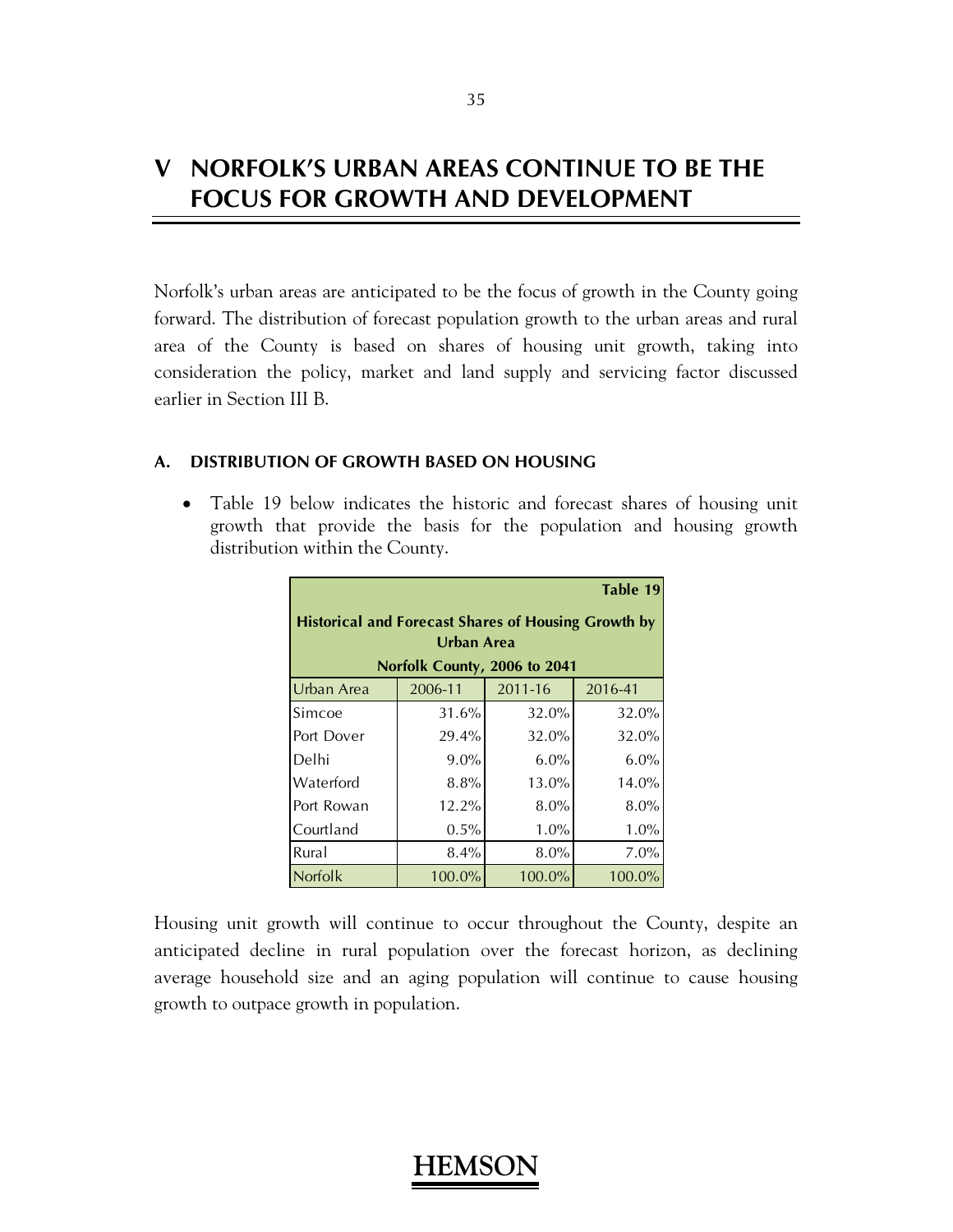|                       |                                                         |        |                         |                              |        |                          |           | <b>Table 20</b> |  |
|-----------------------|---------------------------------------------------------|--------|-------------------------|------------------------------|--------|--------------------------|-----------|-----------------|--|
|                       | <b>Historical and Forecast Households by Urban Area</b> |        |                         |                              |        |                          |           |                 |  |
|                       |                                                         |        |                         | Norfolk County, 2006 to 2041 |        |                          |           |                 |  |
|                       |                                                         |        | <b>Total Households</b> |                              |        |                          | Growth    |                 |  |
| Urban Area            | 2006                                                    | 2011   | 2021                    | 2031                         | 2041   | 2006-2011                | 2011-2031 | 2031-2041       |  |
| Simcoe                | 5,960                                                   | 6,220  | 6.740                   | 7,330                        | 7,950  | 260                      | 1,110     | 620             |  |
| <b>Port Dover</b>     | 2.700                                                   | 2,930  | 3,460                   | 4.040                        | 4,670  | 230                      | 1,110     | 630             |  |
| Delhi                 | .960                                                    | 2,030  | 2,130                   | 2,240                        | 2,350  | 70                       | 210       | 110             |  |
| Waterford             | 1,320                                                   | 1,400  | 1,620                   | 1.870                        | 2,150  | 80                       | 470       | 280             |  |
| Port Rowan            | 450                                                     | 550    | 680                     | 830                          | 990    | 100                      | 280       | 160             |  |
| Courtland             | 380                                                     | 380    | 400                     | 420                          | 440    | $\overline{\phantom{a}}$ | 40        | 20              |  |
| Rural                 | 11.470                                                  | 11.540 | 11.660                  | 11.790                       | 11.920 | 70                       | 250       | 130             |  |
| <b>Norfolk County</b> | 24.240                                                  | 25,050 | 26.690                  | 28.520                       | 30.470 | 810                      | 3,470     | 1,950           |  |

• Table 20 below indicates the historic and forecast household growth by urban area and in the County's rural area.

 Source: Hemson Consulting Ltd. based on Statistics Canada Census, National Household Survey and Annual Demographic Statistics.

As shown, the rural area is anticipated to add nearly 400 households over the 2011 to 2041 horizon despite declining in population over the same period. The distribution of household growth to the urban areas is in line with the distribution of population growth, with Simcoe and Port Dover anticipated as the primary centres for future urban area residential growth.

### **B. URBAN AREAS ARE THE FOCUS OF COUNTY'S FUTURE POPULATION GROWTH**

Norfolk's urban areas will continue to be the focus for growth in the County over the forecast horizon, giving consideration to planning policy, market demand, and supply factors. Based on a review of the County's land supply described earlier in the report, there is sufficient designated residential land supply within the urban areas to accommodate the population growth forecast.

• Tables 21 and 22 below illustrate the distribution of historic and forecast total and Census population over the 2016 to 2041 period.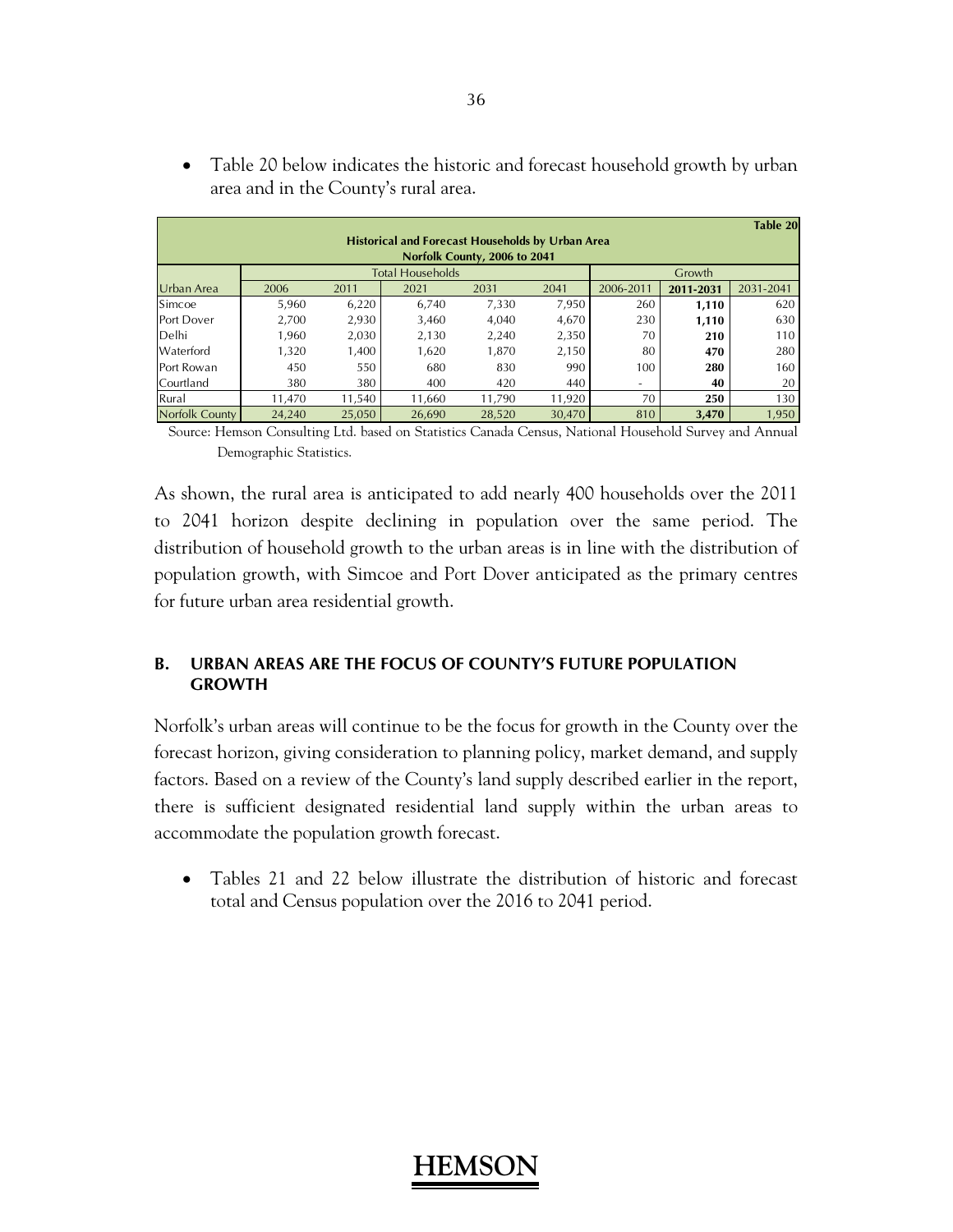|                       | Historical and Forecast Total Population by Urban Area (Including Census Net Undercoverage) |        |                                                       | Norfolk County, 2006 to 2041 |        |           |           | Table 21       |
|-----------------------|---------------------------------------------------------------------------------------------|--------|-------------------------------------------------------|------------------------------|--------|-----------|-----------|----------------|
|                       |                                                                                             |        | Total Population (Including Census Net Undercoverage) |                              |        |           | Growth    |                |
| Urban Area            | 2006                                                                                        | 2011   | 2021                                                  | 2031                         | 2041   | 2006-2011 | 2011-2031 | 2031-2041      |
| Simcoe                | 14.890                                                                                      | 15.000 | 15.680                                                | 16.800                       | 17.380 | 110       | 1,800     | 580            |
| Port Dover            | 6.500                                                                                       | 6,690  | 7.600                                                 | 8.770                        | 9.640  | 190       | 2,080     | 870            |
| Delhi                 | 4,960                                                                                       | 5,090  | 5.140                                                 | 5,340                        | 5,350  | 130       | 250       | 10             |
| Waterford             | 3.460                                                                                       | 3,570  | 3,990                                                 | 4.560                        | 4,970  | 110       | 990       | 410            |
| Port Rowan            | 1.050                                                                                       | 1,220  | 1.460                                                 | 1.740                        | 1,970  | 170       | 520       | 230            |
| Courtland             | 1.050                                                                                       | 1.040  | 1.050                                                 | 1.080                        | 1.080  | (10)      | 40        | $\overline{a}$ |
| Rural                 | 32,680                                                                                      | 32.100 | 31,530                                                | 31,740                       | 30,900 | (580)     | (360)     | (840)          |
| <b>Norfolk County</b> | 64.600                                                                                      | 64.720 | 66,440                                                | 70.030                       | 71.300 | 120       | 5,310     | 1,270          |

|                              |                                                                |        |        |        |        |                 |           | Table 22  |
|------------------------------|----------------------------------------------------------------|--------|--------|--------|--------|-----------------|-----------|-----------|
|                              | <b>Historical and Forecast Census Population by Urban Area</b> |        |        |        |        |                 |           |           |
| Norfolk County, 2006 to 2041 |                                                                |        |        |        |        |                 |           |           |
|                              | <b>Census Population</b>                                       |        |        |        | Growth |                 |           |           |
| Urban Area                   | 2006                                                           | 2011   | 2021   | 2031   | 2041   | 2006-2011       | 2011-2031 | 2031-2041 |
| Simcoe                       | 14.420                                                         | 14.640 | 15,300 | 16.400 | 16,960 | 220             | 1,760     | 560       |
| <b>Port Dover</b>            | 6,290                                                          | 6,530  | 7,420  | 8.550  | 9,410  | 240             | 2,020     | 860       |
| Delhi                        | 4.810                                                          | 4.970  | 5,020  | 5.210  | 5,220  | 160             | 240       | 10        |
| Waterford                    | 3.360                                                          | 3,490  | 3,890  | 4.450  | 4.850  | 130             | 960       | 400       |
| Port Rowan                   | 1,020                                                          | 1,190  | 1,420  | 1.700  | 1,930  | 170             | 510       | 230       |
| Courtland                    | 1.020                                                          | 1,020  | 1,020  | 1.060  | 1.050  | $\qquad \qquad$ | 40        | (10)      |
| Rural                        | 31,650                                                         | 31,340 | 30,770 | 30,980 | 30,160 | (310)           | (360)     | (820)     |
| <b>Norfolk County</b>        | 62,560                                                         | 63,180 | 64.840 | 68.340 | 69,580 | 620             | 5,160     | 1,240     |

 Source: Hemson Consulting Ltd. based on Statistics Canada Census, National Household Survey and Annual Demographic Statistics.

Consistent with current patterns, the largest share of growth is in Simcoe and Port Dover. As shown, these communities are anticipated to maintain a large share of growth among the urban areas, accounting for over 70% of the County's growth in total population over the forecast horizon to 2041. The balance of urban area population growth is largely concentrated in Waterford and Port Rowan. The communities of Delhi and Courtland are anticipated to account for more modest shares of overall urban area growth.

The County's rural area is anticipated to lose population over the forecast horizon. As the population ages, a decline in household size is forecast, in spite of new development in the rural areas. However, this does not mean that no new development will occur but rather the decline relates to a decline in average household size for the reasons discussed earlier in this report.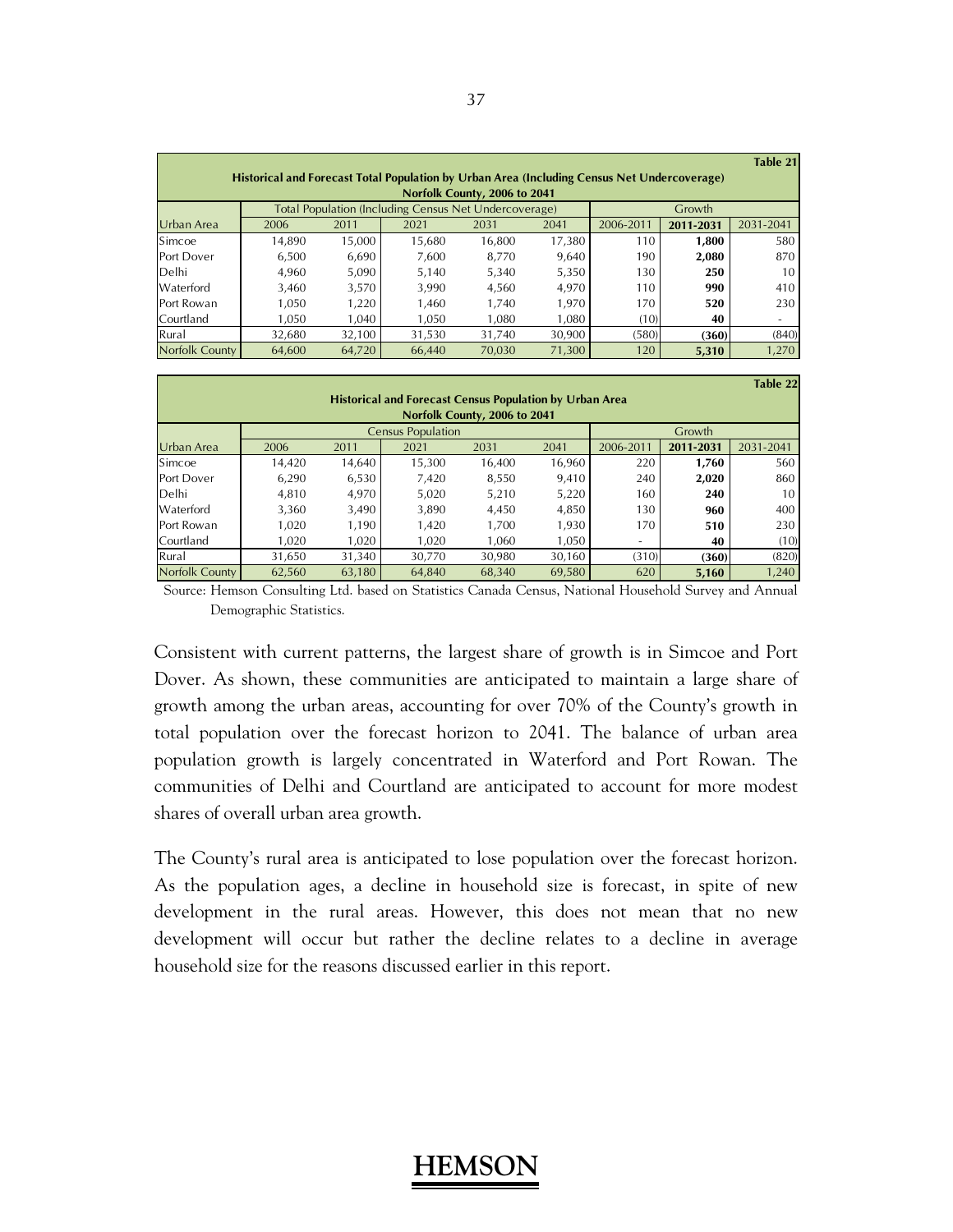#### **C. URBAN AREA EMPLOYMENT GROWTH**

Most employment growth is anticipated in population-serving employment given the current economic and planning context. The distribution of forecast employment growth to the County's urban areas and rural area is based on the available information related to historic employment and industrial development as well as the updated land supply information, provided in Section III.

The community-level base information and forecasts are considered only as best estimates given that the last time employment by place of work information was collected below the County-level was the 1996 Census for the former local municipalities of Haldimand-Norfolk. This information combined with the known location of some employment types (e.g. agricultural workers are mostly in the rural area) and known geographic distributions of development (e.g. employment land locations or known retail concentrations) provide the basis for the estimates.

• Table 23 provides the forecast total place of work employment by urban area over the 2011 to 2041 horizon. As shown, most overall employment growth is anticipated to occur in the urban centres of Simcoe and Port Dover.

|                                                                                |        |                                                 |        |        |           | <b>Table 23</b> |  |  |
|--------------------------------------------------------------------------------|--------|-------------------------------------------------|--------|--------|-----------|-----------------|--|--|
| <b>Forecast Total Employment by Urban Area</b><br>Norfolk County, 2011 to 2041 |        |                                                 |        |        |           |                 |  |  |
|                                                                                |        | <b>Total Place of Work Employment</b><br>Growth |        |        |           |                 |  |  |
| Urban Area                                                                     | 2011   | 2021                                            | 2031   | 2041   | 2011-2031 | 2011-2041       |  |  |
| Simcoe                                                                         | 9,630  | 9,920                                           | 10,090 | 10,620 | 460       | 990             |  |  |
| Port Dover                                                                     | 2,150  | 2,290                                           | 2,380  | 2,680  | 230       | 530             |  |  |
| Delhi                                                                          | 2,560  | 2,620                                           | 2,650  | 2,760  | 90        | 200             |  |  |
| Waterford                                                                      | 1,070  | 1,140                                           | 1,190  | 1,320  | 120       | 250             |  |  |
| Port Rowan                                                                     | 240    | 260                                             | 270    | 310    | 30        | 70              |  |  |
| <b>Courtland</b>                                                               | 480    | 490                                             | 500    | 530    | 20        | 50              |  |  |
| Rural                                                                          | 6,740  | 7,090                                           | 7,160  | 7,380  | 420       | 640             |  |  |
| <b>Norfolk County</b>                                                          | 22,870 | 23,810                                          | 24,250 | 25,580 | 1,380     | 2,710           |  |  |

 Source: Hemson Consulting Ltd. based on Statistics Canada Census, National Household Survey and Annual Demographic Statistics.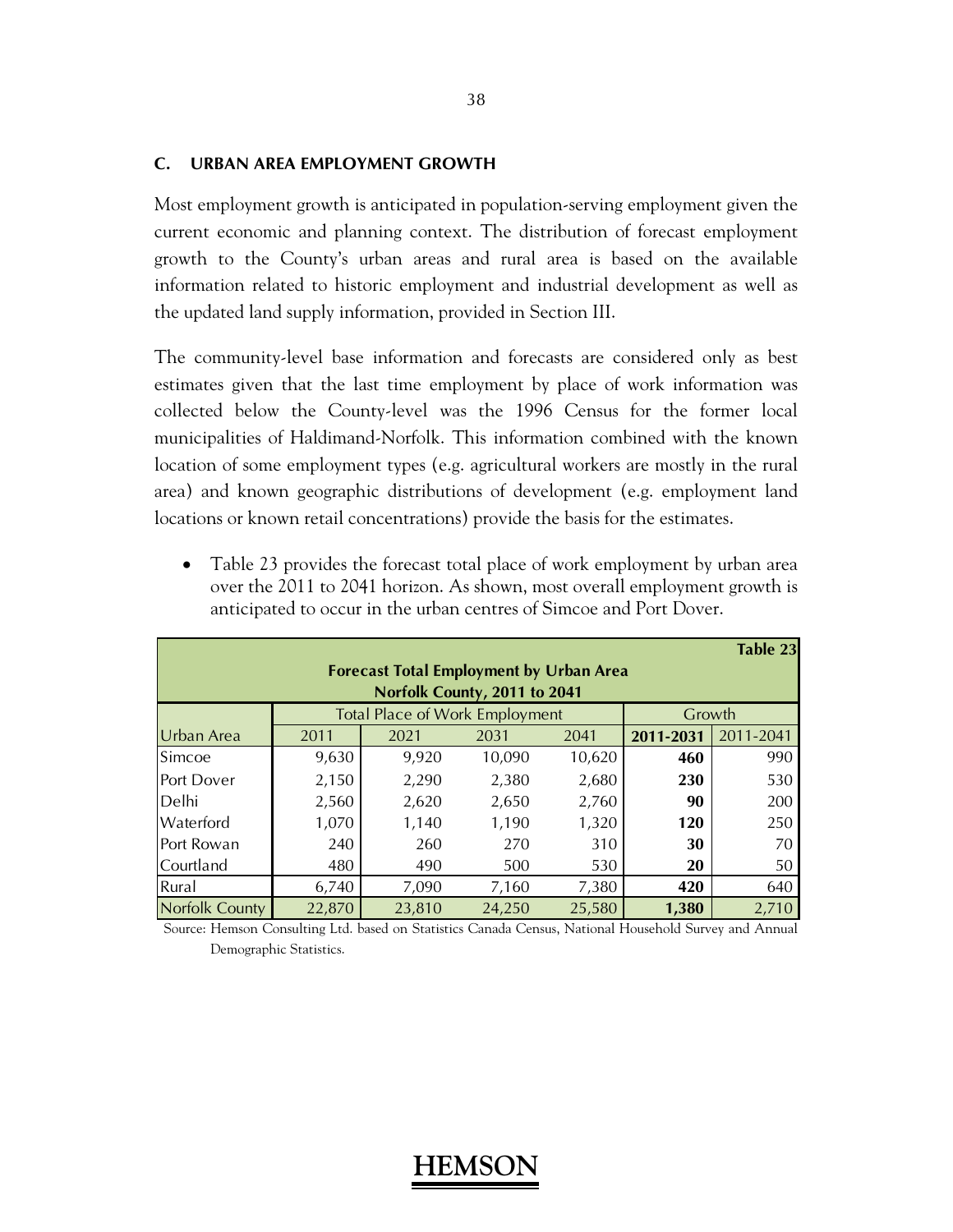• Tables 24, 25 and 26 on the following page provide the employment by type growth distributions, for population related, employment land employment, and rural based employment.

As shown, the bulk of the County's employment growth will be in resident serving industries occurring in line with population growth in the urban areas. A modest employment land employment growth outlook is distributed in accordance with available supply, however as mentioned earlier, the County may wish to re-visit the adequacy of the designated employment land supply at the next municipal comprehensive review. Rural employment growth of just over 600 jobs over the 2011 to 2041 horizon is anticipated to occur throughout the County's rural hamlets and agricultural area.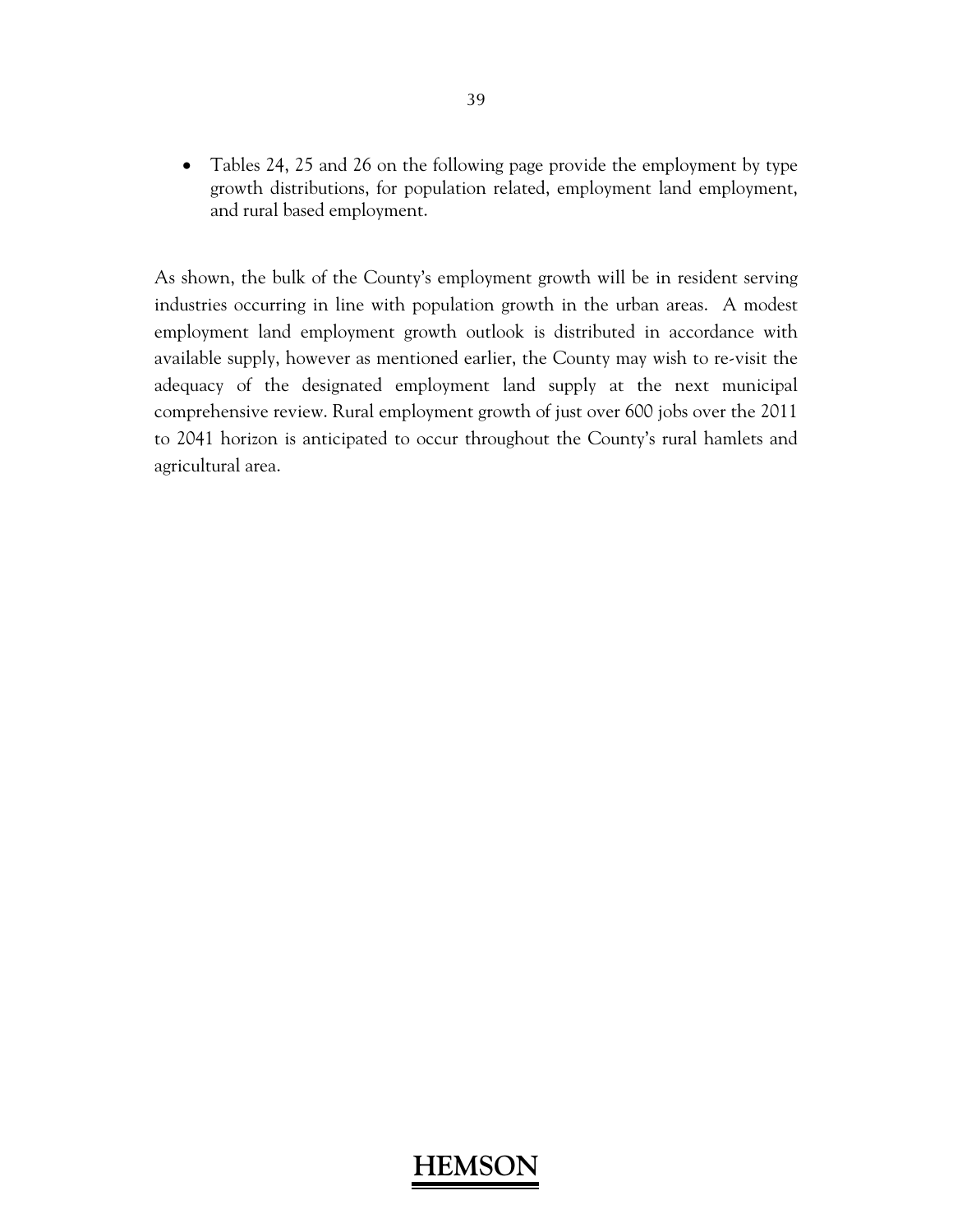|                                                                    |            | Table 24  |  |  |  |  |  |
|--------------------------------------------------------------------|------------|-----------|--|--|--|--|--|
| <b>Forecast Population Related Employment Growth by Urban Area</b> |            |           |  |  |  |  |  |
| Norfolk County, 2011 to 2041                                       |            |           |  |  |  |  |  |
| Urban Area                                                         |            | Growth    |  |  |  |  |  |
|                                                                    | 2011-2031  | 2011-2041 |  |  |  |  |  |
| Simcoe                                                             | 280        | 610       |  |  |  |  |  |
| Port Dover                                                         | <b>220</b> | 470       |  |  |  |  |  |
| Delhi                                                              | 25         | 50        |  |  |  |  |  |
| Waterford                                                          | 60         | 130       |  |  |  |  |  |
| Port Rowan                                                         | 30         | 75        |  |  |  |  |  |
| Courtland                                                          | 5          | 10        |  |  |  |  |  |
| Rural                                                              | O          |           |  |  |  |  |  |
| <b>Norfolk County</b>                                              | 625        | 1350      |  |  |  |  |  |

|                                                                 |                              | Table 25  |  |  |  |  |  |
|-----------------------------------------------------------------|------------------------------|-----------|--|--|--|--|--|
| <b>Forecast Employment Land Employment Growth by Urban Area</b> |                              |           |  |  |  |  |  |
|                                                                 | Norfolk County, 2011 to 2041 |           |  |  |  |  |  |
| Urban Area                                                      |                              | Growth    |  |  |  |  |  |
|                                                                 | 2011-2031                    | 2011-2041 |  |  |  |  |  |
| Simcoe                                                          | <b>180</b>                   | 385       |  |  |  |  |  |
| Port Dover                                                      | 20                           | 60        |  |  |  |  |  |
| Delhi                                                           | 65                           | 150       |  |  |  |  |  |
| Waterford                                                       | 50                           | 110       |  |  |  |  |  |
| Port Rowan                                                      |                              |           |  |  |  |  |  |
| Courtland                                                       | 15                           | 30        |  |  |  |  |  |
| Rural                                                           |                              |           |  |  |  |  |  |
| <b>Norfolk County</b>                                           | 335                          | 730       |  |  |  |  |  |

|                                                             |                              | Table 26  |  |  |  |  |  |
|-------------------------------------------------------------|------------------------------|-----------|--|--|--|--|--|
| <b>Forecast Rural Based Employment Growth by Urban Area</b> |                              |           |  |  |  |  |  |
|                                                             | Norfolk County, 2011 to 2041 |           |  |  |  |  |  |
| Urban Area                                                  | Growth                       |           |  |  |  |  |  |
|                                                             | 2011-2031                    | 2011-2041 |  |  |  |  |  |
| Simcoe                                                      |                              | $\Omega$  |  |  |  |  |  |
| Port Dover                                                  |                              |           |  |  |  |  |  |
| Delhi                                                       |                              |           |  |  |  |  |  |
| Waterford                                                   |                              |           |  |  |  |  |  |
| Port Rowan                                                  |                              |           |  |  |  |  |  |
| Courtland                                                   |                              |           |  |  |  |  |  |
| Rural                                                       | 425                          | 640       |  |  |  |  |  |
| <b>Norfolk County</b>                                       | 425                          | 640       |  |  |  |  |  |